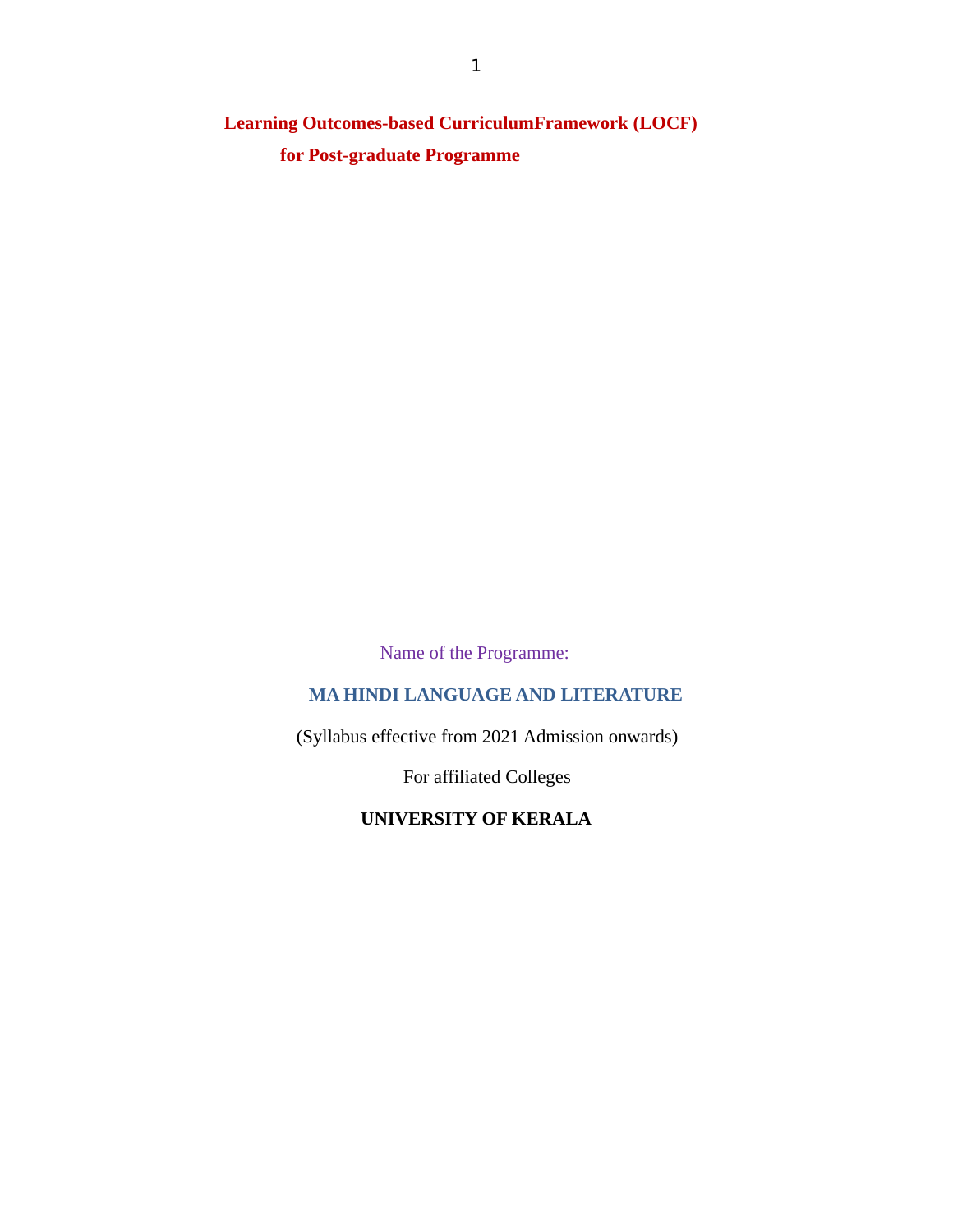## **M.A. PROGRAMME IN HINDI LANGUAGE AND LITERATURE**

### **PROGRAMME OBJECTIVES**

- **Acquire deep knowledge in Hindi literature.**
- **Enable the students capable in translation.**
- **Enable the students fluent in our National Language.**
- **Promote the language in the field of technology, business, bank etc apart from the academic field.**
- **Impart knowledge about various job opportunities in Hindi field and also to develop their potential in International level.**
- **The students are being enriched to avail ample opportunities in the field of Hindi Officers, Translators in Central Govt. Offices etc and also as Teachers, in schools, Assistant Professors in colleges and universities.**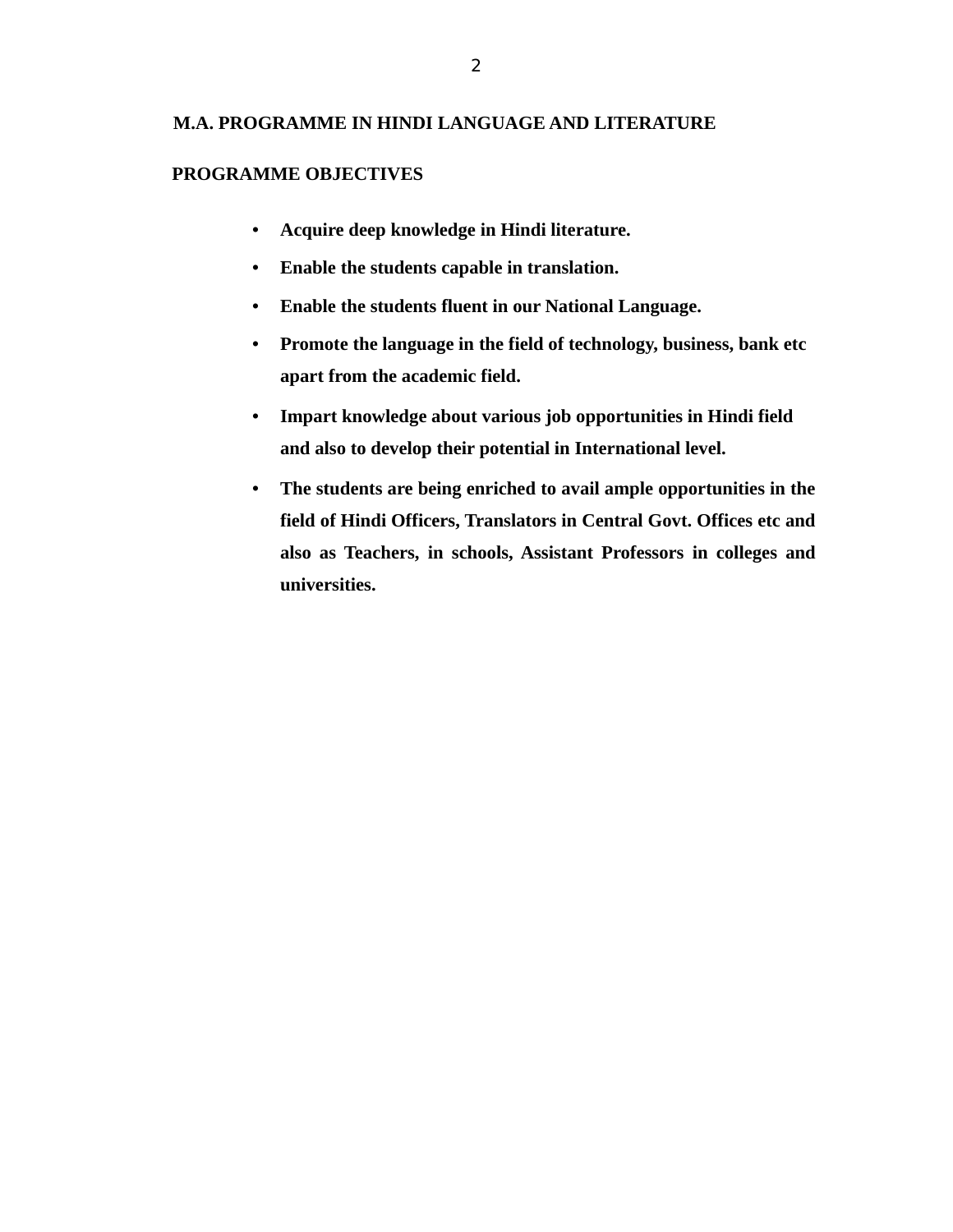# **STRUCTURE OF THE PROGRAMME**

| Se           | Course       | Course Title                                    | credits        | Hours/          | Hrs  | Esa            | Maximum marks |            |              |
|--------------|--------------|-------------------------------------------------|----------------|-----------------|------|----------------|---------------|------------|--------------|
| m            | Code         |                                                 |                | Week            | /Sem | <b>Hrs</b>     | CA            | <b>ESA</b> | <b>TOTAL</b> |
|              | HL-CC        | HINDI POETRY : ANCIENT AND                      | $\overline{4}$ | 6               | 108  | $\overline{3}$ | 25            | 75         | 100          |
|              | 211          | MEDIEVAL PERIOD                                 |                |                 |      |                |               |            |              |
|              |              |                                                 |                |                 |      |                |               |            |              |
|              | $HL-CC$      | HINDI FICTION AND OTHER PROSE                   | $\overline{4}$ | 6               | 108  | 3              | 25            | 75         | 100          |
| $\mathbf I$  | 212          | <b>FORMS</b>                                    |                |                 |      |                |               |            |              |
|              |              |                                                 |                |                 |      |                |               |            |              |
|              | HL-CC        | HISTORY OF HINDI LITERATURE :                   | $\overline{4}$ | 6               | 108  | $\overline{3}$ | 25            | 75         | 100          |
|              | 213          | ANCIENT AND MEDIEVAL PERIOD                     |                |                 |      |                |               |            |              |
|              |              |                                                 |                |                 |      |                |               |            |              |
|              | HL-CC        | <b>GRAMMAR AND STRUCTURE OF HINDI</b>           | 6              | 7               | 126  | 3              | 25            | 75         | 100          |
|              | 214          | LANGUAGE                                        |                |                 |      |                |               |            |              |
|              | $HL-CC$      | INDIAN AND WESTERN LITERARY                     | 6              | $\overline{7}$  | 126  | $\overline{3}$ | 25            | 75         | 100          |
|              | 221          | THOUGHTS, PROSODY AND POETICS                   |                |                 |      |                |               |            |              |
|              | HL-CC        | HISTORY OF HINDI LANGUAGE AND                   | $\overline{4}$ | 6               | 108  | $\overline{3}$ | 25            | 75         | 100          |
|              | 222          | <b>LINGUISTICS</b>                              |                |                 |      |                |               |            |              |
| $\mathbf{I}$ | $HL-CC$      | <b>HISTORY OF HINDI LITERATURE:</b>             | $\overline{4}$ | 6               | 108  | 3              | 25            | 75         | 100          |
|              |              |                                                 |                |                 |      |                |               |            |              |
|              | 223<br>HL-CC | <b>MODERN PERIOD</b><br>DRAMA AND ONE ACT PLAYS | $\overline{4}$ | 6               | 108  | $\overline{3}$ | 25            | 75         | 100          |
|              | 224          |                                                 |                |                 |      |                |               |            |              |
|              |              |                                                 |                |                 |      |                |               |            |              |
| III          | $HL-CC$      | MODERN POETRY UPTO PRAGATIVAD                   | 6              | $\overline{7}$  | 126  | $\overline{3}$ | 25            | 75         | 100          |
|              | 231          |                                                 |                |                 |      |                |               |            |              |
|              |              |                                                 |                |                 |      |                |               |            |              |
|              | HL-CC        | <b>FUNCTIONAL HINDI</b>                         | $\overline{4}$ | $6\overline{6}$ | 108  | $\mathbf{3}$   | 25            | 75         | 100          |
|              | 232          |                                                 |                |                 |      |                |               |            |              |
|              | $HL-CC$      | <b>INDIAN LITERATURE</b>                        | $\overline{4}$ | 6               | 108  | $\mathbf{3}$   | 25            | 75         | 100          |
|              | 233          |                                                 |                |                 |      |                |               |            |              |
|              |              |                                                 |                |                 |      |                |               |            |              |
|              | $HL - DSE$   | FILM STUDIES (SPECIAL REFERENCE TO              | $\overline{4}$ | 6               | 108  | $\overline{3}$ | 25            | 75         | 100          |
|              | 234          | HINDI FILMS)                                    |                |                 |      |                |               |            |              |
|              |              | <b>OR</b>                                       |                |                 |      |                |               |            |              |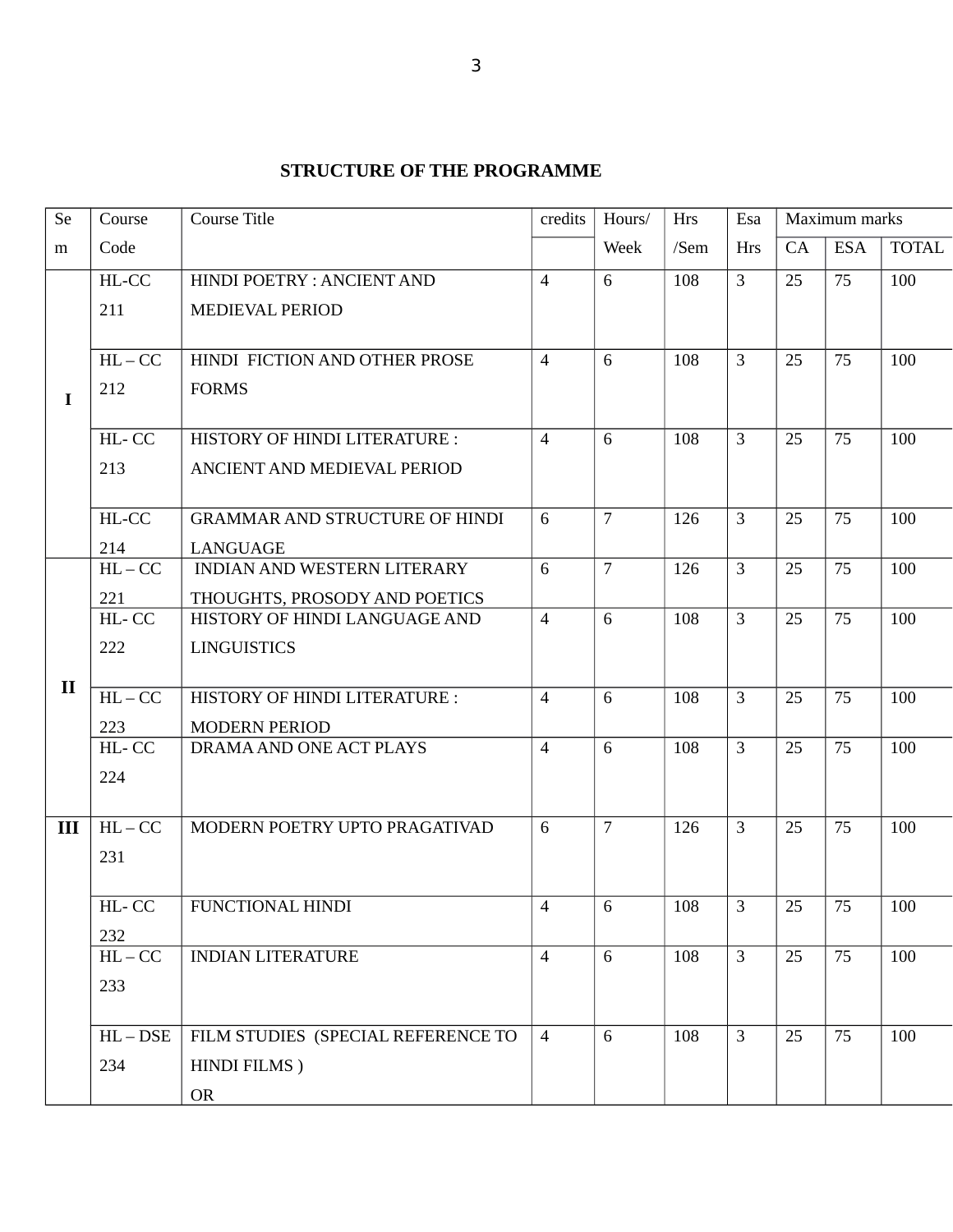|    | SG-GC<br>234 A<br>$HL-GC$<br>235 | <b>SANSKRIT</b><br><b>BEGINNERS' HINDI</b>                                 |                      |                |     |                |    |    |             |
|----|----------------------------------|----------------------------------------------------------------------------|----------------------|----------------|-----|----------------|----|----|-------------|
|    | $HL-CC$<br>241                   | MODERN POETRY SINCE PRAYOGVAD                                              | 6                    | $\overline{7}$ | 126 | $\overline{3}$ | 25 | 75 | 100         |
|    | $HL-CC$<br>242                   | HINDI LITERATURE : MODERN<br><b>DISCOURSES</b>                             | $\overline{4}$       | 6              | 108 | 3              | 25 | 75 | 100         |
|    | HL-CC<br>243                     | <b>TRANSLATION: THEORY AND PRACTICE</b>                                    | $\overline{4}$       | 6              | 108 | $\overline{3}$ | 25 | 75 | 100         |
| IV | HL-DSE<br>244                    | <b>COMPARITIVE LITERATURE : HINDI AND</b><br><b>MALAYALAM</b><br><b>OR</b> | $\overline{4}$       | 6              | 108 | $\overline{3}$ | 25 | 75 | 100         |
|    | SG-GC<br>244A                    | <b>SANSKRIT</b>                                                            |                      |                |     |                |    |    |             |
|    | $HL-GC$<br>245<br>HL-CC          | <b>SPOKEN HINDI</b><br><b>DISSERTATION</b>                                 | 6                    |                |     |                | 80 | 20 | 100         |
|    | 246                              |                                                                            |                      |                |     |                |    |    |             |
|    |                                  | <b>VIV VOCE</b><br><b>TOTAL</b>                                            | $\overline{2}$<br>80 | 100            |     |                |    |    | 100<br>1800 |
|    |                                  |                                                                            |                      |                |     |                |    |    |             |

(Internal Assessment: Attendance: 5, Seminar: 5, Assignment: 5, Test: 10 – Total – 25)

- HL Hindi Literature
- CC- Core Course
- GC Generic Elective Course
- DSE Discipline Specific Elective

# **PROGRAMME SPECIFIC OUTCOME**

| <b>PSO</b>       | <b>PSO Statement</b>                                                        |
|------------------|-----------------------------------------------------------------------------|
| PSO <sub>1</sub> | • Understanding the relation between the society and literature and analyse |
|                  | the role played by Hindi literature.                                        |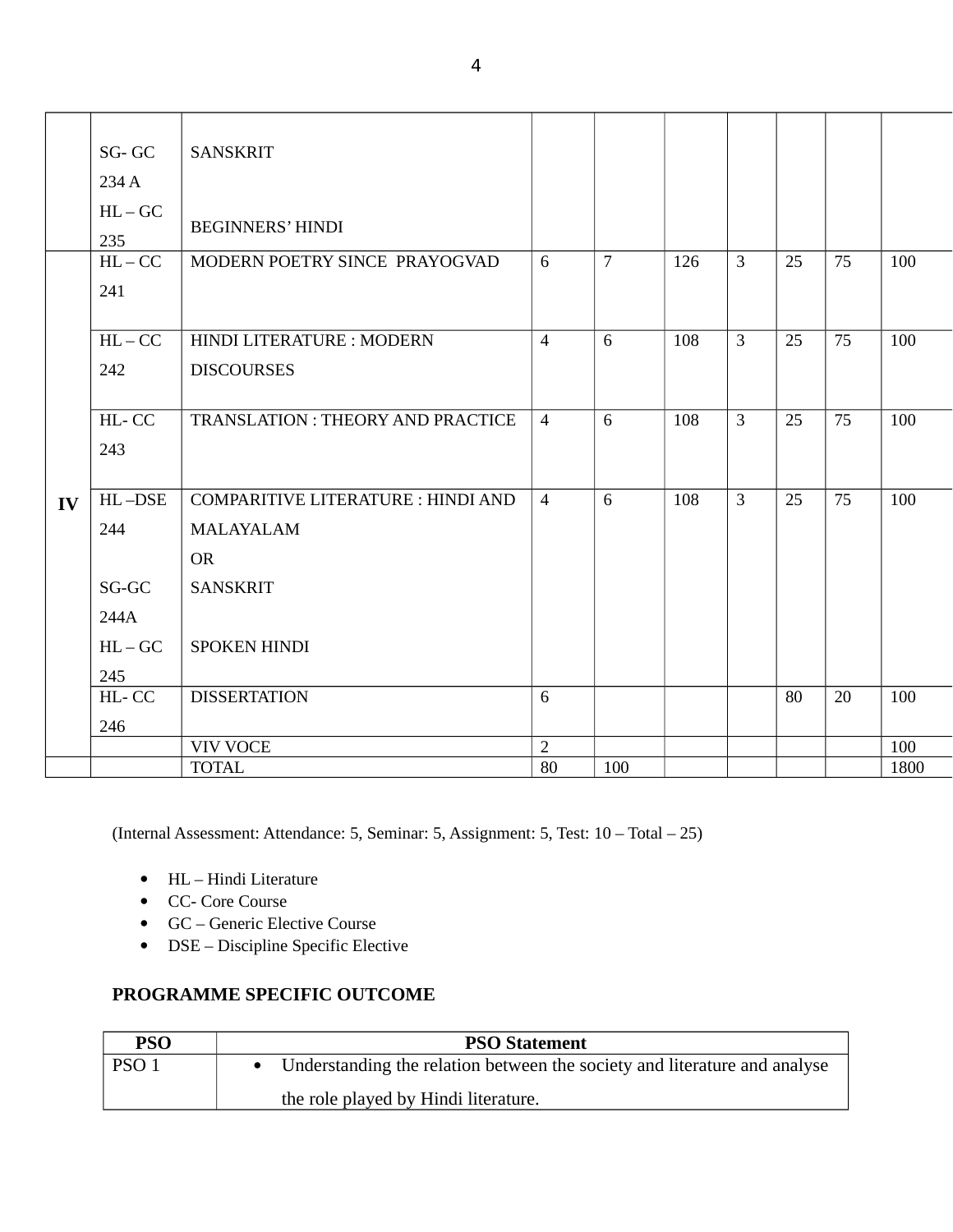|                  | Understand the concepts of literary trends, special dialects of Early and                                                                                                                                                                                  |
|------------------|------------------------------------------------------------------------------------------------------------------------------------------------------------------------------------------------------------------------------------------------------------|
|                  | Medieval literature and its socio-cultural back ground<br>Understanding the strategy of converting worship into the movement of<br>$\bullet$                                                                                                               |
|                  | struggle for cultural freedom<br>Acquire knowledge about the various aspects of prose forms, stylistic                                                                                                                                                     |
|                  | features of eminent modern essayists with their contribution to overall                                                                                                                                                                                    |
|                  | development of Hindi prose.<br>Comprehend different concepts, origin and perspectives of Hindi Fiction.<br>$\bullet$<br>Identify different trends in the development of Hindi Literature<br>Understand the History of Hindi Language through language      |
|                  | classifications as well as stages of script development and acquire a                                                                                                                                                                                      |
|                  | thorough coverage of the origin, source and development of the language.<br>Understand the concepts of Basic Hindi Traditional grammar style,<br>$\bullet$                                                                                                 |
|                  | linguistic aspects and the acoustic qualities of the language for language                                                                                                                                                                                 |
|                  | promotion<br>Develop the basic structure of language by enhancing verbal and<br>$\bullet$                                                                                                                                                                  |
|                  | communication mode of Hindi through practice that enables them to be                                                                                                                                                                                       |
|                  | placed successfully in the jobs that requisites the language                                                                                                                                                                                               |
| PSO <sub>2</sub> | Familiarize with the Eastern and western literary thoughts of Literature<br>$\bullet$<br>Understand the concepts of literary trends of Modern Hindi Literature<br>Familiarize with the linguistics of Hindi language and understands its<br>$\bullet$      |
|                  | basic theories<br>Enumerates Dwani Vigyan, Roop Vigyan, Vakya Vigyan and Arth Vigyan<br>$\bullet$<br>Developing skills for writing official letters in Functional Hindi<br>$\bullet$<br>Provide comprehensive knowledge about official language Hindi<br>٠ |
| PSO <sub>3</sub> | Understand the concepts of Hindi Modern Poetry, its political-socio-<br>$\bullet$                                                                                                                                                                          |
|                  | cultural aspects, trends of modern poetry.<br>Achieve a wider realm of knowledge on the concepts of Hindi drama and<br>$\bullet$                                                                                                                           |
|                  | theatre conventions in the romantic and modern period through the                                                                                                                                                                                          |
|                  | comprehension of its thematic craft analysis, style and its vivid features                                                                                                                                                                                 |
|                  | and explore a variety of dramatic texts practically.<br>Familiarize with the structural concepts of modern Dramas and One act<br>$\bullet$                                                                                                                 |
|                  | plays written in the romantic and modern period by many authors                                                                                                                                                                                            |
|                  | Familiarize with the concept of one Indian literature and Indian<br>$\bullet$                                                                                                                                                                              |
|                  | writers through their representative works.                                                                                                                                                                                                                |
|                  | Understand a brief history of world cinema and Indian Cinema                                                                                                                                                                                               |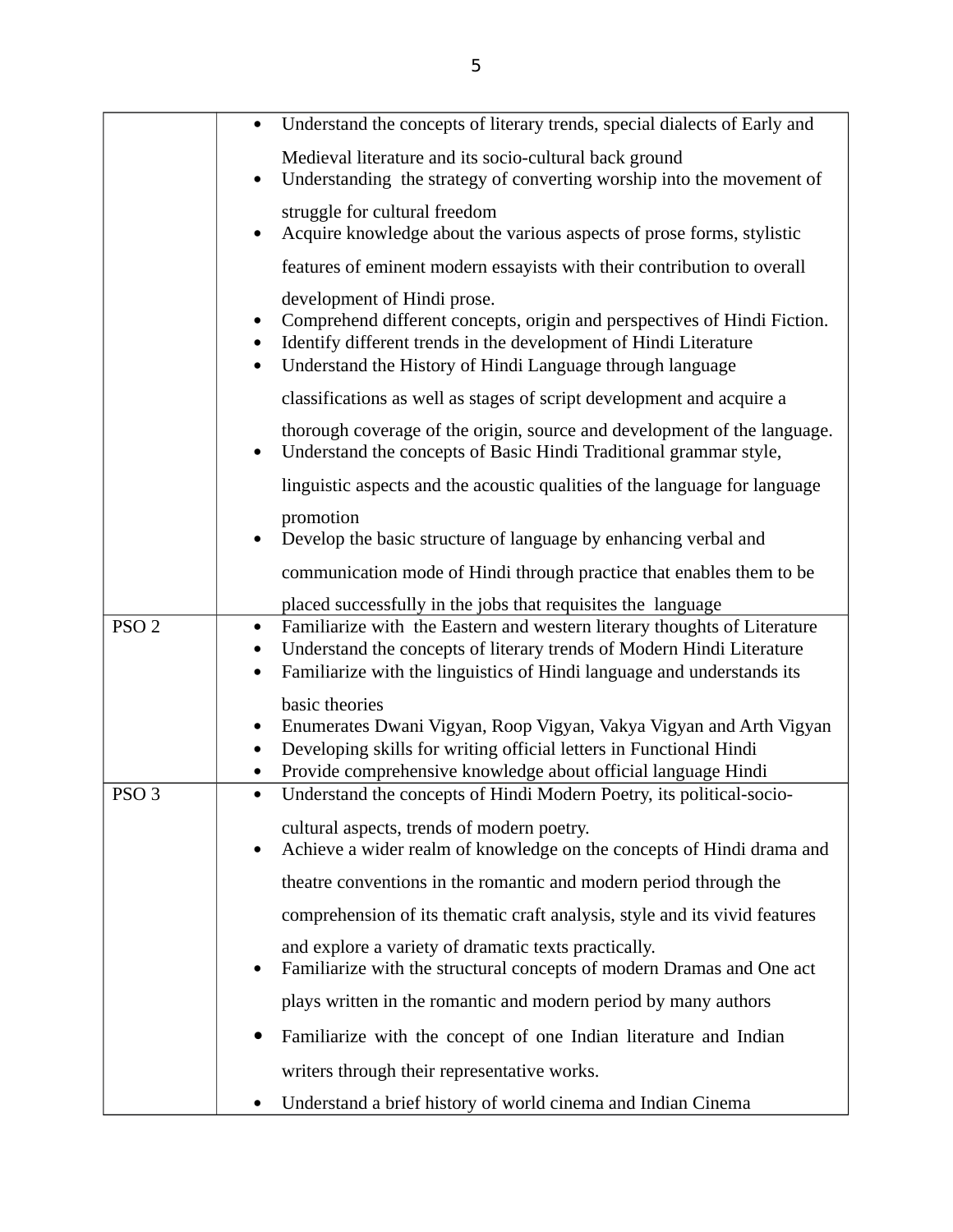|                  | Enable to evaluate critically classic films in Hindi<br>$\bullet$                                                                                                         |  |  |  |
|------------------|---------------------------------------------------------------------------------------------------------------------------------------------------------------------------|--|--|--|
| PSO <sub>4</sub> | Familiarize with the development of modern poetry- the different trends &<br>٠                                                                                            |  |  |  |
|                  | styles of modern poetry.<br>Help to develop their faculty of appreciation.<br>sensitize about latest trends and discourses in Hindi literature like Dalit                 |  |  |  |
|                  | Discourse, Adivasi discourse, Gender discourse etc                                                                                                                        |  |  |  |
|                  | Understands and evaluates different discourses in modern Hindi                                                                                                            |  |  |  |
|                  | literature.                                                                                                                                                               |  |  |  |
|                  | Track the problems of translation pertaining to the linguistic<br>$\bullet$                                                                                               |  |  |  |
|                  | incompatibility of verbal meaning modulation, loan word application, and                                                                                                  |  |  |  |
|                  | grammatical aspects and application of theoretical practice of inter-intra                                                                                                |  |  |  |
|                  | types of languages build up a strong self commendation practice in the                                                                                                    |  |  |  |
|                  | bilingual translation. Through this learners will be capable to get into job                                                                                              |  |  |  |
|                  | in various central Government offices.<br>Understands the craft of comparative literature.<br>$\bullet$<br>. Comprehend different perspectives of comparative literature. |  |  |  |

#### SEMESTER: I

# **Course: HINDI POETRY: ANCIENT AND MEDIEVAL PERIOD (HINDI KAVYA: PRACHEEN EVUM MADHYAKAALEEN PERIOD)**

## **Course Code: HL-CC 211**

Credits: 4

Hours /week: 6hrs

**Aim**: To familiarize the students with the concepts of Ancient and Medieval Hindi Poetry and its special dialects.

**COURSE OBJECTIVES:** This course covers Ancient form of Hindi Poetry up to  $13<sup>th</sup>$  century and the poetry from  $14<sup>th</sup>$  century up to  $19<sup>th</sup>$ century. This course aims to create awareness among students on ancient form of Poetry and the language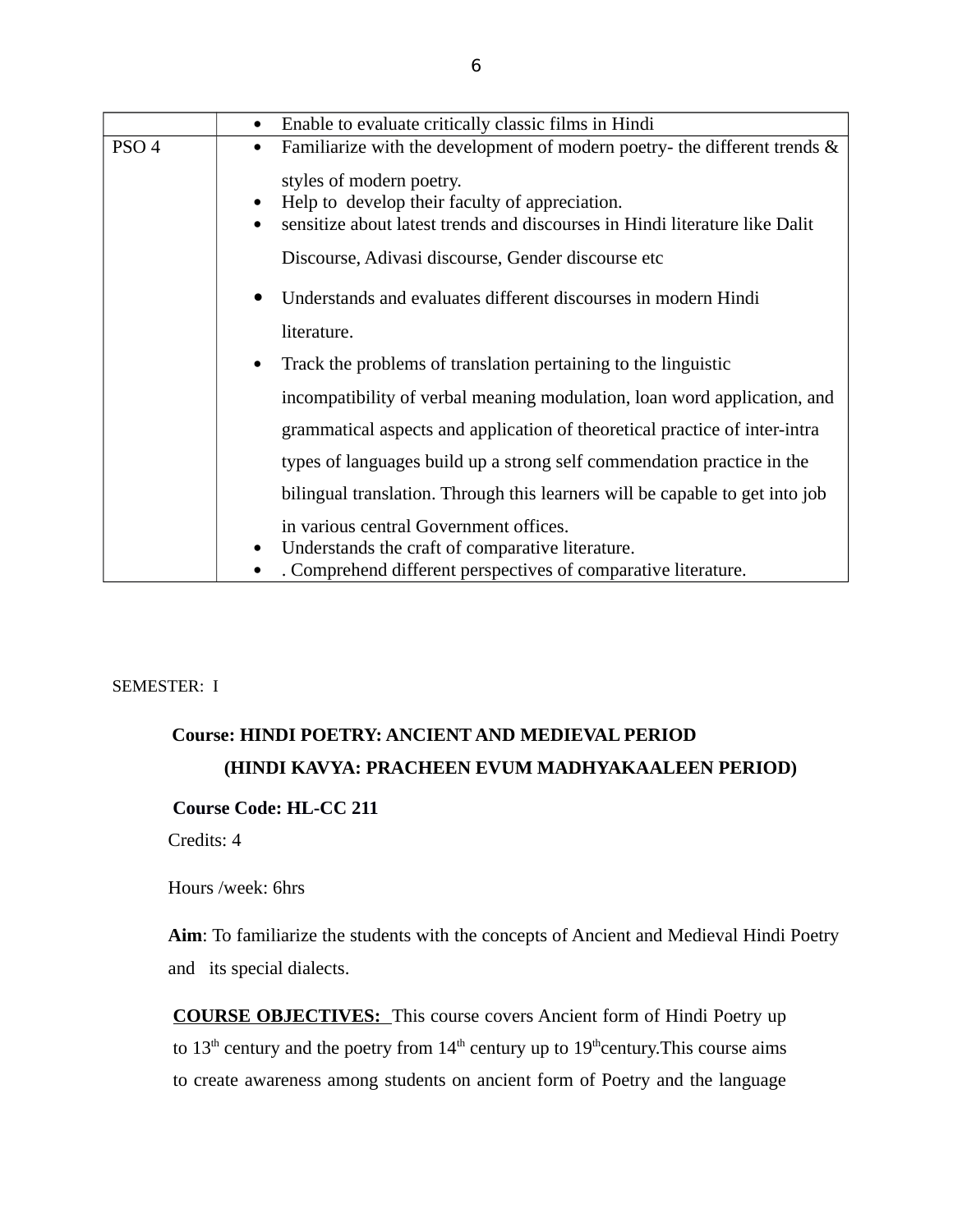style used in the poetry, thus they can understand the basic structure of Hindi language and its development over a period of time.

#### **COURSE OUTCOME (COS)**

CO 1: Gain knowledge of the features of ancient eminent Hindi writers of the period. Access the source of Aadikal and Origin of Hindi Literature--Ancient form of Hindi Poetry up to  $13<sup>th</sup>$  Century thus imbibing the form and communicability of the themes in the poetry. Understand various features subsumed in ancient poetry that depicts the age and that marks the path of its transition towards Bhakti era.

CO 2: Analyze various elements of poetry in Ancient and Medieval period so as to gain the ability to interpret and appreciate the literary forms of this era in the socio cultural context .Imbibe the style of 'Raso' poetry through 'Raso' literature that expresses the brave deeds of the provincial kings and their romantic expressions that later marked its influence in the Ritikaleen poetry. Access the poetry of Vidyapati- Laukik Sahitya depicting the life of the common folk and will be able to perceive a detailed description.

CO 3 : Understanding the relation between Society and Literature and the role played by the poets of ancient and medieval period in Hindi literature and society. Understand the relevance of Bhaktikal and Origin of Bhakti Movement that have influenced medieval Hindi poetry. Acquaint with various features of Hindi poetry during the Bhakti era of Hindi literature and also will be able to diffuse with various Bhakti movements that enriched the literature both qualitatively and quantitatively. Derive a rigid knowledge about the various branches of 'Sant' poetry through the eminent Hindi writers of their period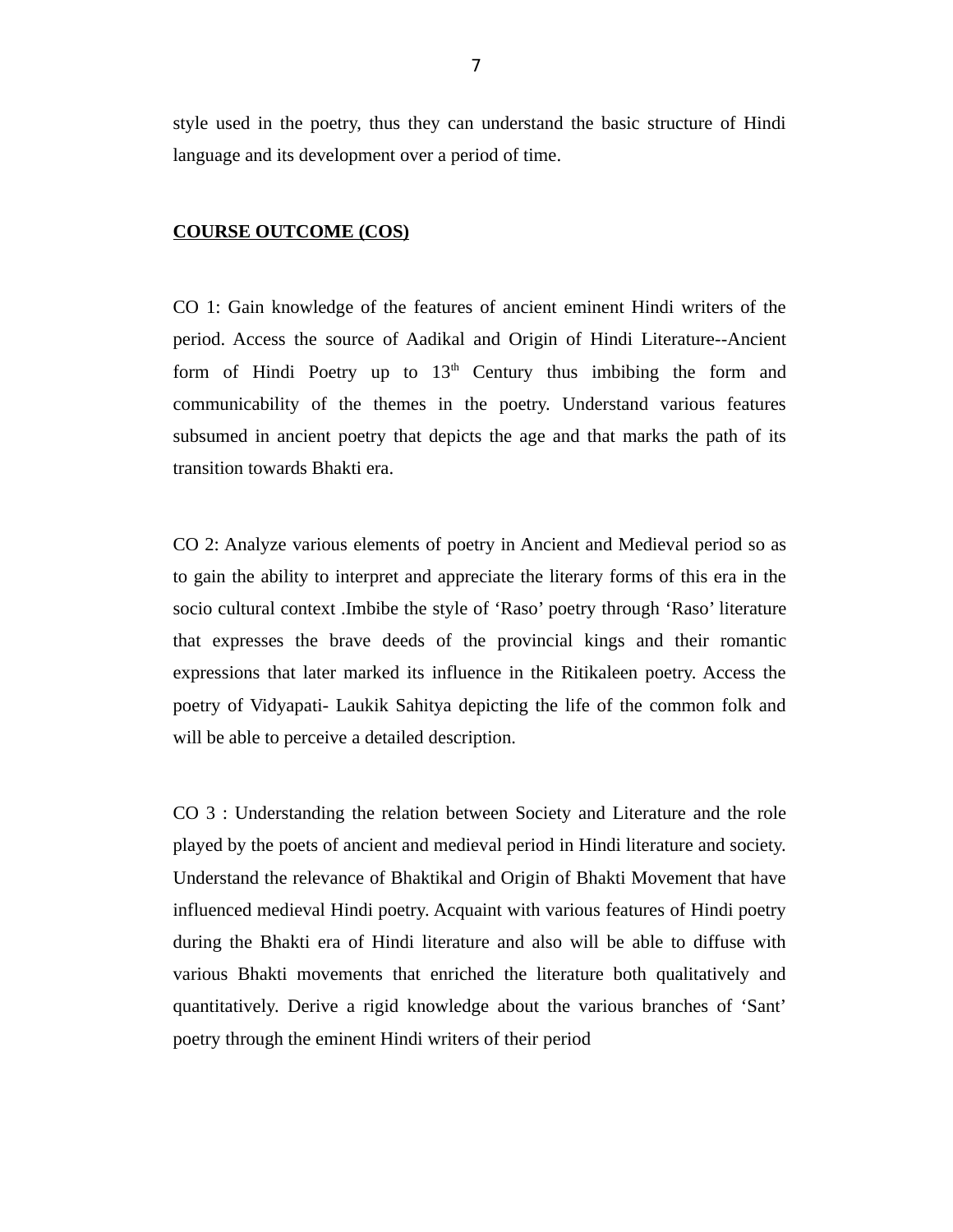CO 4: Imbibe social, cultural consciousness, critical insight and understand and appreciate poetry as a literary art form. Pervade their strong idea on the poetic contents of Tulsidas, Malik Muhammed Jayasi, Kabirdas, Soordas and Tulsidas.

CO 5 : Acquire deep understanding of the major traditions and values of reetikaleen poetry. Comprehend the features of Ritikal and understand the social, political, cultural contexts that explicits the development of ritikaleen poetry and also will be able to know more about the sources and trends of Ritikal and about the Ritikaleen poets.

CO 6 : Gain the insight into the major issues related to the socio-cultural contexts of India in this era. Achieve ideas about the inclusion of the folk aspects, various stylistic aspects, and other features in the poetry of Ritikaleen poets like Kesavdas, Ghananand, Bihari, and their contribution to Ritikaleen poetry.

#### **COURSE CONTENT**

**Module 1:** Aadikal , Ancient form of Hindi Poetry, Sidha Literature, Natha Literature,

Jaina Literature, Raso Literature.

**Module 2:** Poems: Prithvi Raj Raso : REVA THAT – ONE 'SAMAY'

Vidyapati Padavali – 2 PAD

**Module 3:** Origin of Bhakti Movement-Social-Cultural Aspects- various religious cults and philosophies which have influenced medieval Hindi poetry. Santkavya-Alwar Sant- Nirgun Bhakti - Gyanasrayi and Premashrayi, Sagun Bhakti- Ram Bhakti Kavya and Krishna Bhakti Kavya.

#### **Module 4 : Poems :**

| KABEER: 5 PAD |                      |
|---------------|----------------------|
| JAYASI :      | NAGAMATI VIYOG KHAND |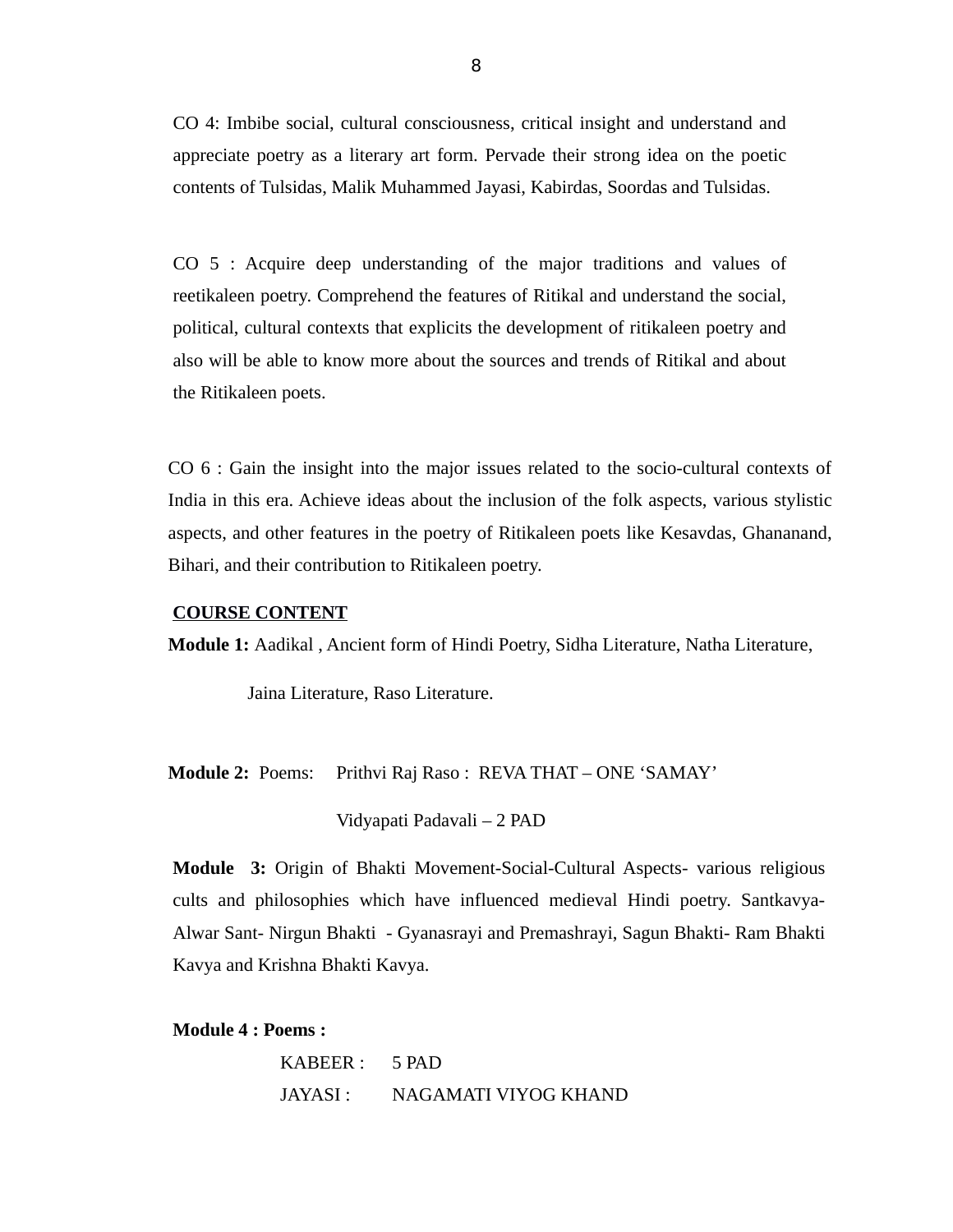SOORDAS : VINAY -2 PAD , BALKRISHNA – 2 PAD , BHRAMARGEET – 2 PAD THULSIDAS : KEVAT PRASANG 1-5

**Module 5**: Reetikal literary works socio-cultural context, Main Trends of Reetikal: Reetimukth, Reetisidh, Ritibadh Poetry.

#### **Module 6: Poems**

| BIHARI : 5 DOHA (50-54) |                                |
|-------------------------|--------------------------------|
|                         | KESAVDAS : ANGAD –RAVAN SAMVAD |
| <b>GHANANAND</b>        | $: 2$ PAD                      |
| <b>BHOOSHAN:</b>        | 2 PAD                          |

### **REFERENCES (TEXT FOR READING)**

Prescribed Text: An edited Textbook on Pracheen evum Madhyakaleen kavya Reference books General :

- Hindi Sahitya ka Adikal Hazariprasad Dwivedi
- Hindi Sahitya ka VaigyanikIthihas Ganapatichandra Gupta
- Hindi sahithya ka Doosara Itihas Dr. Bachan Singh Vani Prakshan, Delhi
- Hindi ke Pracheen Pratinidhi Kavi Dwarika Prasad Saxena

### **QUESTION PATTERN**

# **HL- CC 211 HINDI POETRY – ANCIENT AND MEDIEVAL PERIOD (HINDI KAVYA : PRACHEEN EVUM MADHYAKAALEEN PERIOD )**

Time : 3 hrs Maximum Marks : 75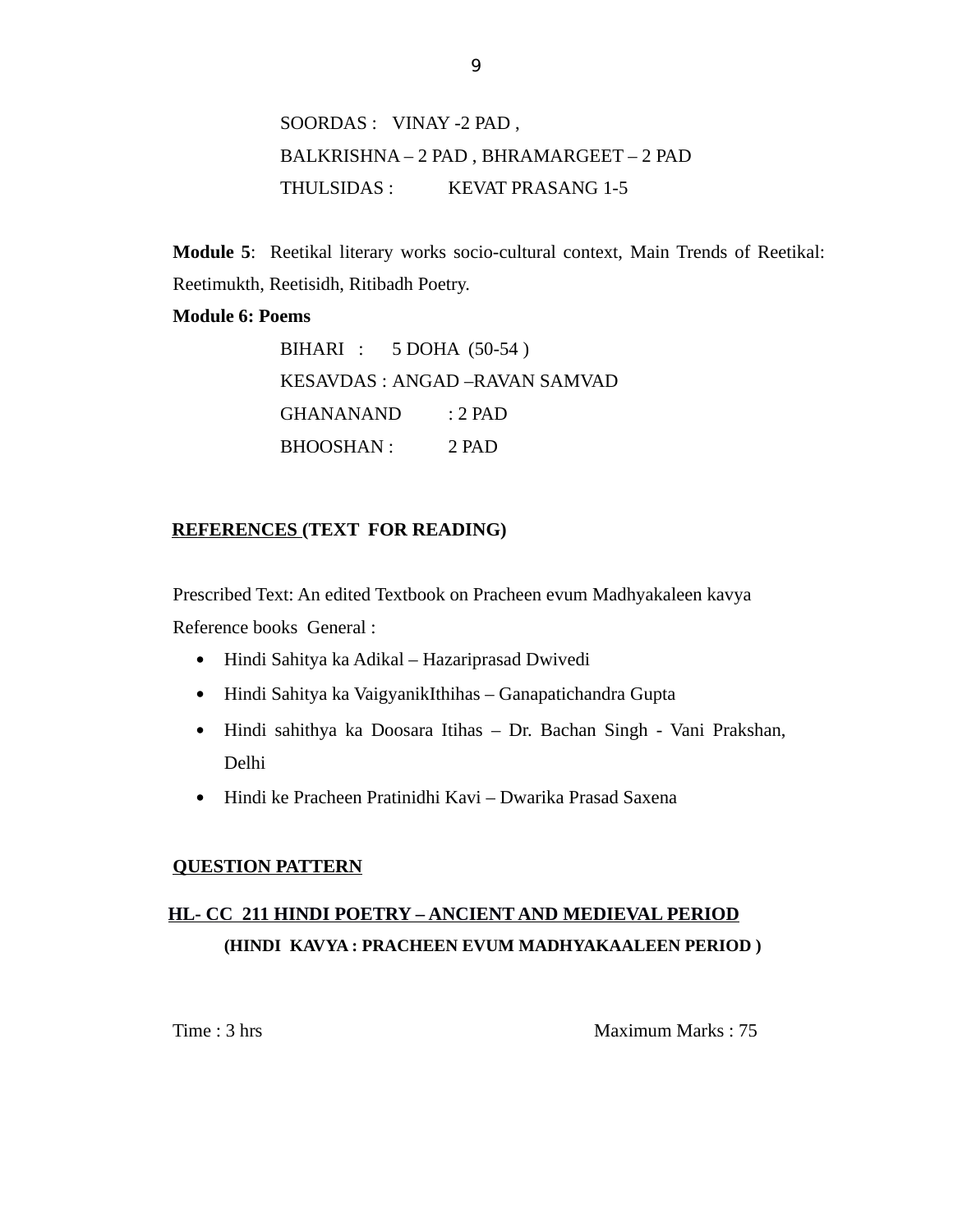- I. Answer the following ten objective questions . Each question carries 1 mark  $(10 x1 = 10 Marks)$ II. Answer two essays out of four. Each question carries 10 marks  $(2 \times 10 = 20$  Marks) III. Answer five short notes questions out of seven . Each question carries  $4 \text{ marks}$  (5 x 4 = 20 Marks)
- IV. Answer five annotations out of six. Each question carries 5 marks

 $(5 x 5 = 25 Marks)$ 

#### **SEMESTER : I**

#### **Course : HINDI FICTION AND OTHER PROSE FORMS**

#### **(HINDI KATHA SAHITYA AUR ANY GADYA VIDHAYEIN )**

**Course Code: HL- CC 212**

**Credits : 4**

**Hours / week : 6**

 **AIM :**To familiarize the students with the concepts of Modern Hindi Novel and Short Stories.This course also aims to create awareness among students on different forms of writing of Prose and Essays and also to familiarize the students with the concepts of Development of Hindi Prose form from 1900.

**COURSE OBJECTIVES:** This course covers Origin and Development of Hindi Fictions in General and Hindi Novels and Short Stories in particular. Characterization, plot and new trends have to be analyzed. This course also covers Prose and Essay forms of Hindi. Essays, Sketches, Memoirs, Travelogue,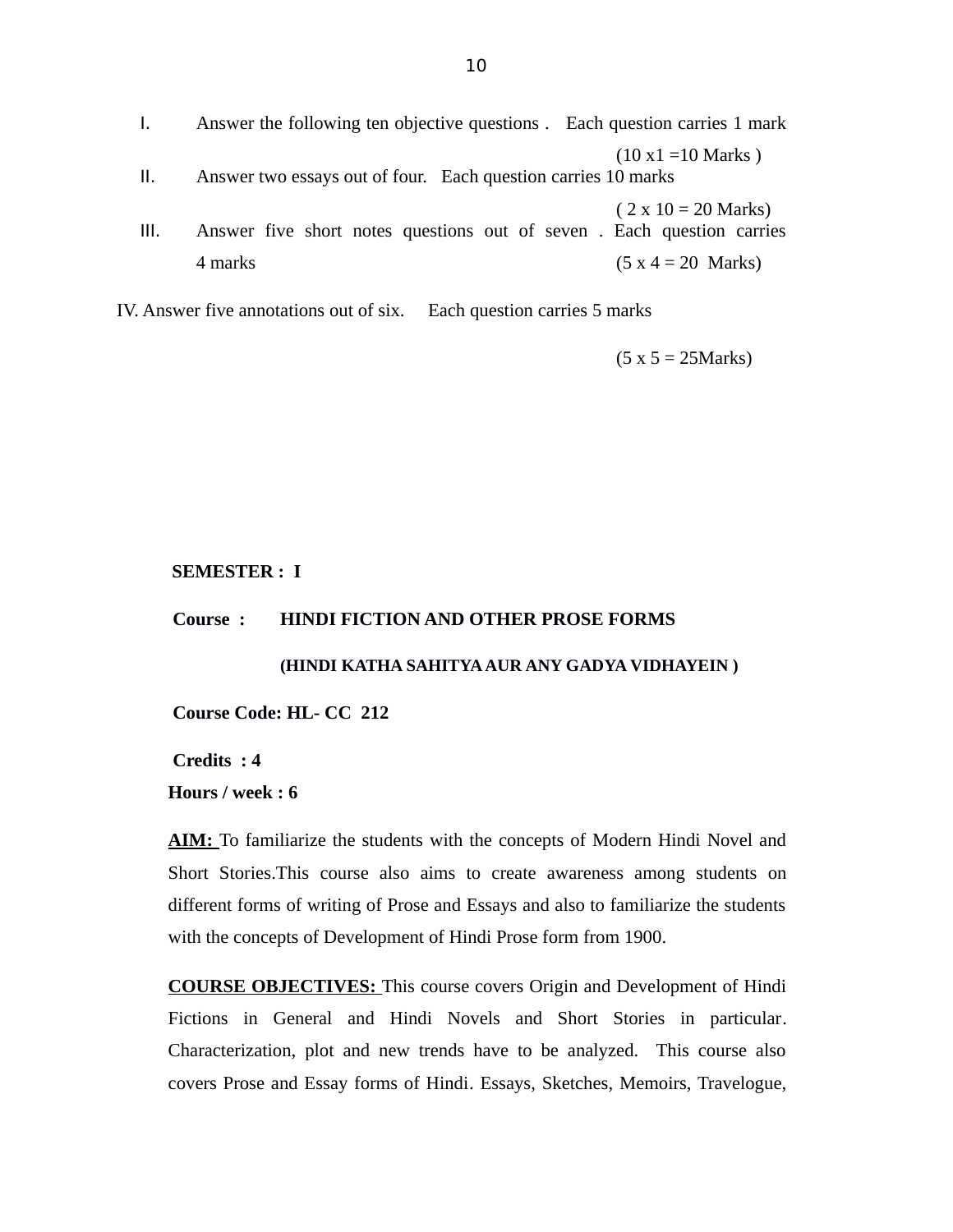Biography, Autobiography and Diary are important Prose forms. Emergence of prose forms is closely associated with modernization and explosion of information and interest can be generated among learners and many lessons covers with national integrity, non-violence, humanism, different types of satire like political sociological, economical, religious etc

#### **Course Outcome (Cos)**

CO1 : Gain deep knowledge in various features of Hindi Fiction and able to get a transparent picture of the origin and development of Hindi fiction along with its vivid dimensions

CO2 : Understand the new trends arising in the study of Hindi Novels and short stories and know more about socio-cultural, psychological analysis through these literary works. Can access more about the stylistic aspects of the prominent writers such as Premchand, Agney etc. in the field of Hindi fiction. Understand about the feministic literature focusing mainly on the works of Chitra Mudgal.

CO3 : Comprehend the contributions of the eminent Short story writers and trend setters in Fiction and will be able to outline the origin and development of short stories in the pre- post and the period of Premchand .Imbibe a strong sense of influence of progressive movements with an insight of modernism and depiction of different dimensions of life in Nayikahani and Samkaleenkahani.

CO4 :Gain the knowledge about various forms of prose and improve the language skills. Familiarize with Origin and Development of Prose, Types of prose-Simple Essay, General Essay, Personal Essay, Reflective Essay, Psychological Essay etc.-memoirssketch-auto biography-biography- travelogue, Diary etc. Imbibe the knowledge of various types of prose forms and styles of presentations. Comprehend the Prose and Essay forms of Hindi.

CO 5 :Analyze various elements of prose of eminent essayists so that to gain the ability to interpret and appreciate the different form of prose in the socio-cultural context and imbibe the peculiarities of its historical development. Acquire a detailed study of the important essayists of Hindi Literature- Ramchandrashukla, Hazari Prasad Dwivedi,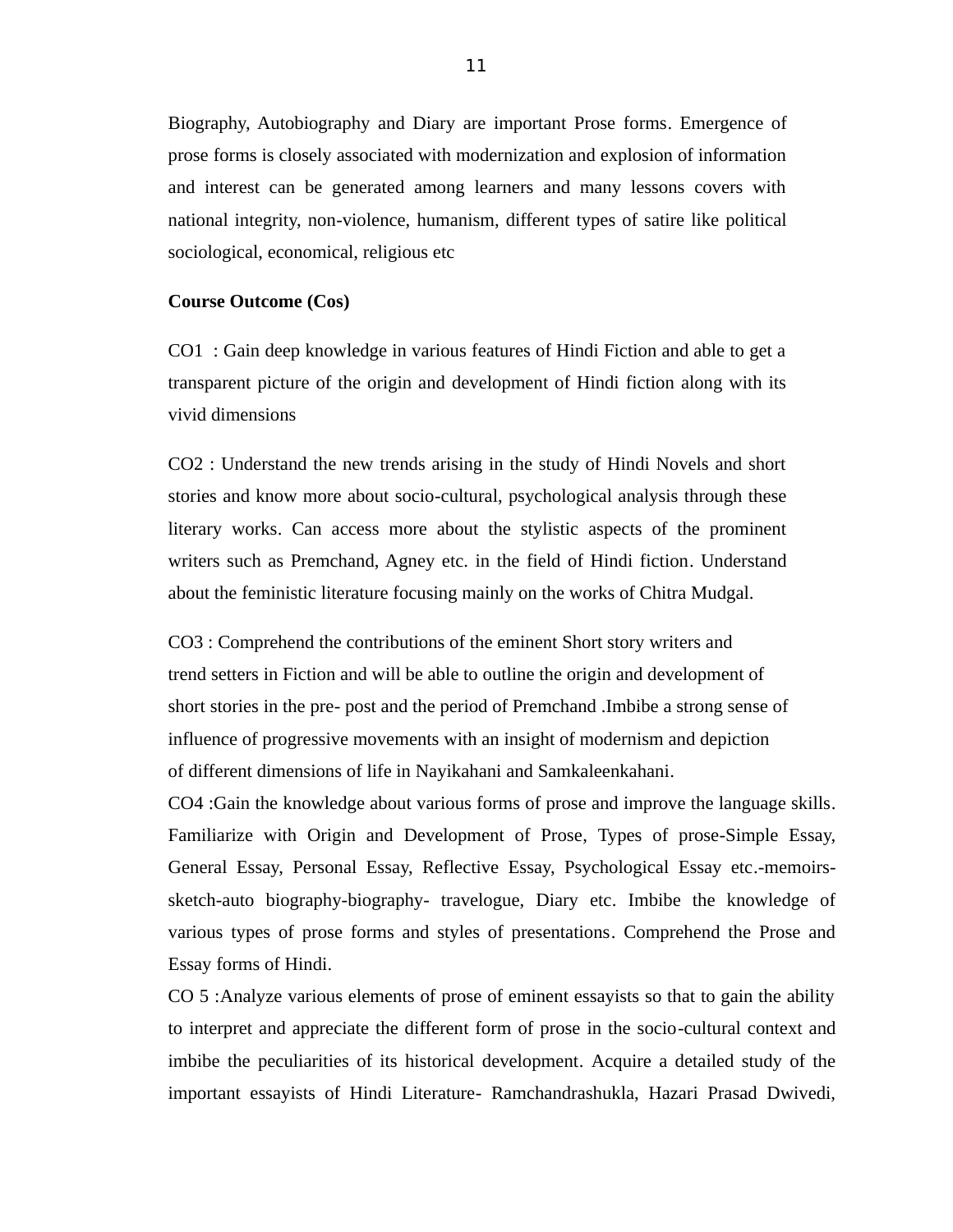Premchand, Mahadevi Varma, VidyanivasMishr, Dr.N.E.VishwanathIyeretc. Recognize and evaluate the literary features of the eminent essayists .

# **COURSE CONTENT**

**Module 1:** Novel-Origin and Development - Premchand and Agney **–** The contribution of Premchand in the field of Novels and short stories, Agney and his contribution in the post sixty novels – his style of writing

Module 2 : The contribution of female novelists in Hindi literature - works of prominent women writers

Module 3 : Novels :

- GODAN by PREMCHAND (detailed study )
- SHEKHAR EK JEEVANI (BHAG 1 ) by AGYEY (non-detailed )
- GILIGADU by CHITRA MUDGAL (non detailed )

Module 4 : Stories

- Eedgaah–Premchand
- Akashdeep Jayshankar Prasad
- Apna Apna Bhagy Jainendr
- Gangreen Agyey
- RaajaNirbansiya Kamaleswar
- Sikka Badal Gaya Krishna Sobdi
- EkkisvimSadi Ka Ped Mridula Garg
- Sambandhon Ke Cheethde Jaynandan

**Module 5:** Origin and Development of Prose-Types of prose-Simple Essay, General Essay, Personal Essay, Reflective Essay, memoirs-sketch-auto biographybiography-travelogue etc.

# **Module 6 :Other prose forms :**

Krodh – Ramchandra Shukla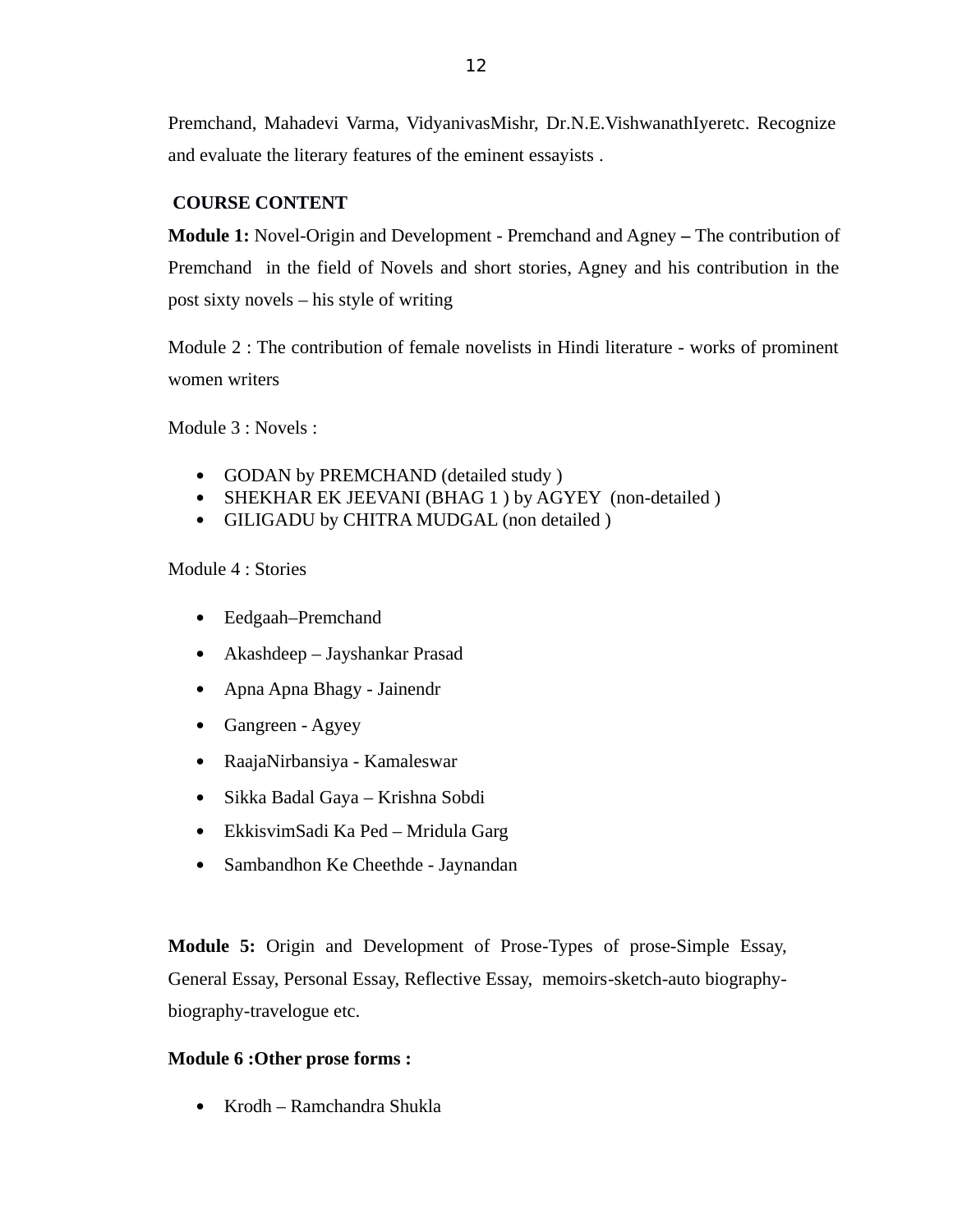- Nakhoon Kyon Badte Hain Hazari Prasad Dwivedi
- Raziya Ramvriksh Benipuri
- Prem Samadhi Ki Chandini Rat Viswanath Iyer
- Bholaram Ka Jeev Harishankar Parsayee
- Thele par Himalay Dharmveer Bharati
- Meghadoot Mahaveerprasad Dwivedee
- BharateeySanskriti Gulabray

### **REFERENCES (TEXT BOOKS)**

- **1** Godan– Premchand
- **2** Shekhar Ek: Jeevani(Part -1) –Agyey
- 3.Giligadu -ChitraMudgal

# 4.**ShortStory**(An Edited textbook of story collection.)

Only the following Eight stories to be studied

| Eedgaah-        | Premchand         |
|-----------------|-------------------|
| $Akash deep-$   | Jayshankar Prasad |
| Apna ApnaBhagy- | Jainendr          |
| Gangreen -      | Agyey             |
| ויזר רד         |                   |

- RaajaNirbansiya Kamaleswar
- Sikka Badal Gaya Krishna Sobdi
- EkkisvimSadi Ka Ped Mridula Garg
- Sambandhon Ke Cheethde Jaynandan

### 5. An Edited Text book of collection of other prose forms

|           | $\bullet$ Krodh –              | Ramchandra Sukla      |
|-----------|--------------------------------|-----------------------|
|           | • NakhoonKyonBadte Hain -      | Hazari Prasad Dwivedi |
|           | • Raziya –                     | RamvrikshBenipuri     |
| $\bullet$ | Prem Samadhi Ki Chandini Rat - | Viswanath Iyer        |
|           | • Bholaram Ka Jeev $-$         | HarishankarParsayee   |
|           |                                |                       |

- Thele par Himalay Dharmveer Bharati
	-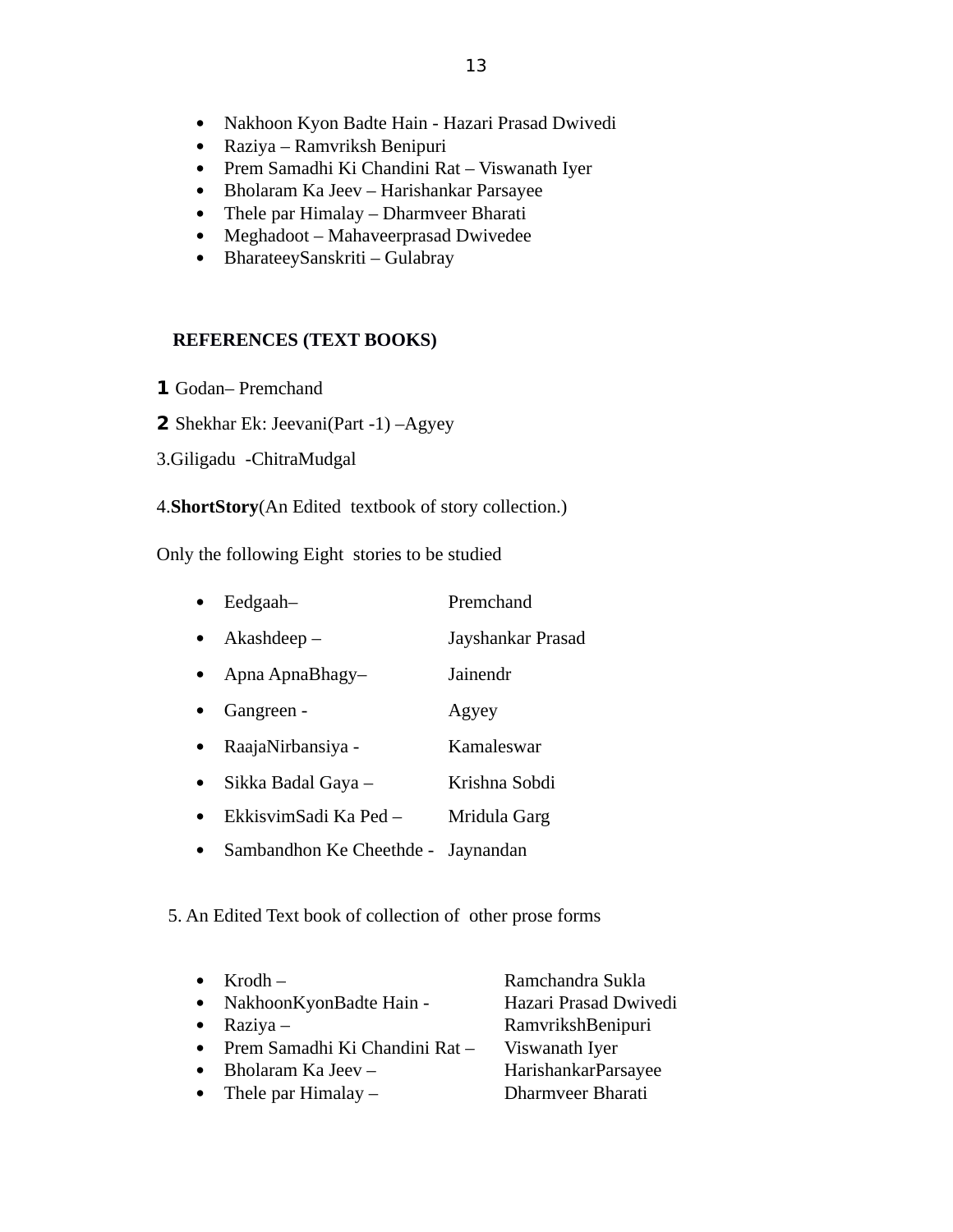| Meghadoot – | MahaveerprasadDwivedee |
|-------------|------------------------|
|-------------|------------------------|

14

• BharateeySanskriti – Gulab ray

## **REFERENCES (GENERAL)**

- •Aaj ka Hindi Upanyas– Indranath Madan
- •Adhunik Hindi Kahani– Ed.G.P.Vimal
- •Bharteey Upanyas ki Avadharna aur swaroop– Dr. AlokGupt

, Rajkamal Prakashan, New Delhi

- Kahani Nayi Kahani– Dr.Namvar Singh
- Hindi Upanyas ki Pravartiyaam– Dr.Shashibhushan Sinhal
- Gadya ki vividh vidhayen- Majida Asad
- Hindi Gadya Sahitya- Ramchandra Tiwari
- Hindi Nibandh ka Vikas– Dr.Omkarnath Sharma
- Kalam Ke Mazdur:Premchand– Madan Gopal

### **Question pattern**

# **HL – CC 212 Hindi Fiction and Other Prose Forms.**

### (HINDI KATHA SAHITYA AUR ANY GADYA VIDHAYEIN )

### Time :3 hrs Maximum Marks :75

- I. Answer the following ten objective questions. Each question carries 1 mark.  $(10 \times 1 = 10 \text{ Marks})$
- II. Answer Two essays from Novel out of Three. Each question carries 10 marks.  $(2 \times 10 = 20 \text{ Marks})$
- III. Answer one essay from Short Story out of Three .Each question carries 10 marks.  $(1 \times 10 = 10 \text{ Marks})$
- IV. Answer one out of three essays from Prose. Each question carries ten Marks.  $(1 x10 = 10 \text{ Marks})$
- V. Answer any five short questions out of eight. Each question carries 5 marks.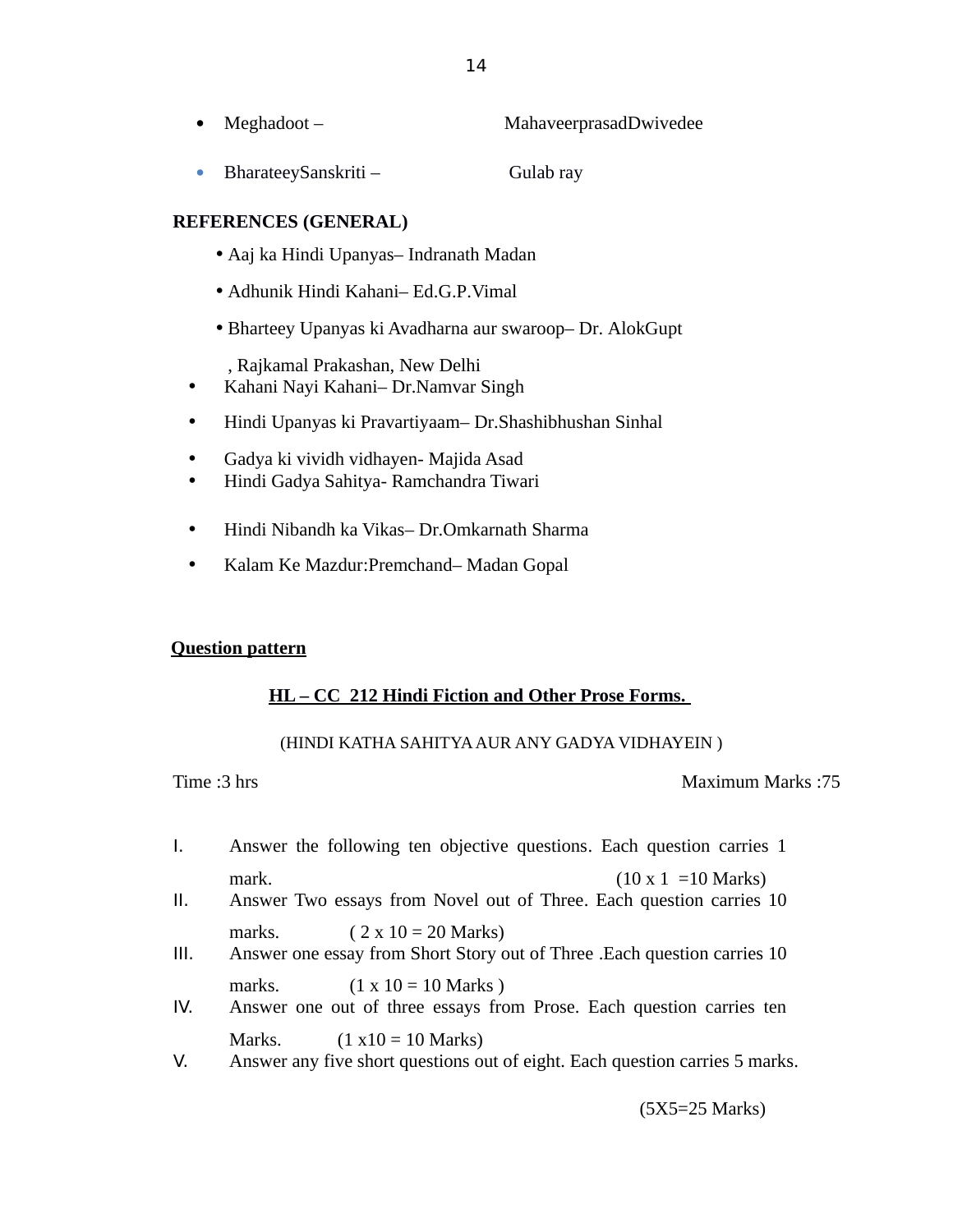**SEMESTER : I** 

**Course :HISTORY OF HINDI LITERATURE : ANCIENT AND MEDIEVAL PERIOD (HINDI SAAHITY KAA ITIHAAS: PRACHEEN EVAM MADHYAKAAL )**

**Course Code : HL – CC 213**

**Credits : 4** 

**Hours :6**

Aim: To give a detailed account of trends in literature in the early and riti period. Familiarize the students with the thoughts, philosophy of great poets like Kabeer, Soordas, Tulsi, Jayasi ,Kesavdas,Bihari,Ghananand ,Bhushan etc.

**COURSE OBJECTIVES :**This course covers the History of Hindi Literature up to 19th Century.

#### **Course Outcome (Cos) :**

CO 1 : Understanding the basis of classification of History of Hindi Literature

CO 2 :Understanding the importance and the basis of the names given to each period

of Hindi Literature.

CO 3 : Understand the trends, milestones and literary works of Early and Medieval history in the context of socio-cultural and political conditions of that period.

CO 4 : Critically evaluate the contribution of poets of that period.

CO 5 : Understand the influence of Early and Bhakti period writers on society and Hindi literature as a whole.

CO 6 : Achieve ideas about the inclusion of the folk aspects, various stylistic aspects, and other features of Ancient and Medieval poets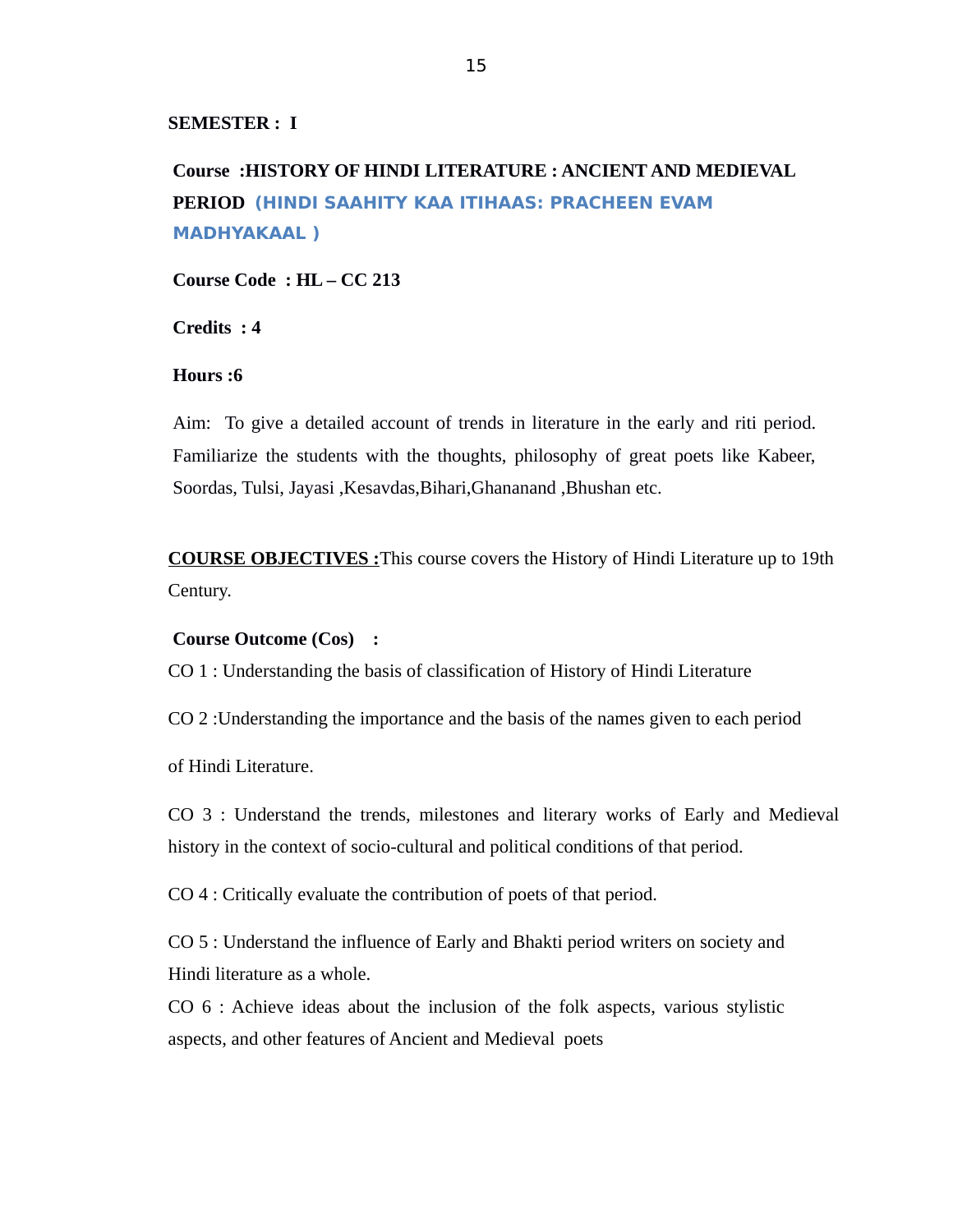### **COURSE CONENT**

**Module 1** : Hindi Sahitya ka kaal vibhajan- uski Samagri

**Module 2 : :** History of Hindi Literature - Aadikal - literary background, Sidh-Nath-Raso sahitya, main trends of Aadikal.

**Module 3 :** Major poets : Chand Bardai, Vidyapati and other prominent poets **Module 4:** History of Hindi Literature -Bhaktikal ,Gyanashrayi-Premashrayi-Trend setters Kabir Das, Jayasi, -- Main trends of Bhaktikal. **Module 5 :**Ram Bhakti-Krishna Bhakti. Trend setters :Tulsi Das and Soor Das , ashtachhaap ,Rahim ,Meera bai and other major poets **Module 6:** History of Hindi Literature -Ritikal, Major poets Keshav Das, Bihari,

Bhooshan, Ghananand -- Ritibadh, Ritimukth and Ritisidh.

#### **REFERENCE BOOKS**

- Hindi Sahitya Ka Itihas Dr.Nagendra
- Hindi sahitya Ka VaigyanikItihas Dr.Ganapati Chandra Gupt.
- Hindi Sahitya Ka Itihas Acharya Ramchandra Sukla
- Hindi Sahitya Ka Itihas Lakshmi Sagar Varshney

#### **Question pattern**

# **HL-CC 213 HISTORY OF HINDI LITERATURE : ANCIENT AND MEDIEVAL PERIOD(HINDI SAAHITY KAA ITIHAAS: PRACHEEN EVAM MADHYAKAAL )**

Time :3 hrs Maximum Marks :75

I. Answer the following ten objective questions

Each question carries 1 mark  $(10 x1 = 10 \text{ Marks})$ 

II. Answer two essays out of four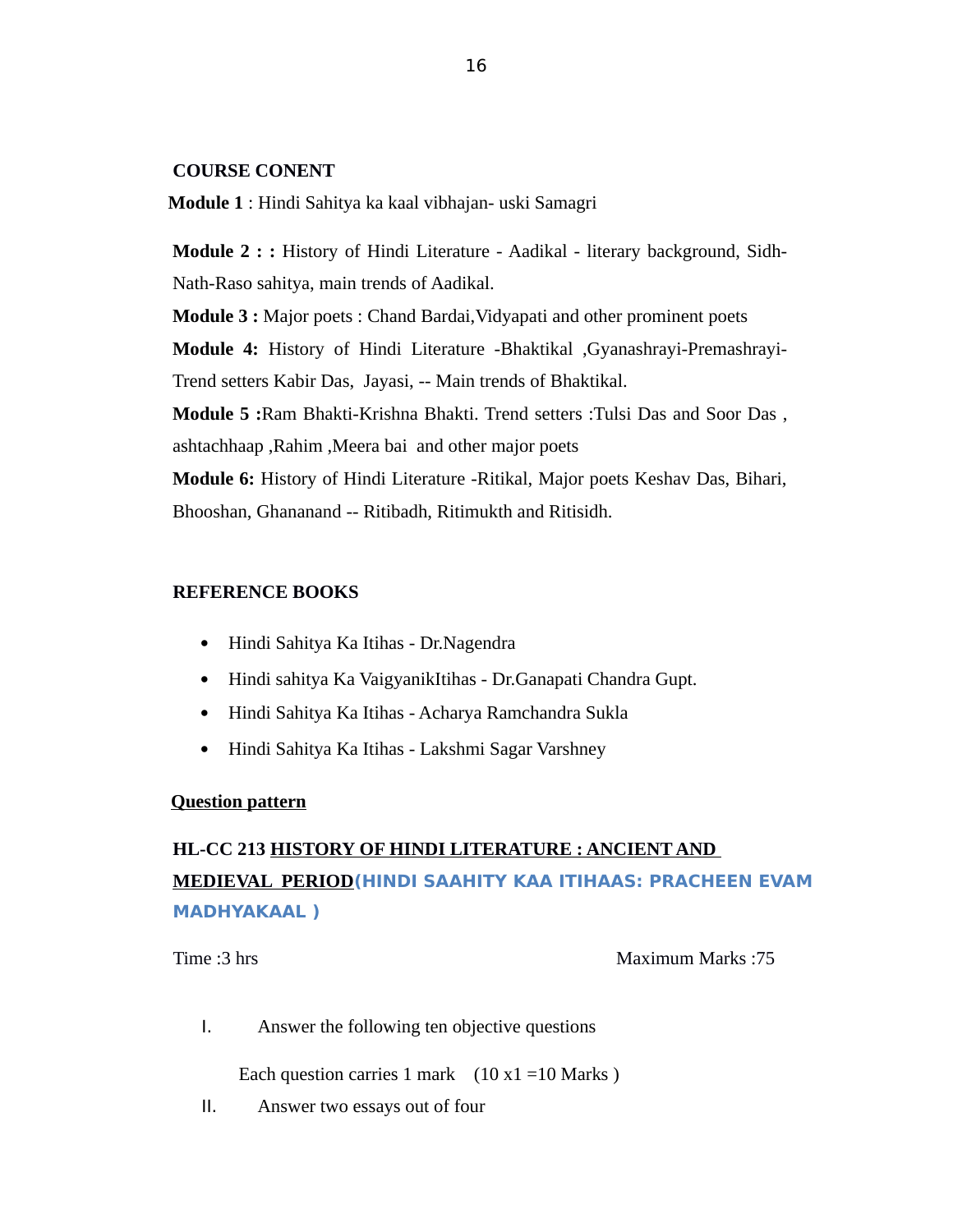| Each question carries 10 marks              | $(10x2 = 20$ Marks)        |
|---------------------------------------------|----------------------------|
| III. Answer one essay out of four           |                            |
| Each question carries 10 marks              | $(10 \times 1 = 10$ Marks) |
| IV. Answer seven short questions out of Ten |                            |
| Each question carries 5 marks               | $(7 x5 = 35$ Marks)        |

#### **SEMESTER : I**

**Course : GRAMMAR AND STRUCTURE OF HINDI LANGUAGE**  ( VYAKARAN AUR HINDI BHASHAAYEE SANRACHANA )

**Course Code : HL-CC 214**

**Credits :6**

**Hours :7**

**AIM**: To familiarize the students with the Structure of Hindi language. To familiarize the students with the concepts of Basic Hindi Traditional grammar style and the structural form.

 **COURSE OBJECTIVES :**This course covers Word formation – Compounding and affixation, Parts of Speech, Nominal categories: case relations, number ,gender person, Verbal categories, mood modality, tense and aspect, The sentence : its elements and their order under Grammatical structure.

#### **COURSE OUTCOME (COS)**

**CO 1 :**Understands Varna and its subdivisions .Recollects types of varna and its subdivisions and understands correct spelling of words. **CO 2 :** Recollects types of Sandhi, Samas, Upsarg, Pratyay

**CO 3 :** Defines all parts of speech and recollects all subdivisions and types of parts of speech .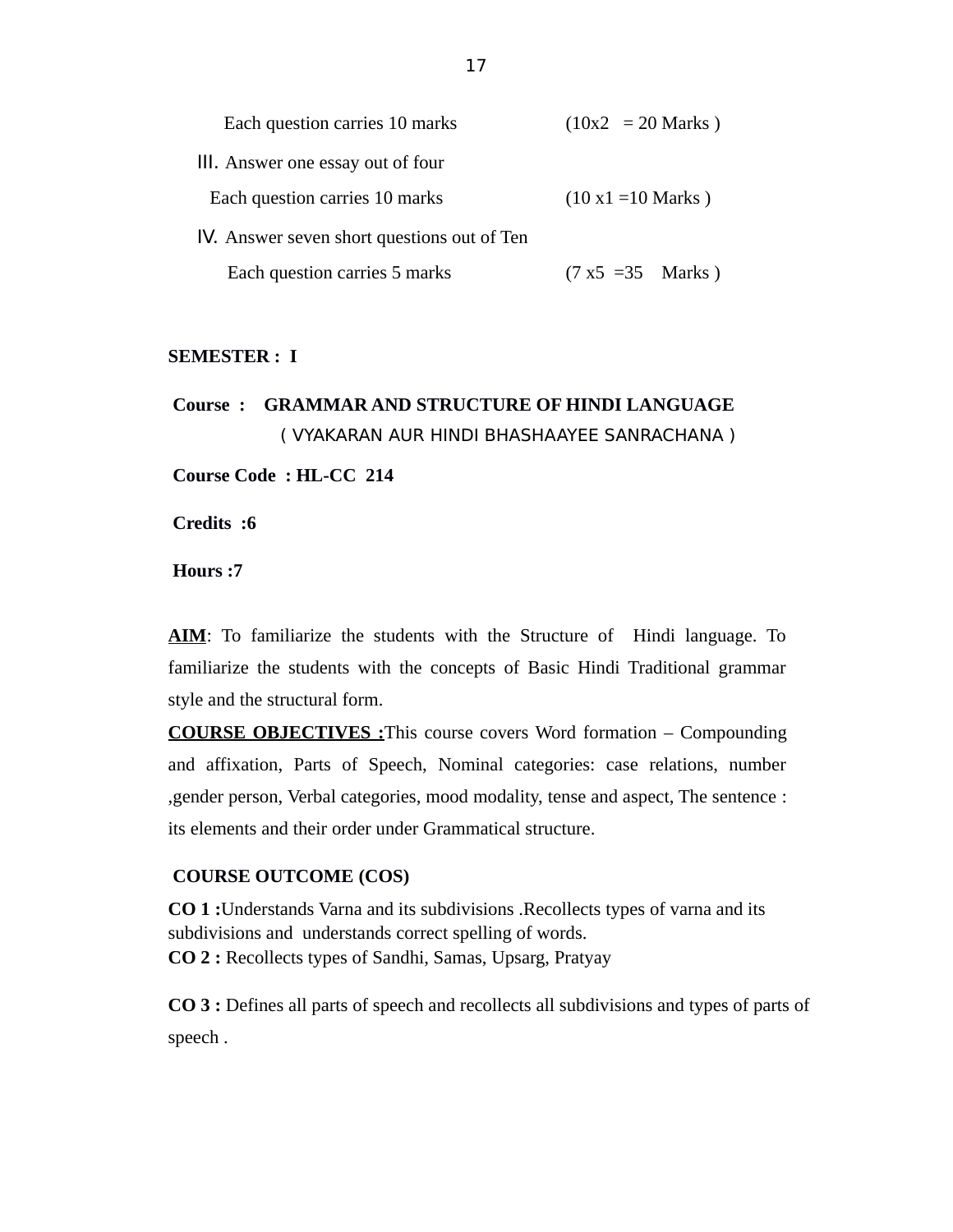**CO 4 :** Students use targeted grammatical structure meaningfully and appropriately in oral and written production. They will transfer their knowledge in effective, concise and grammatically correct writings

**CO 5 :**Demonstrate complete understanding of the major features of Hindi syntactic structure including word phrasal and clausal structures. Compare and contrast Hindi grammatical structure with other languages.

**CO 6 :**Apply in depth knowledge of the concepts, principles and skills in the study of Hindi language and literature in different contexts related to the fields of education, journalism, creative writings, translation etc.

# **COURSE CONENT**

**ModuleI**: Introduction- Language and Grammar, Importance of Grammar in Language, Parts of Grammar- Varna Vichar, -Dhwaniyan-Swar aur Vyanjan Samyukt Vyanjan-lekhan aur vartani- Akshar- Vartaniki Samasya.

**Module 2** :Sabda Rachana- Sandhi – Sandhi kebhed–samas – upsarg –pratyay-Sanskrit Hindi aurvideshipratyay – structure and usage

**Module 3 :**Vikari sabd- Sagya- Sarvanam- Visheshan- -Sagya mein Roopantar-Ling,Vachan and karak Sarvanam mein roopantar- Visheshan mein roopantar-Visheshan kee tulana

**Module 4** : Kriya –Kriya ke bhed - Kriya mein roopanthar – Kaal -vachya **Module 5: Avikari Sabd-Kriya visheshan, Sambandh Bodhak, Samuchchya Bodhak,** 

Vismayadi Bodhak- Unkipadavyakhya.

**Module 6:**Vaakya- vaakya ke bhed –prayog -structure and usage

### **REFERENCE BOOKS**

- 1. Hindi Bhasha :Sanrachna aur Prayog- Dr.Bholanath Tiwari & Dr.Ravindranath Srivastav
- 2. Hindi Vyakaran– Kamta Prasad Guru
- 3. Vyavaharik Hindi VyakaranTatha Rachana Hardev Bahari
- 4. Vyavaharik Hindi Vyakaran– Bholanath Tiwari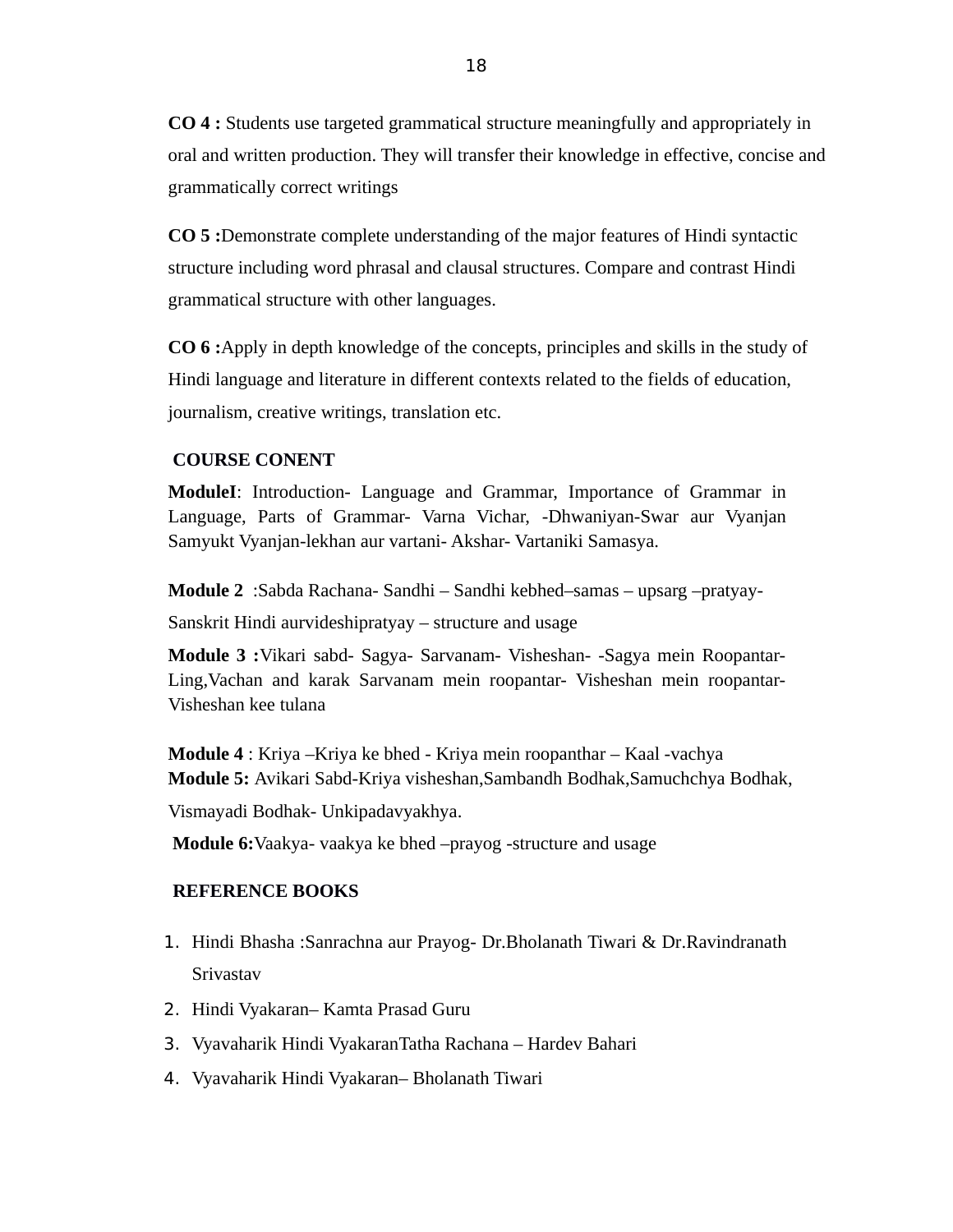# **QUESTION PATTERN**

# **HL – CC 214 GRAMMAR AND STRUCTURE OF HINDI LANGUAGE**  ( VYAKARAN AUR HINDI BHASHAAYEE SANRACHANA )

| Time: 3 hrs                                             | Maximum Marks: 75            |
|---------------------------------------------------------|------------------------------|
| Answer the following ten objective questions<br>Ъ.      |                              |
| Each question carries 1 mark                            | $(10 \times 1 = 10$ Marks)   |
| Answer any one essay out of two<br>L.                   |                              |
| Each question carries 10 marks                          | $(1 \times 10 = 10$ Marks)   |
| II. Answer any four short answer questions out of six   |                              |
| Each question carries 5 marks                           | $(4 \times 5 = 20$ Marks)    |
| III. Answer any one essay out of two                    |                              |
| Each question carries 10 marks                          | $(1 \times 10 = 10$ Marks)   |
| IV. Answer any Three short answer questions out of five |                              |
| Each question carries 5 marks                           | $(3 x 5 = 15 Marks)$         |
| V. Answer any five out of Eight (from Grammar practice) |                              |
|                                                         | $(5 x 2 = 10 \text{ marks})$ |

### **SEMESTER 2**

# **Course: INDIAN AND WESTERN LITERARY THOUGHTS, PROSODY AND POETICS**

**(BHARATEEYA EVUM PASHCHATYA KAAVYASHASTRA AUR KAVYA PRADEEP )**

**COURSE CODE : HL – CC 221**

**CREDITS : 6**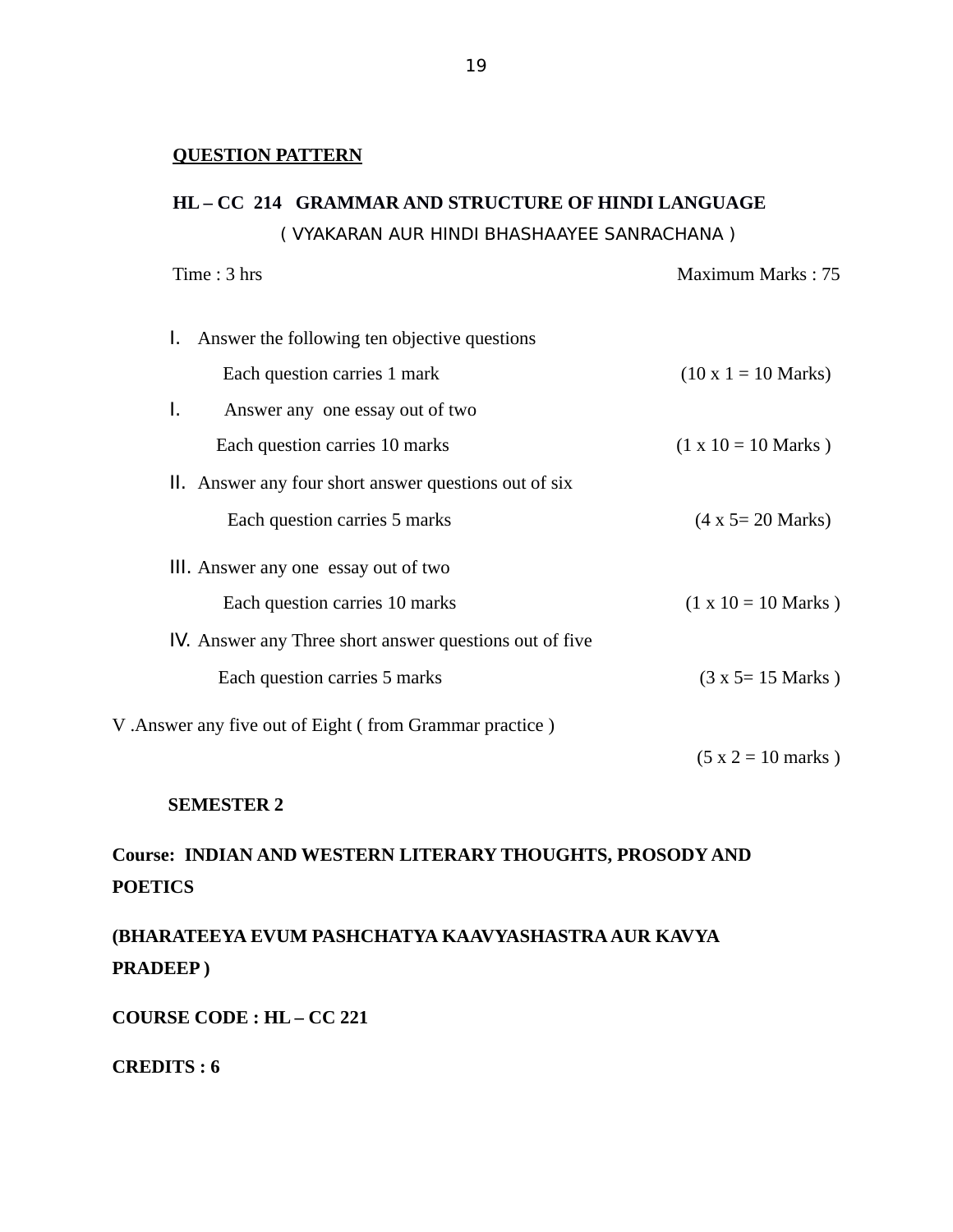**Hours/week : 7** 

**Aim :**To familiarize the students with eastern and western literary thoughts . To familiarize the students with shabd shakti, selected Alankars, selected chands and nine rasas.

**COURSE OBJECTIVES:** This course covers Ancient Indian Literary thoughts, the theories of Aesthetic pleasures and different schools of literary theory, Prosody and poetics, definition of Poetry, function of poetry, classification of poetry, various forms and Western literary thought.

Course Outcome (Cos)

CO 1 :Familiarise the Indian literary thoughts and understand the various theories of aesthetic pleasures- theory of Rasa, Alankara, Guna, Riti, ,Vakrokti, Ouchitya and Dhwani and gain deep knowledge on definition, function, classification and various forms of poetry and prose. Achieve an overall idea of various theories of Aesthetic pleasures pertaining to the Indian literary thoughts. Understand in detail the multidimensional aspects of poetry and technical vividness of prose forms like shabdh shakti, riti etc.

CO 2 : Understand the history of western literary thoughts, theory and forms and poetic thoughts of western tradition and theoretical thoughts of western critics .

CO 3 : Gain better understanding of Plato and Aristotle and their concepts of art, reality and emotion concepts of drama plot, character and their inter relation and structure of plot in relation to tragedy, concept of tragic character. Able to sharpen their analysis of poetic thoughts through the detailed interpretation of poetic theories by western critics.

CO 4 : Acquiring knowledge on Catharsis and its interpretations, Concepts of Longinus on the sublime, classicism, neo classicism and romanticism. Differentiate the interpretations of various theories of art forms mainly in poetry and drama by western critics and able to explore the vivid contents inherent in their theories.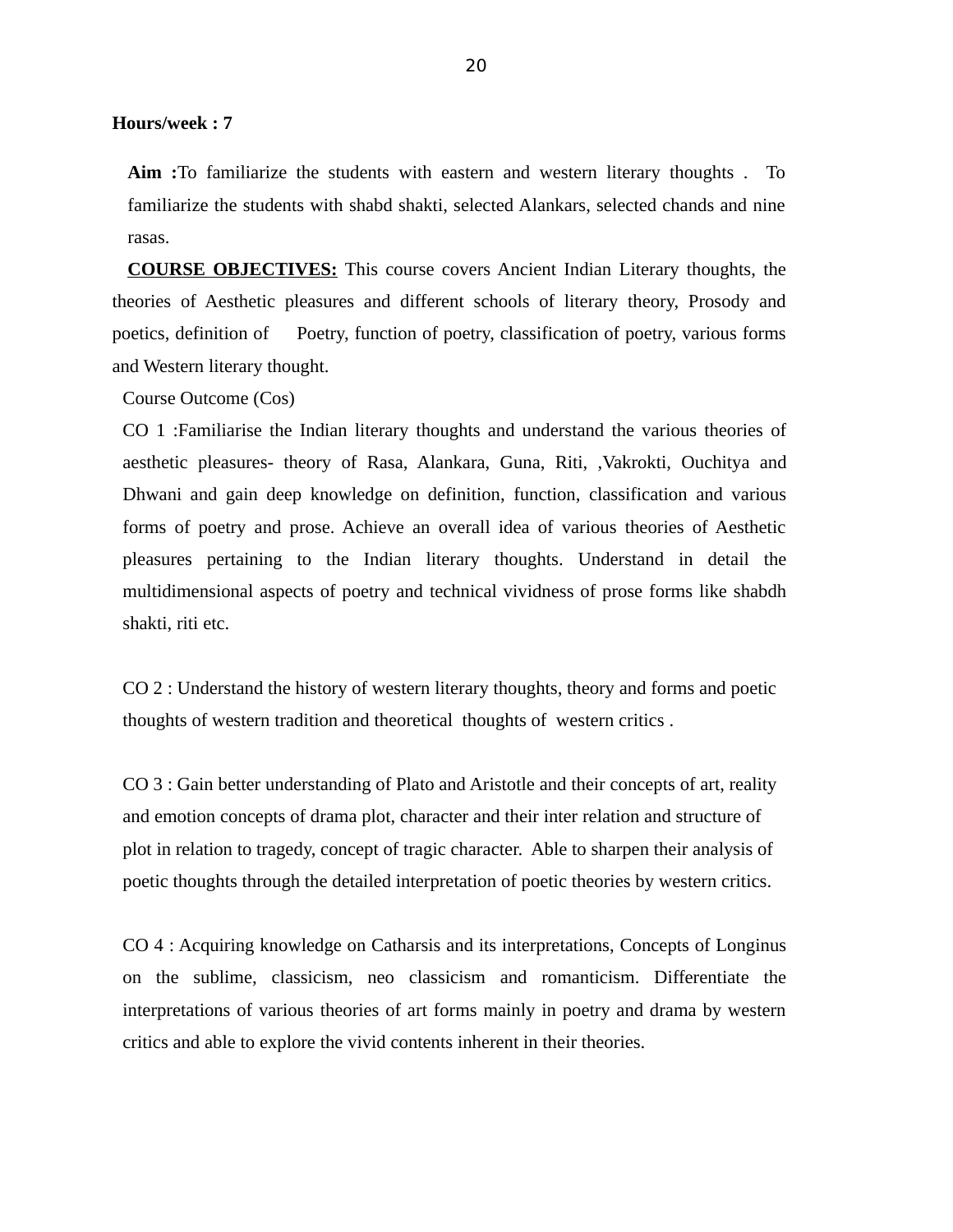CO 5 : Familiarizing with the Poetic dictions of Coleridge, Wordsworth, Mathew Arnold, Richards and Eliot. Comprehend various scholarly critical approaches pertaining to the study of literature and able to set their point of view critically.

CO 6 : Able to achieve an outlook of Indian perspectives and and develop a schematic analysis on various western critical approaches like Marxism, Modernism, Psychological Analysis, Existentialism, Symbolism, Realism, Sur-realism, Formalism.

#### **COURSE CONTENT**

**Module 1:** Ancient Indian Literary Thought- The theories of Aesthetic pleasures and different schools of literary theory –The Rasa theory of Bharatha and its interpretations.TheAlankara Schools of Bhamaha, Udbhata and Rudrata.TheGuna school of Dandi – the Riti school of Vamana – the Vakrokti school of Kuntaka – Ouchitya school of Kshemendra – the Dhwani school of Aanandavardhan.Definition of Poetry ,function of poetry, classification of poetry, various forms of poetry, Prabandh and Muktak Kavya, Mahakavya and various literary forms. Their techniques different forms of rasa, riti, guna and shabd Shakti.

**Module 2:** Prosody and poetics- Popular chands- Doha, Choupai, Rola, Soratta, Barvai, Indravajra, Upendravajra, Mandakranta. Popular Alankaras- Anupras, Yamak, Shlesh, Vakrokti, Upama, Roopak, Utpreksha, Vyatirek.

**Module 3:** History of western literary thoughts- theory and forms –poetic thoughts of western tradition-theoretical thoughts of western critics.

**Module 4:** Plato and Aristotle: art and reality, art and imitation, art and emotion, the plays of Art in society. Aristotle on drama plot, character and their inter-relation–structure of plot in relation to tragedy–the tragic character–the three unities–Catharsis and its interpretations– catharsis and rasa. Longinus on the sublime–classicism, neo-classicism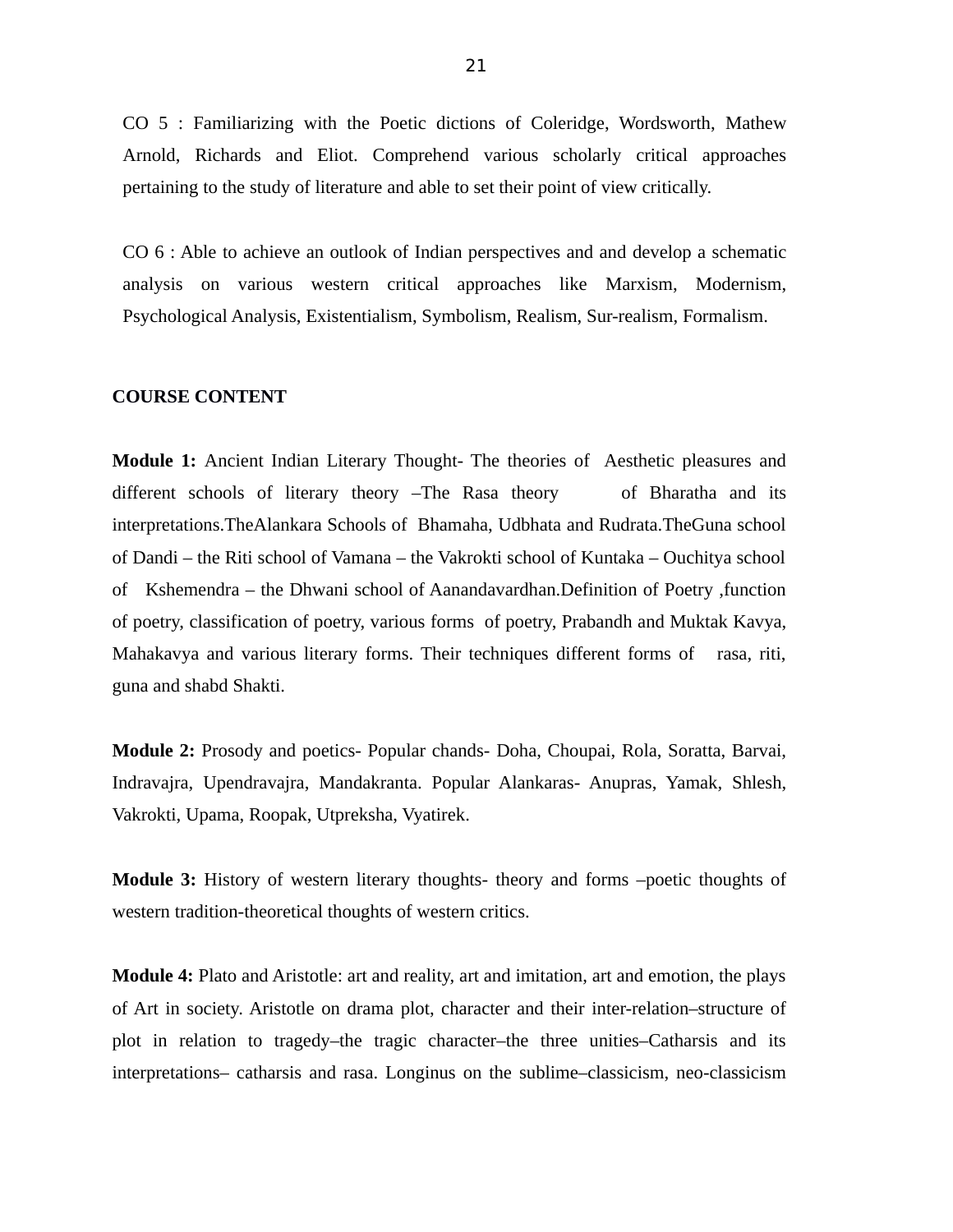and romanticism– Coleridge on imagination–Coleridge and Wordsworth on poetic diction–Mathew Arnold– Richards – Eliot.

**Module 5:** Critic approaches: Marxism, Modernism, Psychological Analysis, Existentialism, Symbolism, Realism, Sur-realism, Formalism.

**Module 6 :**Hindi Sameeksha Paddhati – Interpretation of New-Criticism, Stylistics, Structuralism, Post-Structuralism, Post-Modernism, Discourses by modern critics Ramchandra Shukl, Nanddulare Vajpai, Shivdan Singh Chouhan, Ramvilas Sharma, Nagendr, Naamvar Singh, Mangal Pandey, Krishnadutt Palival, Indranath Madan

#### **REFERENCE TEXT FOR READING**

- 1. Pashchathya evam bharatheey kavyshastr Tharaknath Bali
- 2. Kavya Pradeep RambahoriMisra
- 3. Paschaty kavyshastr Devendr Sharma
- 4. Kavy chintan ki paschimi parampara Nirmala Jain
- 5. Paschaty kavya shastr: nayi pravruttiyan Rajnath
- 6. Coleridge :aalochnasidhanth Krishnadutt Sharma
- 7. Sanrachnavaad, uttarsanrachnavaad evam prachykavyshastr Gopichand narang
- 8. Nayi sameeksha :naye sandarbh Dr. Nagendr
- 9. Hindi alochna Viswanath tripati
- 10. Hindi aalochna ke naye vaicharik sarokaar :Krishnadutt Palival
- 11. Hindi aalochna ka vikas Nandkishore naval
- 12. Aalochna aur aalochna :Bachan Singh
- 13. Aalochna ke pragatisheel aayaam ShivkumarMishr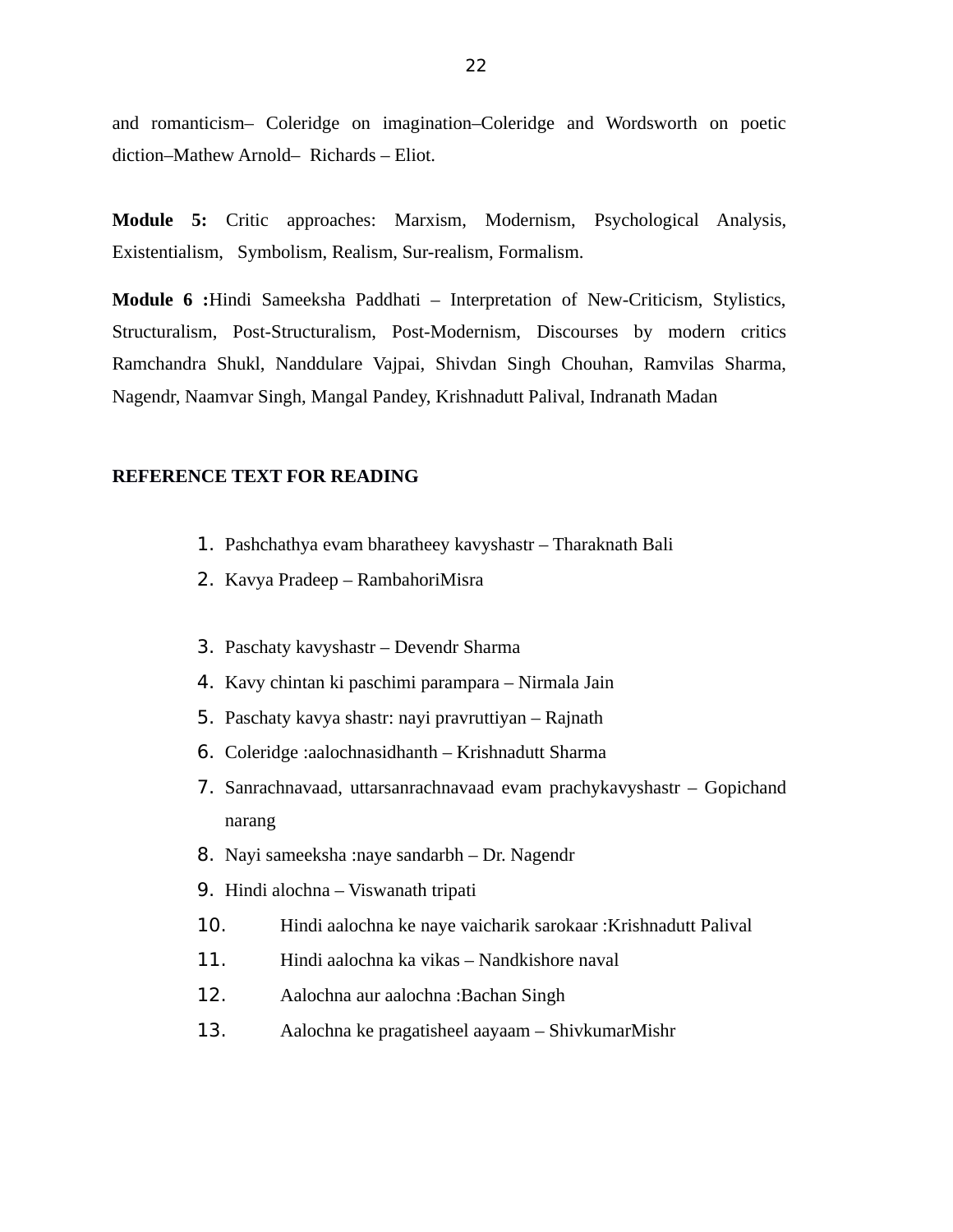# **QUESTION PATTERN**

# **HL-CC 221 INDIAN AND WESTERN LITERARY THOUGHTS, PROSODY AND POETICS**

## (BHARATEEYA EVUM PASHCHATYA KAAVYASHASTRA AUR KAVYA PRADEEP )

#### Time :3 hrs Maximum Marks :75

| Answer the following ten objective questions<br>I.      |                             |
|---------------------------------------------------------|-----------------------------|
| Each question carries 1 mark                            | $(10x1 = 10 \text{ Marks})$ |
| II. Answer one essay out of two                         |                             |
| Each question carries 8 marks                           | $(1 x 8 = 8 Marks)$         |
| III. Answer any three out of six short answer questions |                             |
| Each question carries three marks                       | $(3x3 = 9 Marks)$           |
| IV. Answer two definitions out of four                  |                             |
| Each question carries two marks (Alankaras)             |                             |
| $(2 x 2= 4 Marks)$                                      |                             |
| V. Answer two definitions out of four                   |                             |
| Each question carries two marks (Chands)                |                             |
| $(2 x 2= 4 Marks)$                                      |                             |
| VI. Answer one essay out of two                         |                             |
| Each question carries ten marks                         | $(1 \times 10 = 10$ Marks)  |
| VII. Answer any six out of nine short answer questions  |                             |
| Each question carries 5 marks                           | $(6 x 5 = 30 Marks)$        |

# **SEMESTER 2**

# **COURSE : HISTORY OF HINDI LANGUAGE AND LINGUISTICS**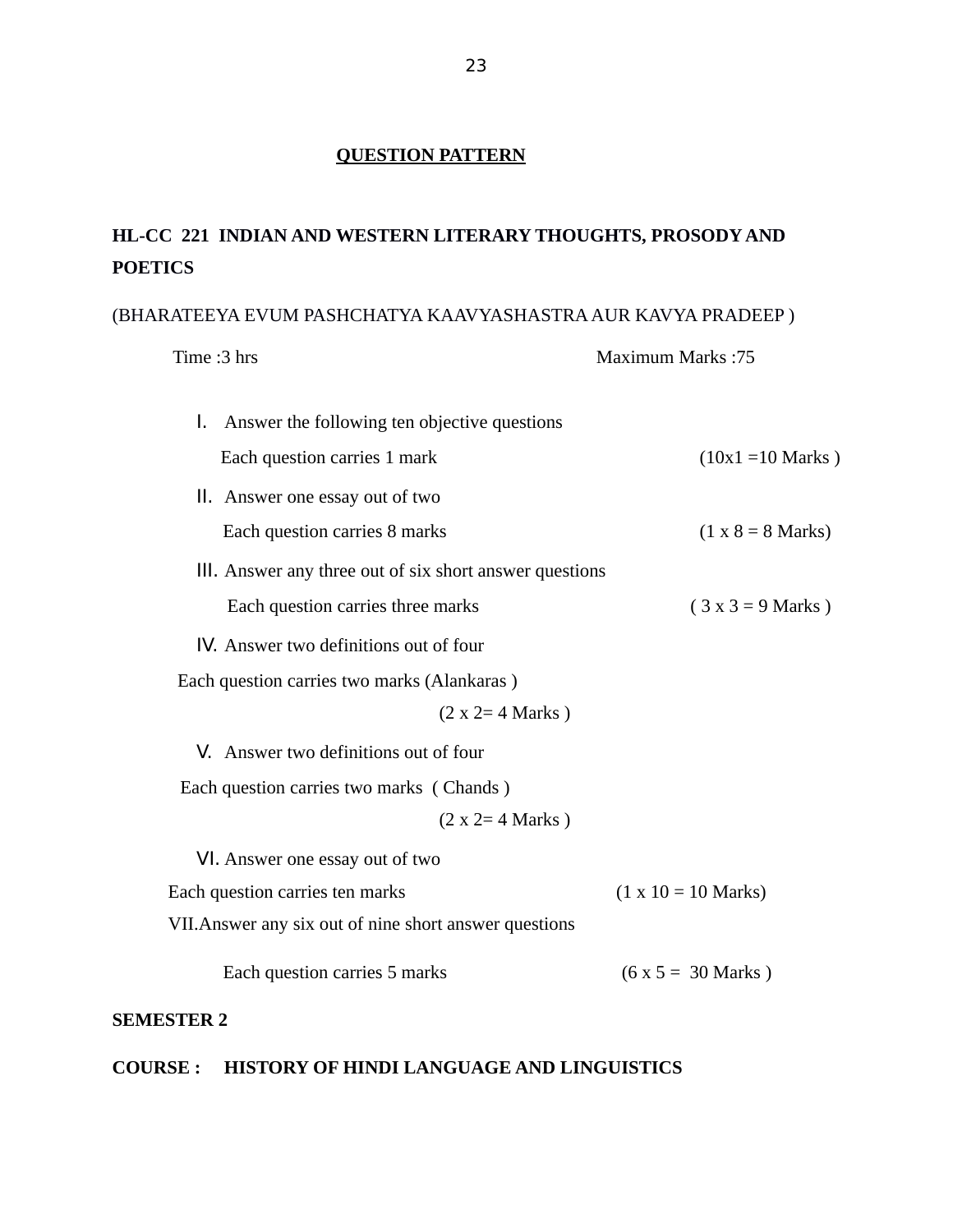#### ( HINDI BHASHA KAA ITIHAAS AUR BHASHAVIGYAAN )

#### **COURSE CODE : HL - CC 222**

Credits : 4

Hours /week : 6

Aim :To familiarize the students with the concepts of Hindi language and the linguistics of Hindi language.

Course Objectives :This course covers History of Hindi Language ,the Indo, European family of Language ,the term Hindi : its etymology and semantic evaluation, ancient Hindi, Classification of languages morphological and genealogical – the parameters of morphological classification. This course covers the Linguistics of Hindi Language ,Phoneticsarticulatory,acoustic and auditory ,Phonology , morphophonemics graphology ,Morphology, formation compounding and affixation.Syntax – structure,endo – centric and exocentric construction –immediate constituent analysis.

Course Outcomes ( Cos)

CO 1 : Gain deep knowledge about Hindi and its origin, features, scripts, families and classification of languages as morphological and genealogical. Achieve a detailed study of the language classification and of the language families in India.

CO2: Comprehend the detailed study of Indo Aryan ,Indo European family of languages and Modern Indo-Aryan language and its broad classification and understand the Hindi outside India .Imbibe the various dialects of Hindi language and its grammatical aspects. State the importance of Hindi as official language and adoption to suit modern technological demands. The learner will be able to trace out the source of Khadiboli and its flourishment as official language and understand about the transition of early Indian Script towards Devanagri script. Will be able to know more about the nature and technological adaptation of the language.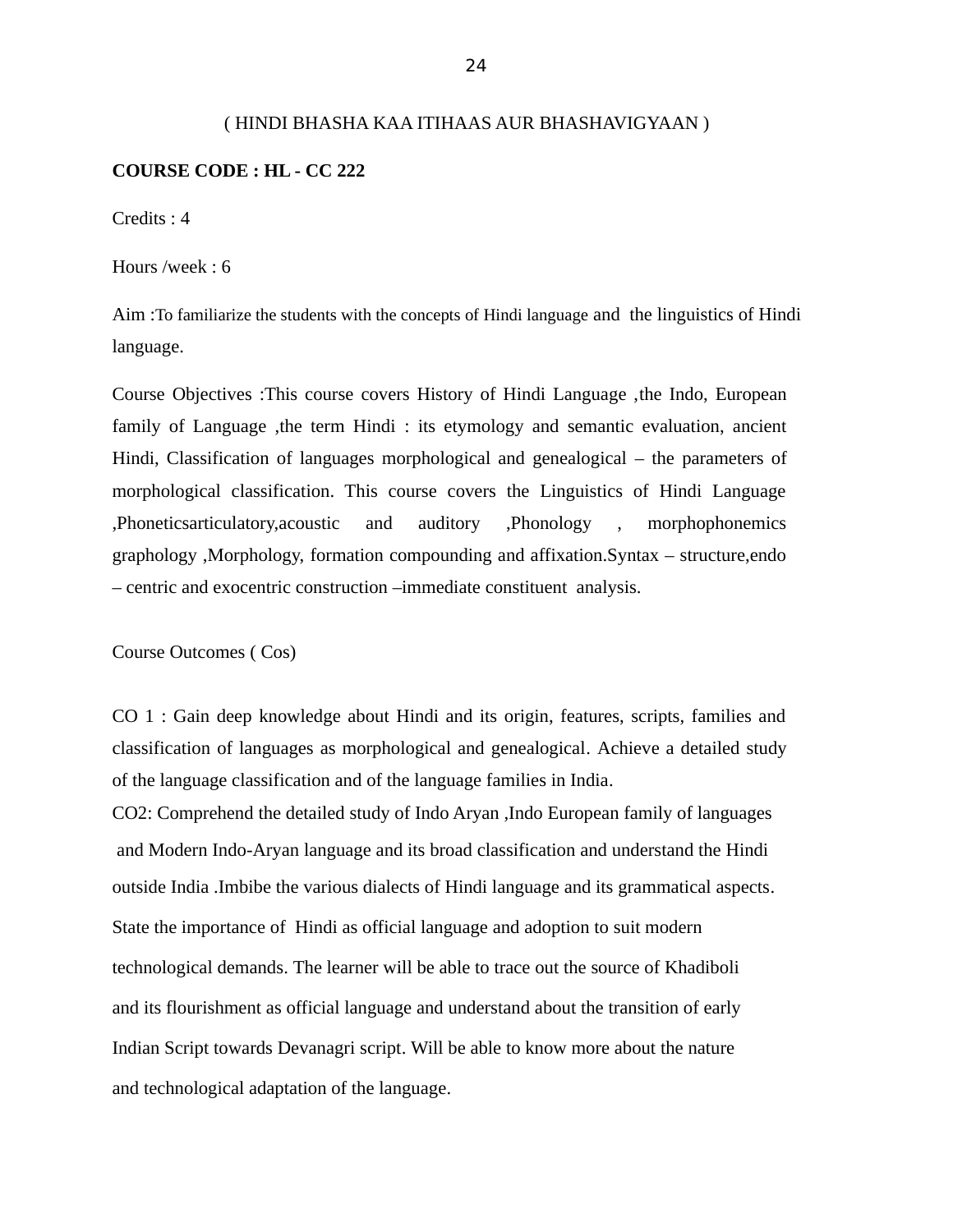CO 3 :Understand the Meaning and definition of philology ,its nature and development . Able to Remember and understand Phonetics articulatory, Acoustic and auditory – organs of speech the mechanism of sound production classification of speech – sounds: vowel and consonant – cardinal vowels – supra – segmental features, stress, pitch : tone and juncture – syllable writing systems; pictogram; ideogram syllable script – the phonetic script broad and narrow transcription. Acquire a thorough knowledge about the distribution and acoustic qualities of the speech sounds through their physiological manner and understand about syllabic structure and phonetic transcription.

CO 4 : Able to understand and analyse Phonology–types of phonemes, segmental and non-segmental- morphophonemic graphology. Accomplish the linguistic study of speech that includes the phonological and morphophonemic analysis of language. CO 5 : Understands Morphology-Morphone and Allomorph- Types of Morphemes- free and bound ; Root stemand Affix ; derivational & grammatical; prefix,suffix and infix ; segmental & non segmental ;paradigmatic relations and morpheme classes,parts of speech:word formation compounding and affixation.

CO 6 : Understands Syntax –structure,syntagmatic relation,co-ordination & subordination ; Embedding & Rank –shift –structure of phrases –Non phrase and its elements –verb ,phrase and its elements –clause structure –subject and predicate;theme and schemes given & new formation focus the sentence –endo centric and extro centric construction –immediate constituent analysis .Understands Semantics-Meaning – reference-synonymy-antonymy-hyponomy-polysemy-hymonymy-componential analysissemantic changes-direction and reasons

#### **Course Content :**

Module 1:Classification of languages- morphological and genealogical -- The main language families -- Indo-European, Centum-Satam, Indo-Iranian --The three periods of its history Pali-Prakrit-Apabhramsa-- Modern Indo-Aryan language and their classification- Grierson and Chatterjee.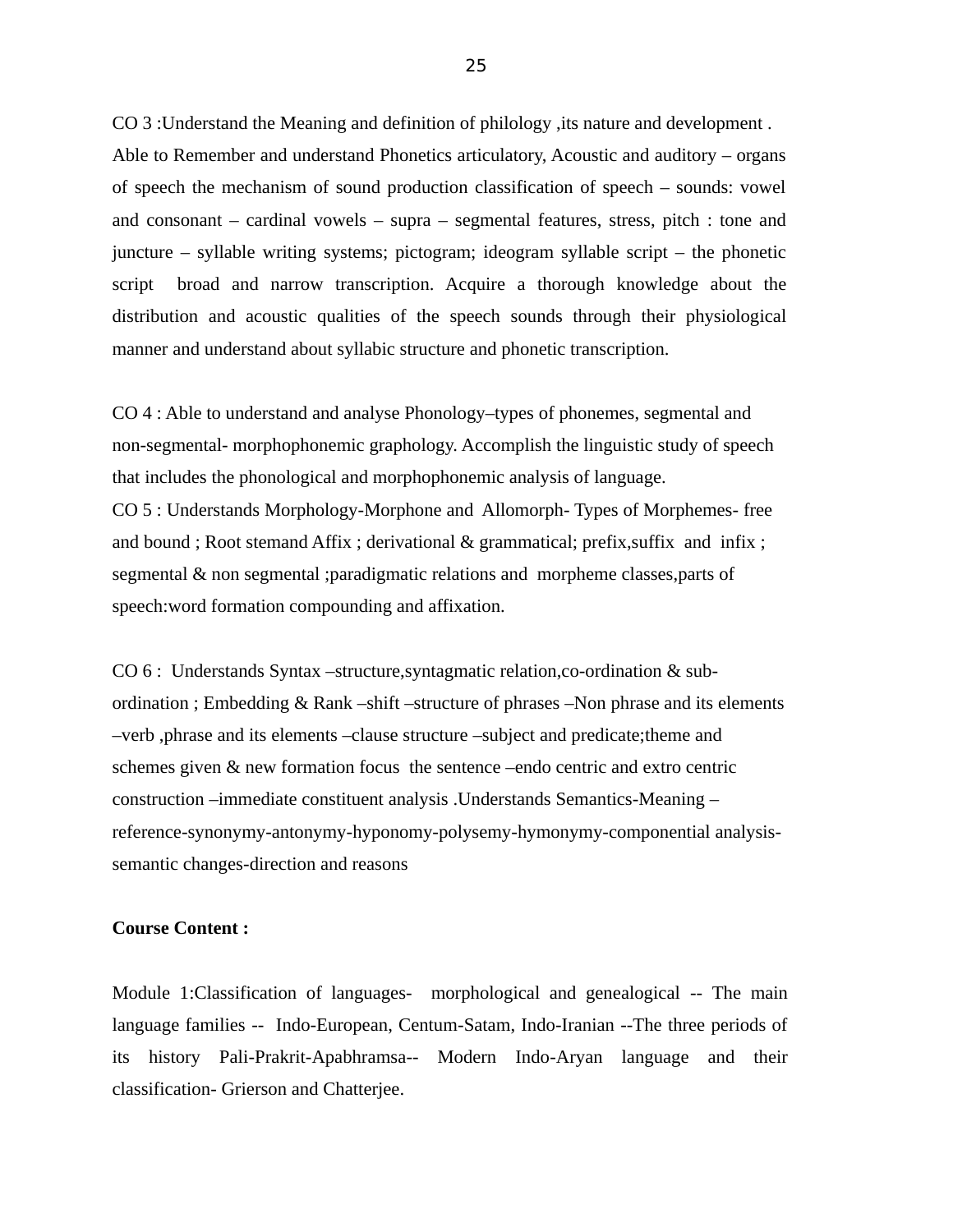Module 2:The term Hindi :its etymology and semantic evaluation ,importance of Hindi, Urdu, Hindustani, the Dialects of Hindi and their classification, Hindi outside India.

Module 3:Modern standard Hindi :Khariboli–its vocabulary emergences, Hindi as Official Language of India, development of Devnagari script -its origin ,nature, adoption to suit modern technological demands

Module 3 :Language –Meaning and Definition ,Philology-Introduction -Development-Nature-Types and Branches of Philology Phonetics: articulatory, Acoustic and auditory – organs of speech the mechanism of sound production classification of speech – sounds: vowel and consonant – cardinal vowels – supra – segmental features, stress, pitch: tone and juncture – syllable writing systems; pictogram; ideogram syllable script – the phonetic script broad and narrow transcription.

Module 4 : Phonology – Phoneme and allophone – types of phonemes segmental and non- segmental – morphophonemic graphology.

Module 5 : Morphology-Morpheme & Allomorph- Types of Morphemes- free and bound ; Root stem and Affix :derivational & grammatical; prefix,suffix& infix ; segmental & non segmental ;paradigmatic relations & morpheme classes;parts of speech : word formation – compounding and affixation

Module 6 : Syntax –structure, syntagmatic relation, co-ordination & sub-ordination ; Embedding & Rank –shift –structure of phrases –Non phrase and its elements –verb phrase and its elements –clause structure –subject and predicate;theme and schemes given & new formation focus the sentence –endo centric and extro centric construction – immediate constituent analysis .Semantics-Meaning –reference-synonymy-antonymyhyponomy-polysemy-hymonymy-componential analysis-semantic changes-direction and reasons

#### **Prescribed Texts**

- 1) Hindi Bhasha Ka Udgamaur Vikas Dr.Udayanarayan Tiwari
- 2) Bhasha Vigyan Dr.Bholanath Tiwari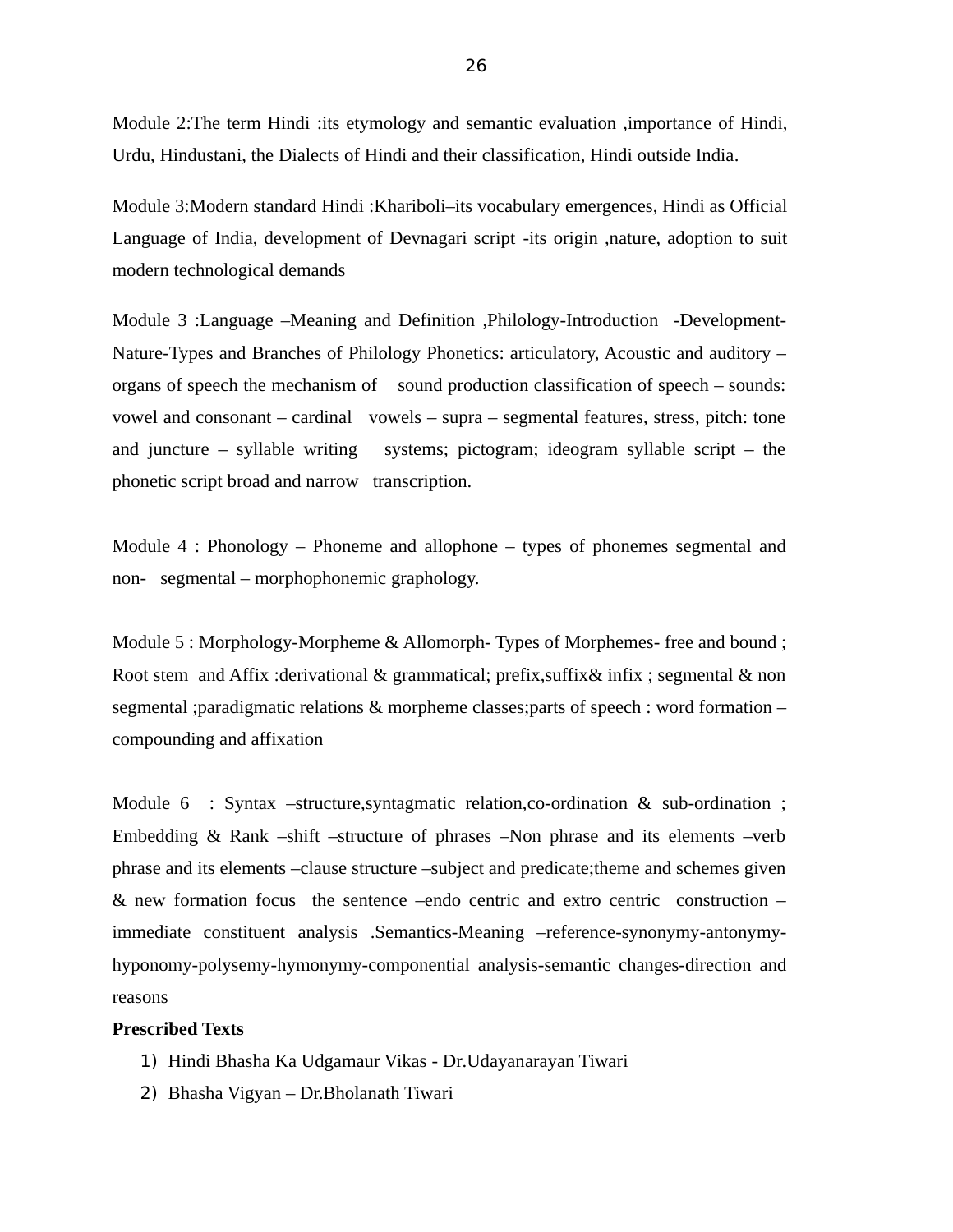## **REFERENCES (TEXT BOOK)**

- **1)** Bhashiki ke prarambhik siddhaanth H.Parameswaran
- **2) Hindi Bhasha Ka Itihas- Dr.Dheerendra Varma**
- 3) Hindi Bhasha Ka Ithihas- Dr.Bholanath Tiwari
- **4) Bhasha vigyan -Shyamsundardas ,Harish prakashan mandir**
- 5) AadhunikBhashavigyan Dr.Bholanath Tiwari
- 6) Samasaamayik Bhasha vigyan Dr.Kavita Rastogi
- **7) Bhasha vigyankee Bhoomika Devendrnaath Sharma**
- 8) Samkshipta Bhasha vigyan Dr.S C Trivedi ,Surya Prakasan
- 9) Bhasha vigyan Rajmal Bora
- 10) AadhunikBhashavigyan –Dr.Chaturbhuj Sahay

# **QUESTION PATTERN**

# **HL – CC 222** HISTORY OF HINDI LANGUAGE AND LINGUISTICS (HINDI BHASHA KAA ITIHAAS AUR BHASHAVIGYAAN) Time : 3 hrs Maximum Marks : 75

|                                                                             | тинс. эшэ                                                 | wiashihumi widing , 70             |
|-----------------------------------------------------------------------------|-----------------------------------------------------------|------------------------------------|
|                                                                             | 1. Answer the following ten objective questions           |                                    |
|                                                                             | Each question carries 1 mark                              | $(10 \times 1 = 10$ Marks)         |
|                                                                             | II. Answer any Two essay out of four . (from Linguistics) |                                    |
|                                                                             | Each question carries 10 marks                            | $(2 \times 10 = 20$ Marks)         |
| III. Answer any Four short answer questions out of seven (from Linguistics) |                                                           |                                    |
|                                                                             | Each question carries 5 marks                             | $(4 \times 5 = 20$ Marks)          |
| IV. Answer any one essay out of two. (from History of Hindi Language)       |                                                           |                                    |
|                                                                             | Each question carries 10 marks                            | $(1 \times 10 = 10 \text{ Marks})$ |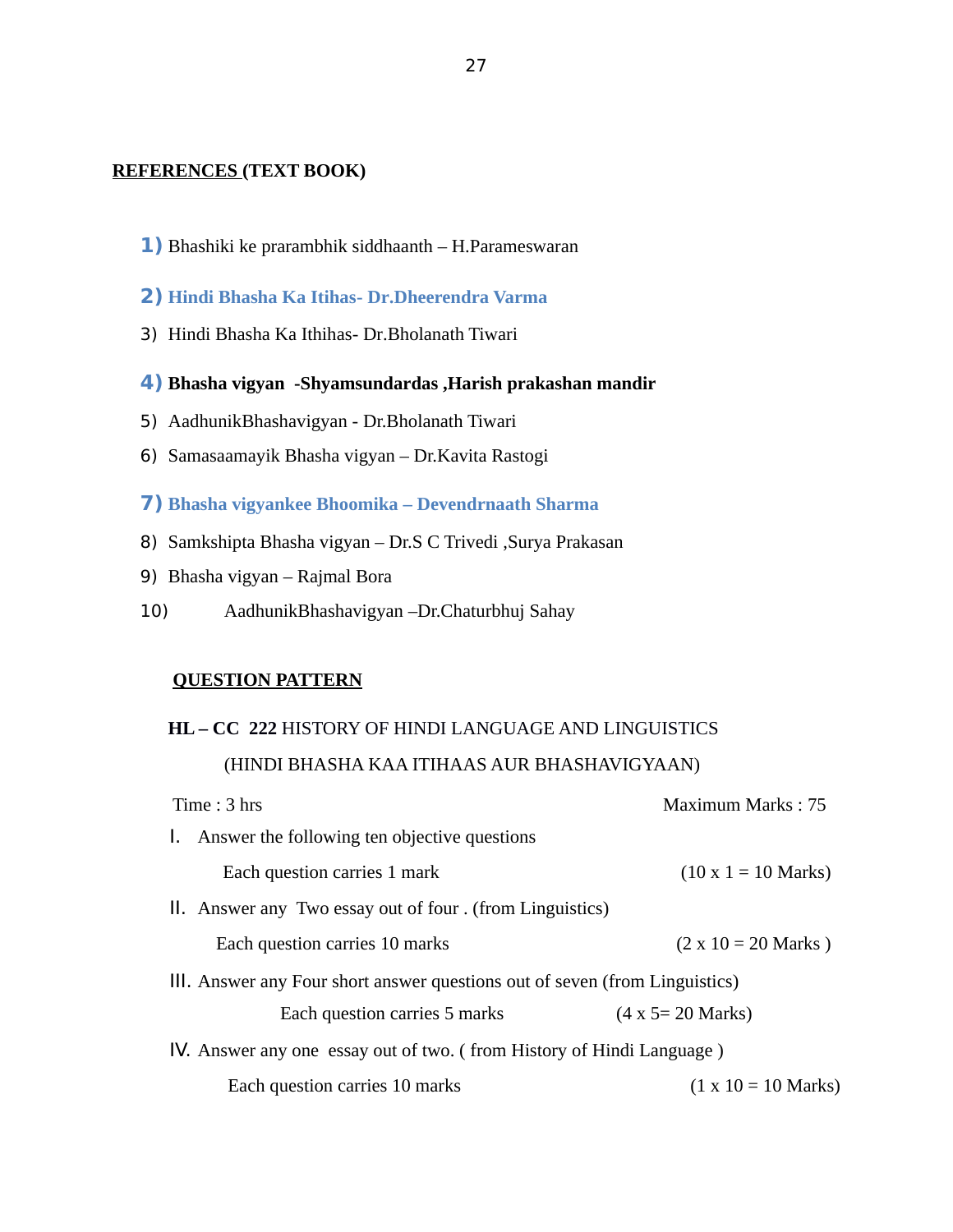V. Answer any Three short answer questions out of five .(from History of Hindi Language)Each question carries 5 marks  $(3 \times 5 = 15 \text{ Marks})$ 

# **SEMESTER 2 COURSE NAME: HISTORY OF HINDI LITERATURE : MODERN PERIOD (HINDI SAAHITYA KAA ITIHAAS: AADHUNIKKAAL) COURSE CODE : HL – CC 223 CREDITS 4 Hours/week 6**

Aim : To Familiarize the students with the concepts of Modern Hindi Literature from post independent era.

**COURSE OBJECTIVES :**This course covers History of Hindi Language, the Indo-European family of Language, History of Hindi Literature especially post independent literature, post sixty literary experiments, movements, New poetry, anti-poetry, new stories, anti-stories, classics, neoclassicm existentialism, structuralism, post structuralism, deconstruction etc.

#### **Course Outcome (Cos)**

CO 1 : Understand the Modern period – Development of Hindi Literature. Acquire a deep comprehension of the period entering the post modern era and development of Hindi Literature since 1960 that enhances their zone of knowledge on modern Hindi literature and generate an evaluating ability regarding the various post sixty literary experiments and movements.

CO 2 : Imbibe the development of various prose forms and prominent writers – their contribution to the modern writing. Acquire knowledge on the developments pertaining to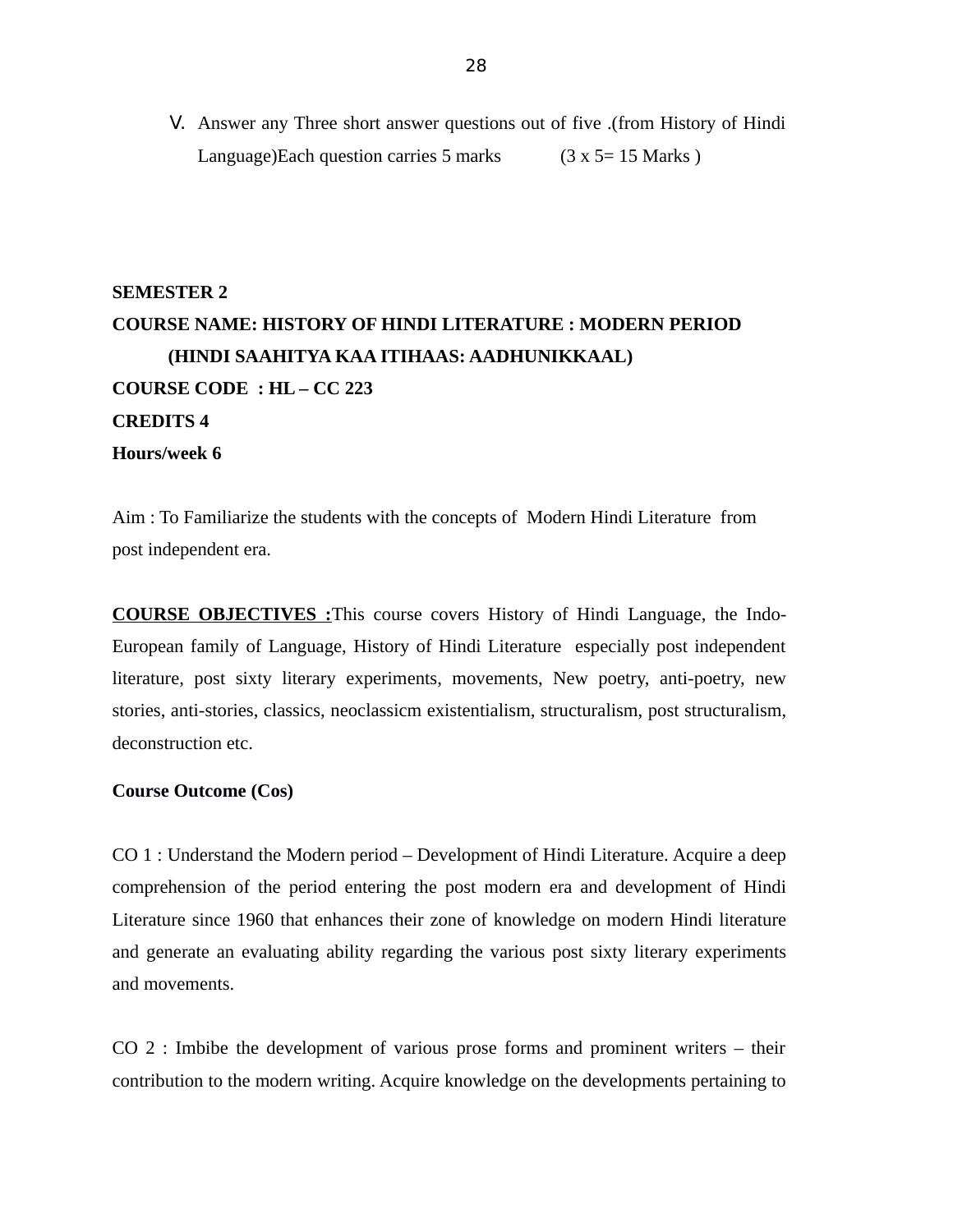various streams of prose forms and the contributions extended by the writers in the field of Hindi prose.

CO 3 : Understand the Salient features of Hindi fiction–emergence of modern female writers–vivid thematic distribution based on contemporary social aspects. Accomplish with the emergence of modern female writers along with the vivid thematic distribution in Hindi fiction based on contemporary social aspects. Understand the feministic approach of literature and their stylistic aspects towards the Hindi fiction. Familiarize with the modern concepts that builds the themes relevant to the contemporary situations.

CO 4 : Comprehend the emergence of new poetry and its various streams – new poetry-anti poetry- contemporary poetry and poets. Perceive the various dimensions and streams of modern poetry and familiarize with the contributions of modern poets in each stream.

CO 5 : Acquire a deep idea on the contribution of Hindi Drama – theatrical aspects of new drama – prominent dramatists of the age – various features and types of drama – problems faced by this literary stream in the post modern age. Understand the range of theatre conventions, its stylistic variations and the crisis developed in the modern drama along with the contributions given to Hindi drama by prominent dramatists and also will be able to acquire skill to demonstrate various dramatic features inherent in the plays too.

CO 6 : Develop a critical approach towards various streams of criticism in literaturepsychological criticism, Existentialism- Formalism, New criticism, stylistics, Structuralism, Post- structuralism (Theory of Deconstruction). Understand the various streams of criticism in literature that enhances the learner to view literature in different perspective through the theories interpreted by eminent critics.

**Module 1:** Modern period – Development of Hindi Literature since 1960- entering the post modern era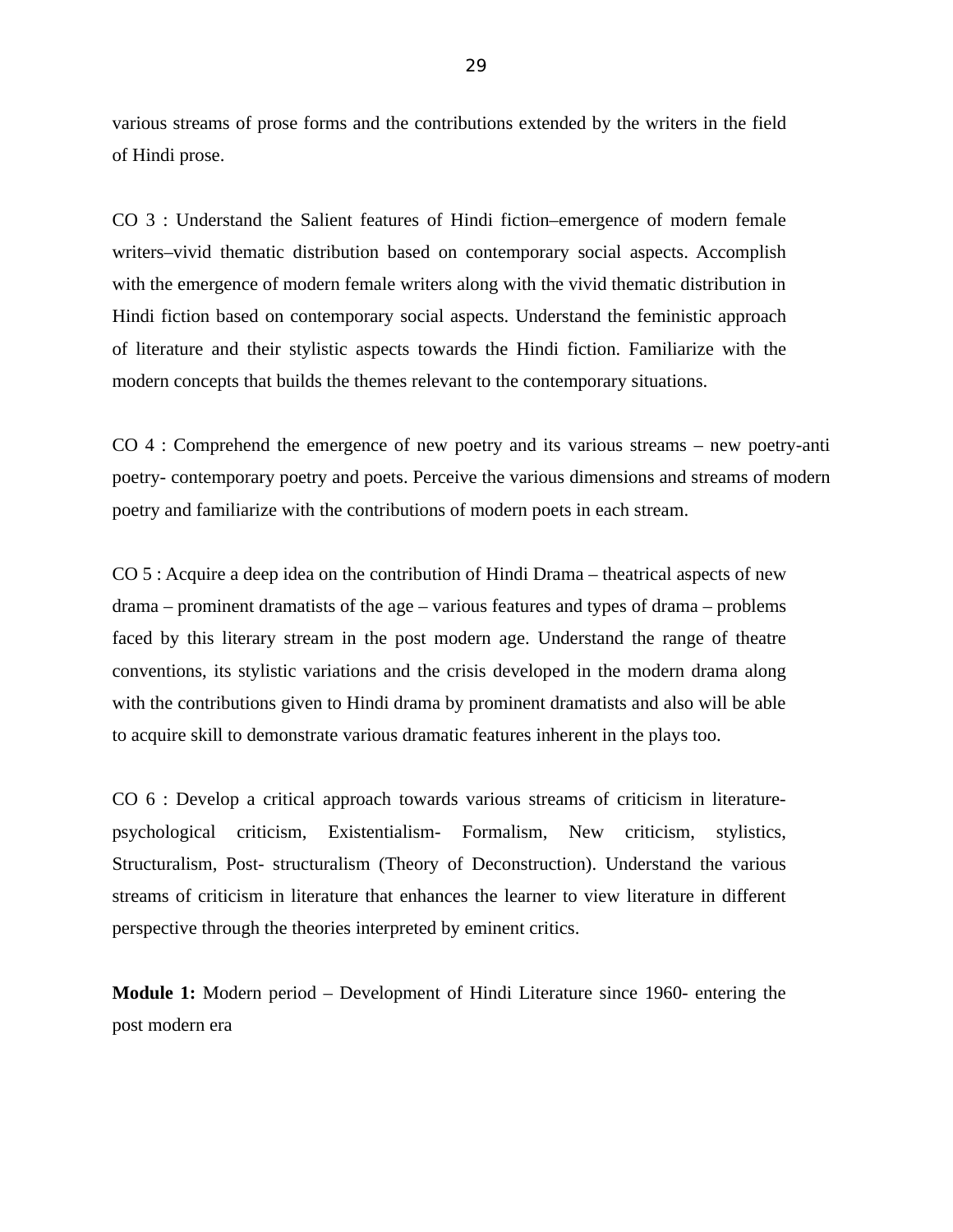**Module 2:** Prose: Development of various prose forms and prominent writers – their contribution to the modern writing.

**Module 3:** Salient features of modern Hindi fiction–emergence of modern female writers–vivid thematic distribution and stylistic aspects relevant to contemporary social aspects

**Module 4:** Emergence of new poetry and its various streams – new poetry-anti poetrycontemporary poetry and contributions towards modern poetry by the poets.

**Module 5:** Contribution of Hindi Drama – theatrical aspects of new drama – prominent modern dramatists of the age – various features and types of modern drama – problems faced by this literary stream in the post modern age .

**Module 6**: Various streams of criticism in literature- psychological criticism, Existentialism- Formalism, New criticism, stylistics, Structuralism, Post- structuralism (Theory of Deconstruction)

#### **REFERENCE (TEXT FOR READING )**

- 1. Hindi Sahitya Ka Itihas Dr.Nagendra&Dr.Hardayal
- 2. Hindi Sahitya Ka Doosra Itihas Dr.Bachan Singh
- 3. Hindi sahithy ka itihaas Ramchandr Shukla
- 4. Adhunik Hindi sahithy ka itihaas Bachan Singh
- 5. Adhunik Hindi sahithy ki pravruttiyan :Naamvar Singh
- 6. Hindi sahithy aur sanvedna ka vikas :Ramswaroop Chaturvedi

#### **QUESTION PATTERN**

#### **HL – CC 223 HISTORY OF HINDI LITERATURE : MODERN PERIOD**

#### **(HINDI SAAHITYA KAA ITIHAAS: AADHUNIKKAAL )**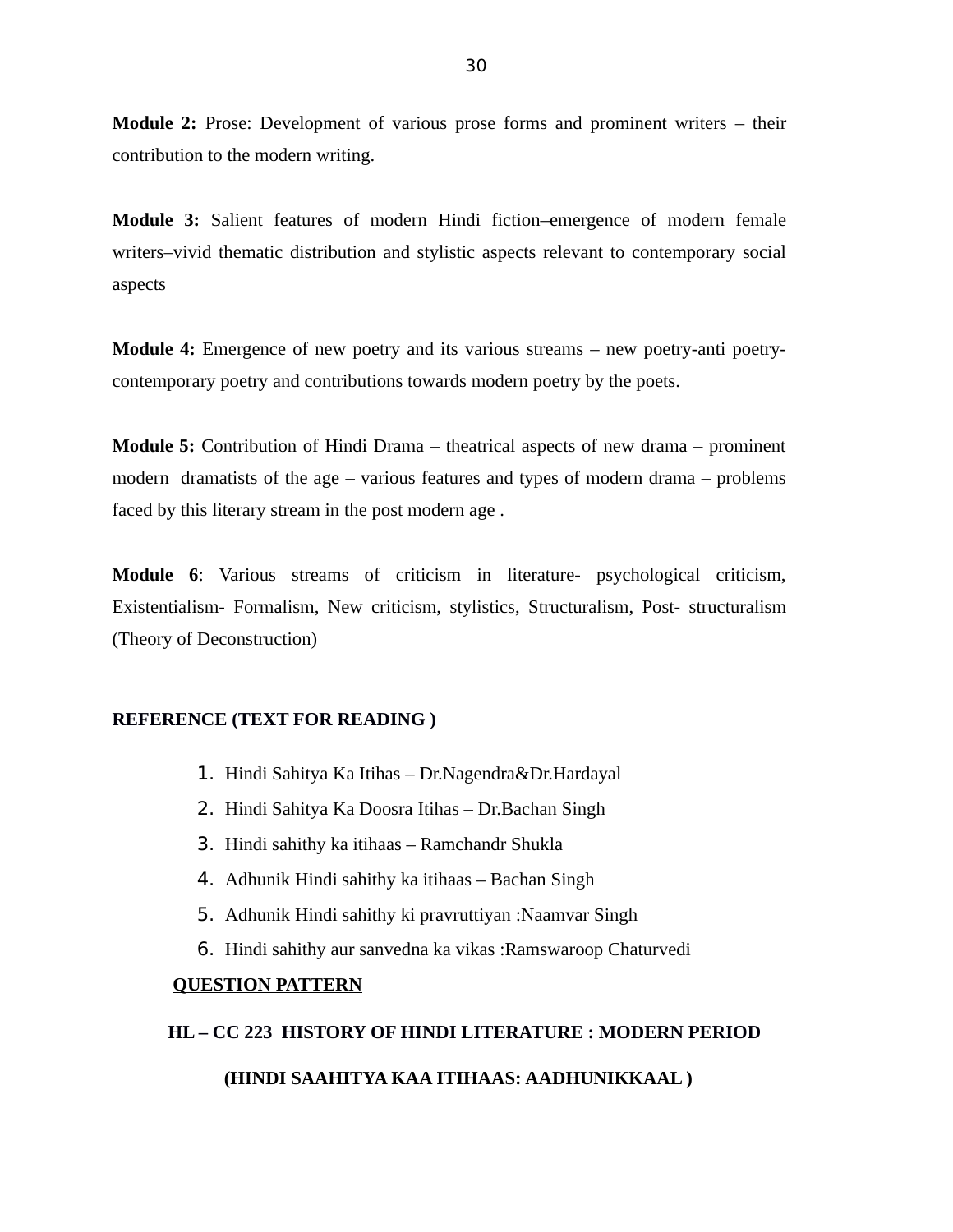| Time: 3 hrs            |                                                         | <b>Maximum Marks:75</b>     |
|------------------------|---------------------------------------------------------|-----------------------------|
|                        | I. Answer the following ten objective questions         |                             |
|                        | Each question carries 1 mark                            | $(10X1 = 10 \text{ Marks})$ |
|                        | II. Answer three essays out of five                     |                             |
|                        | Each question carries 10 marks                          | $(3 \times 10 = 30$ Marks)  |
|                        | III. Answer any seven out of Ten short answer questions |                             |
|                        | Each question carries 5 marks                           | $(7 x 5 = 35 Marks)$        |
| <b>SEMESTER 2</b>      |                                                         |                             |
| <b>Course:</b>         | <b>DRAMA AND ONE ACT PLAYS</b>                          |                             |
|                        | (NAATAK AUR EKAANKI)                                    |                             |
| Course Code: HL-CC 224 |                                                         |                             |
| <b>Credits: 4</b>      |                                                         |                             |
| Hours/week: 6          |                                                         |                             |

AIM: To Familiarize the students with the concepts of Modern Dramas and One act plays.

**COURSE OBJECTIVES:** This course covers Dramas written in the romantic period and also dramas written in the modern period, and also One Act Plays written by many authors.

**Course Outcome (Cos)**

CO 1 : Understand Hindi Drama and imbibe the emergence of drama in Hindi literature through different schools and types of Drama and know the History and Influence of theatre in Hindi literature through various structural aspects and stylistics features of drama such as mythical plays, symbolic plays ballads etc.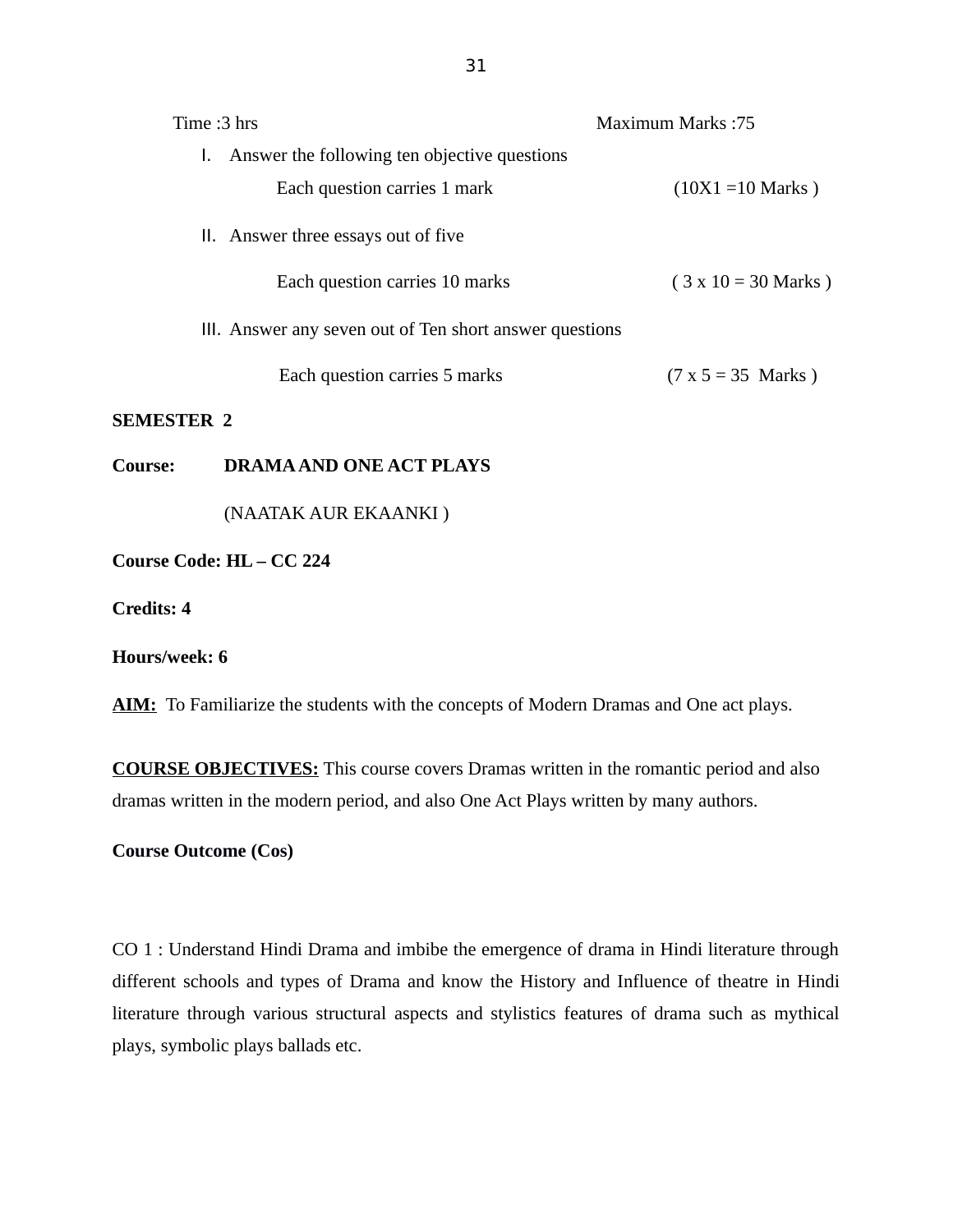CO 2 : Acquire a deep idea on One act plays and understand the features and forms of one act plays through its origin and development and also achieve a good idea on the contributions of eminent playwrights.

CO 3 : Understand the Emergence of modern Hindi Drama and the role of dramatist Bharatendu Harischandra. Gain more knowledge about the emergence of modern Hindi Drama paved by the versatile writer and dramatist Bharatendu Harischandra. Attain a strong idea about the Father of modern Hindi literature Bharatendu Harischandra, who the pioneer of Hindi drama evoked consciousness in people rather than aiming mere entertainment. Initial achievements of modern Hindi drama and its influence to the later developments of drama in literature is sourced through this part.

CO 4 : Understand the Contribution of Mohan Rakesh in Hindi Drama through the Analysis and evaluation of the works and contributions of the eminent dramatist and playwright Mohan Rakesh who triumphantly depicted deep human emotions in his dramas thus enabling the directors to expose the feelings and emotions inherent in his dramatic script and acquire an overall idea in the emergence and development of modern Hindi drama.

CO 5 : Gain deep idea on the Historical and social plays of Jayasankar Prasad- impact of various aspects of his drama in the Hindi dramatic field. Develop an assessment strategy on Hindi drama in view of Jayasankar Prasad's historical and social plays that played a significant role in mouldinga new stage craft, plot construction of Hindi drama and theatre and understand the impact of various aspects of his drama in the Hindi dramatic field and implication of these new trends in modern drama.

CO 6 : Acquaint with the prominent dramatist Sankar Shesh-his contribution in the post sixty Hindi Drama. Analyse the plays of prominent dramatist Dr.SankerShesh through his contributions in the post-sixty Hindi Drama and familiarize with different aspects of theatre arts in the eighties through evaluating the vivid manifestation of urban, folk and rural aspects in his plays.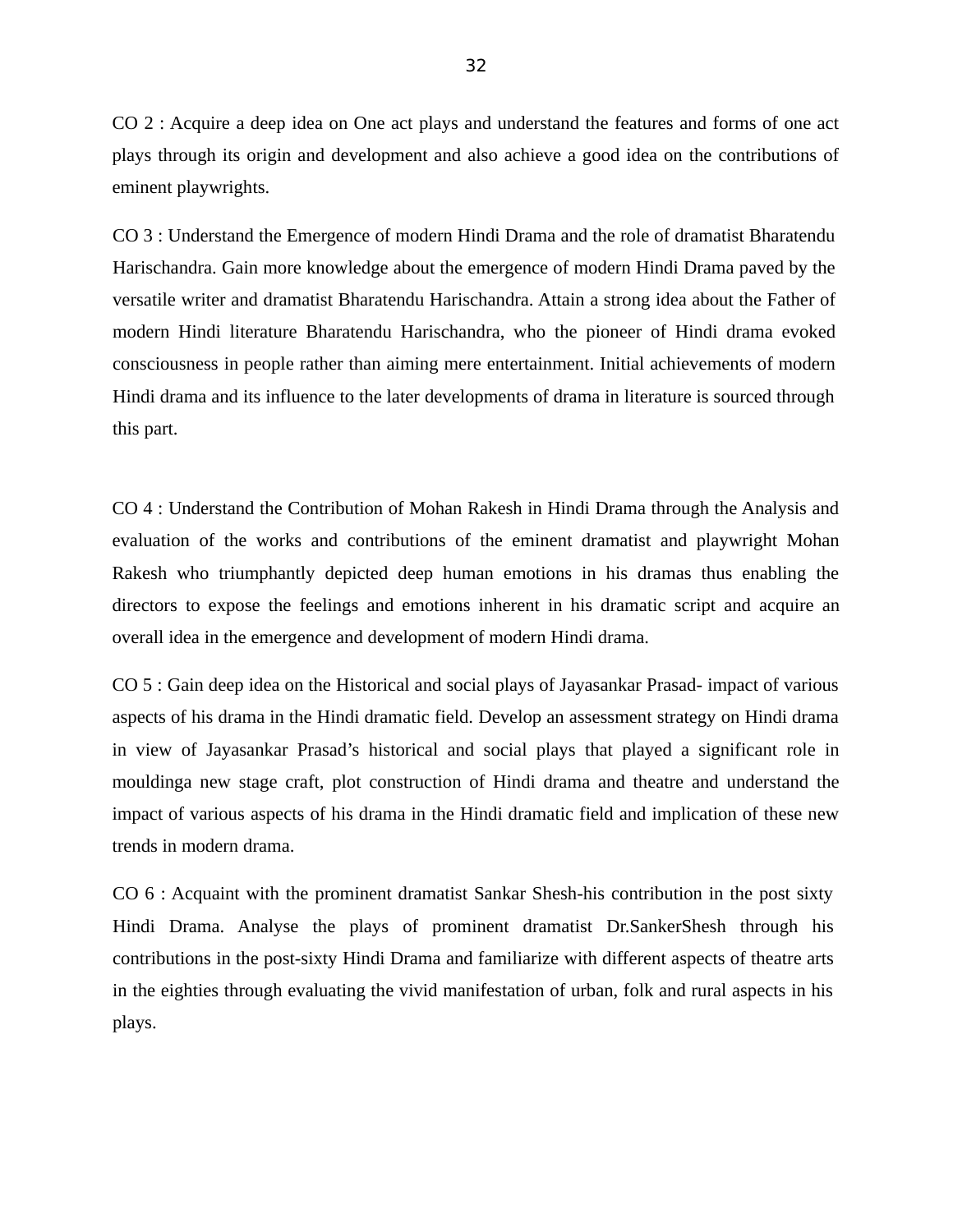#### **COURSE CONTENT**

**Module 1:** Origin of drama in Hindi literature-Different schools and types of Drama-History and Influence of theatre in Hindi literature–various structural aspects of drama such as mythical plays, symbolic plays ballads etc.

**Module 2:** One act plays –Origin of One Act Plays- Form and Development-Prominent Playwriters- UpendranathAshk, Lakshmi Narayan Lal, BheeshmSahni and other prominent Play writers.

**Module 3:** Emergence of modern Hindi Drama and the role of dramatist BharatenduHarischandra.

**Module 4:** Contribution of Mohan Rakesh in Hindi Drama.

**Module 5:** Historical and social plays of Jayasankar Prasad**-** impact of various aspects of his drama in the Hindi dramatic field.

**Module 6:** The prominent dramatist Sankar Shesh , Habeeb Tanveer etc and their contribution in the post-sixty Hindi Drama.

#### **REFERENCES TEXT FOR READING**

For detailed Study

- 1. AadheAdhoore Mohan Rakesh
- 2. 'AathEkanki'- Ed.Devendra Raj Ankur,Mahesh Anand ,Vani Prakashan,New Delhi-one act plays ( Only four Ekankis has to be studied  $\mathcal{L}$
- 3. Dhruvaswamini Jayshankar Prasad
- 4. EkAurDronacharya Shankar Shesh

#### **TEXT BOOKS FOR GENERAL STUDY**

- 1. Andher Nagari- Bharatendu Harischandra
- 2. Charandaschorhai Habeeb Tanveer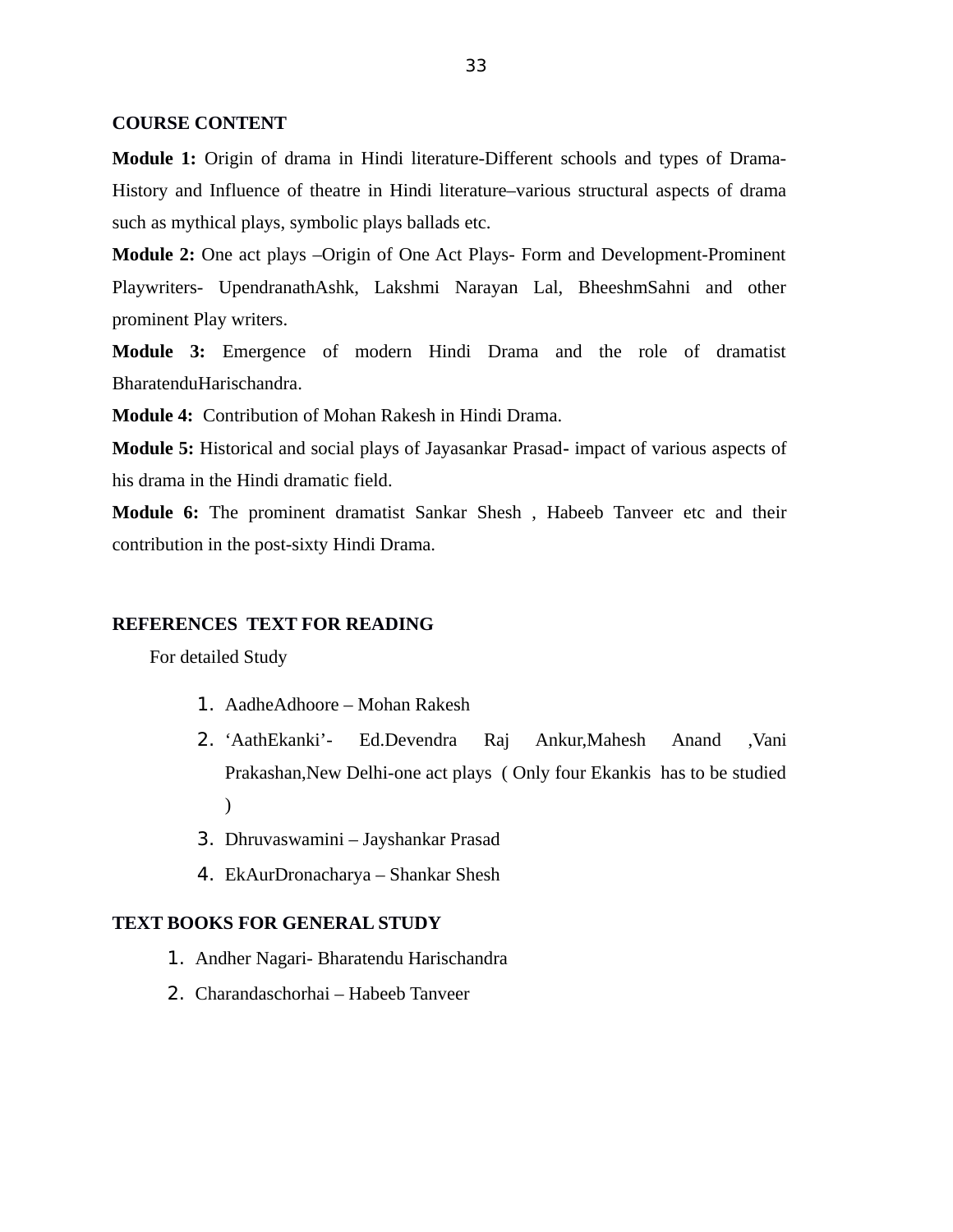# **REFERENCES (GENERAL)**

- AdhunikBharatheeyaNatyaVimarsh Jaidev Taneja, Radhakrishna Prakashan, N.Delhi.
- Bharatendu ka Natya Sahitya Virendra Kumar Shukla
- EkankiaurEkankikar Ramachandra Mahendra

Hindi Ekanki : Swaroop aur Vikas

# **QUESTION PATTERN**

# **HL – CC 224 DRAMA AND ONE- ACT PLAYS**

# (NAATAK AUR EKAANKI )

Time: 3 hrs Maximum Marks: 75

| I .Answer the following 10 objective questions       |                            |
|------------------------------------------------------|----------------------------|
| Each question carries 1 marks                        | $(10 \times 1 = 10$ Marks) |
| II. Answer any four annotations out of six questions |                            |
| Each question carries 5 marks                        | $(4 x 5 = 20 Marks)$       |
| III. Answer any two essays out of four               |                            |
| Each question carries 10 marks                       | $(2 \times 10 = 20$ Marks) |
| IV. Answer any one essay out of two                  |                            |
| Each question carries 10 marks                       | $(1 \times 10 = 10$ Marks) |
| V. Answer three short questions out of six           |                            |
| Each question carries 4 marks                        | (3 x 5= 15 Marks )         |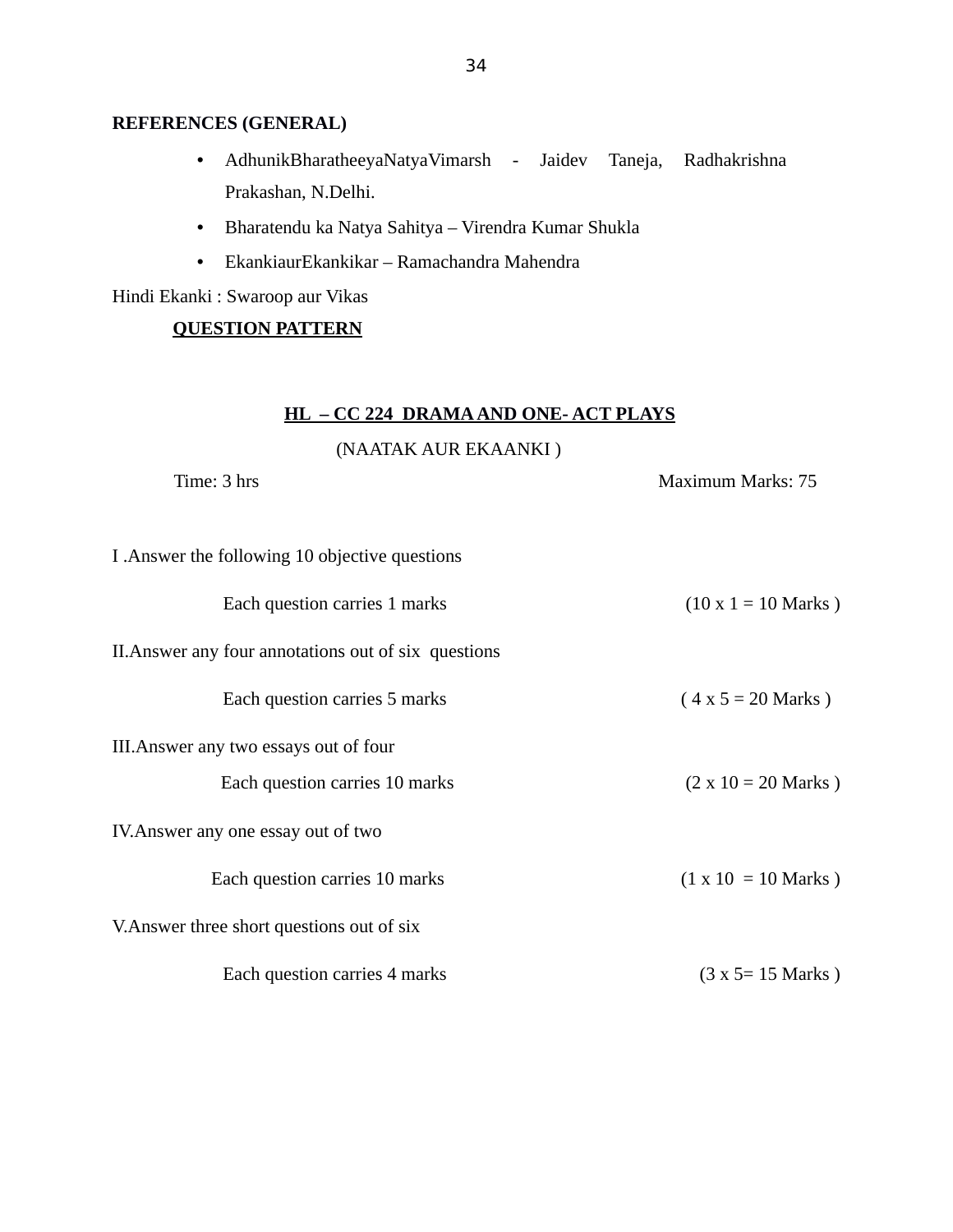# **SEMESTER 3 COURSE NAME : MODERN POETRY UP TO PRAGATIVAD ( AADHUNIK KAVITHA : PRAGATI VAAD TAK ) COURSE CODE : HL – CC 231**

**CREDITS :6 Hours/week :7**

**AIM:** To Familiarize the students with the concepts of Hindi Modern Poetry especially from 20th Century. And provide students with best specimens of modern poetry representing different styles.

**COURSE OBJECTIVES :**This course covers the Poetry writing from the modern period ,ie: from  $20<sup>th</sup>$  century till 1943. Representative poems have been prescribed for study. Romantic poems and pillars of the Romanticism in Hindi, and progressive literature is on the emphasis. Learners will be able to understand how the trend has been set for the literature and how the writing trends have been formed.

CO 1 : Gain deep knowledge about the concept of Nationalism. Understand the origin of Khadiboli as poetic Language and access the detailed development of khadiboli as poetic language. Acquire a new perspective about woman and knowledge about the accepted prominent writers of Dwivediyug like Maithilisarangupt, HariAudhetc who made a dynamic movement in bringing the modern Hindi poetry to the threshold of free verse.

CO 2 : Understand the entire trends of romantic poetry and the role of four pillars of the era. Understand the significant work of major poet Jayashankar Prasad. Acquire knowledge on the emergence of Romanticism in Hindi poetry and about the four strong romantic pillars of the era – Prasad, Pant, Nirala, Mahadevi Verma. Able to see into the romantic era of Hindi poetry and deeply understand the contributions of four major romantic poets that later led to the transition of modern poetry. Imbibe the works contributed by the poets of the romantic era and progressive era

CO 3 : Gain knowledge about various features of Nirala's poetic works. Understand the idea of free-verse. Develop a view in regard to the Progressive aspects and its impact in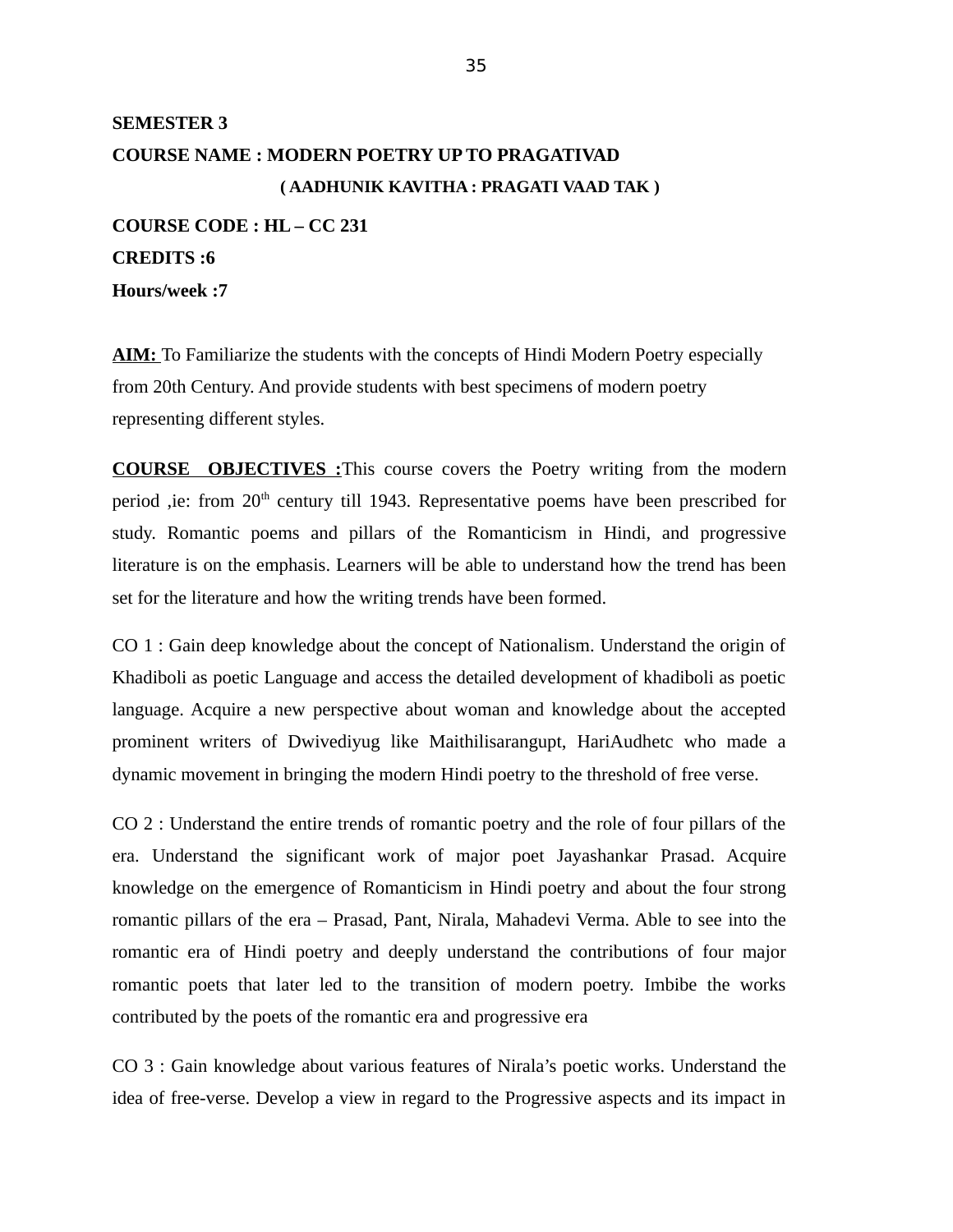Hindi modern poetry by Nirala. Understand the features of Hindi poetry during its transition towards the progressive era through the works of the prominent writer Nirala.

CO 4 : Understand the significanct role of nature in romantic poetry with special reference to poet Pant. Familiarize with the stylistic aspects and features that demarcates his poetry from the traditional ones.

CO 5 : Achieve great outlook about the concept of mysticism in romantic poetry, through the works of Mahadevi Verma. Understand various philosophical aspects of Mahadevi Verma's poems.

CO 6 : Able to know about the idea of Marxism through pragativadiHindi Kavita and poets. Understand the major trends of Pragativadikavita. Features of pragativaad. Gain knowledge about the concept of Halavad and its representive poet Bachan. Permeate deeply into the eccentricity of HarivamshraiBachan'swork and acquire a detailed criticism of Haalavaad thus gaining stylistic concepts of Bachan in the streams of haalavadi poetry.

#### **COURSE CONTENT**

**Module 1:** Poetry – Dwivedi Yug and Its Prominent Poets –Major trends, Concept of Nationalism. Cultural and Political aspects of Dwivedi yugeen poetry. Development of khadiboli Hindi as Poetic Language, Prominent Poets, Maithilisarangupt, Hariaudh etc.

**Module 2:** Romanticism in Hindi poetry – the romantic pillars of the era – Prasad, Pant, Nirala, Mahadevi and their major works. . Romanticism in Modern Hindi poetry, Main trends of romanticism, National-cultural and Political aspects of Modern Hindi romantic poetry.

**Module 3:** Progressive aspects and its impact in Hindi modern poetry- Nirala and his poetryMajor features of poems of Nirala. Cultural aspects, Concept of free-verse, mysticism, Revolutionary aspects.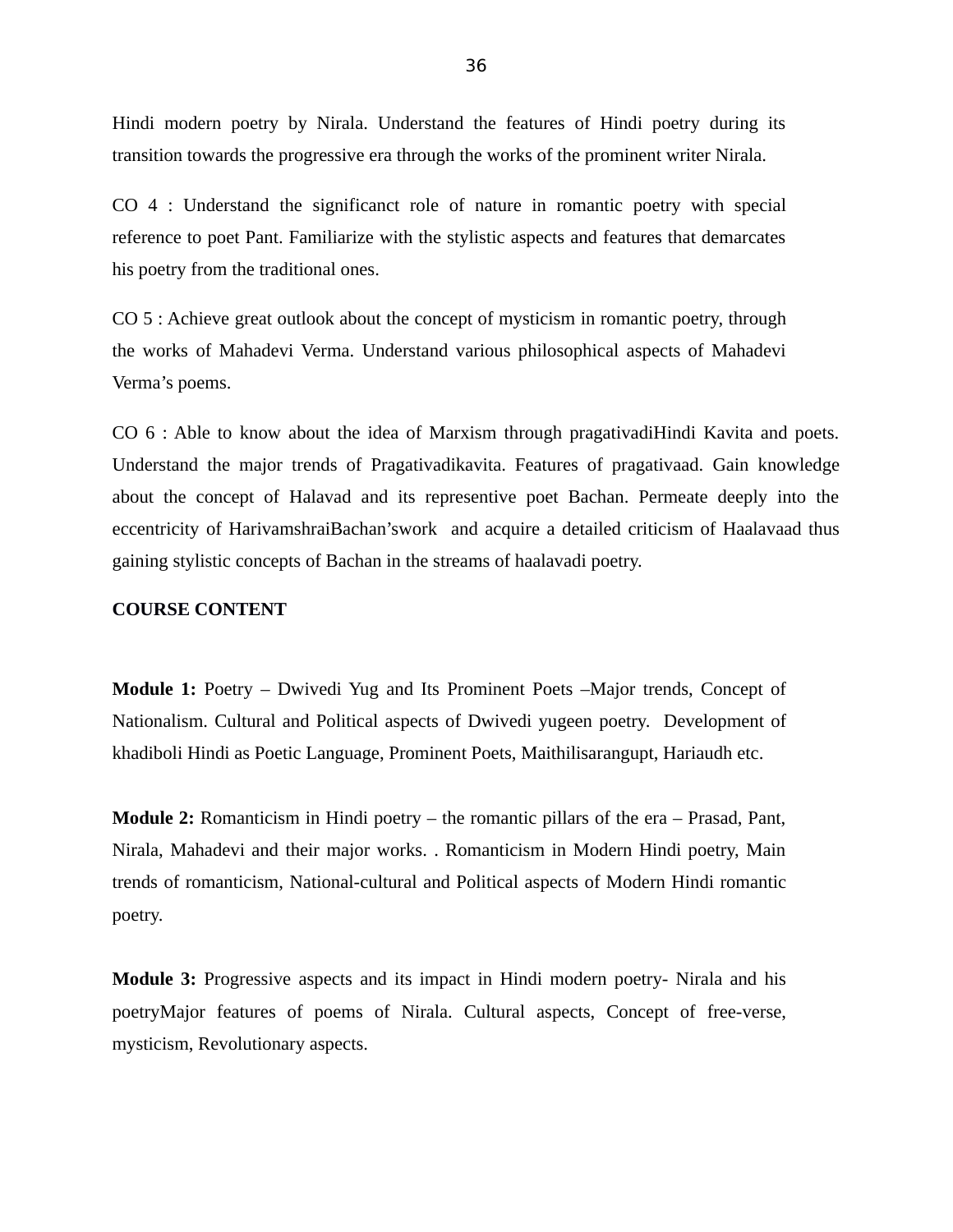**Module 4:** Poems of Pant--Major features. Nature in Pant's poems. Philosophical aspects in Pant's poem

**Module 5:** Major features of Mahadevi Verma's poetry, Mysticism, Impact of various Philosophical thoughts in Mahadevi Verma's poetry.

**Module 6:** Concept of Marxism and Pragativad, Pragativad -Major features, prominent poets, Nagarjun, Kedaranath Agrawal, Balakrishna Sharma Naveen.Detailed criticism ofHalavad and Dr.HarivansharaiBachan.

# **REFERENCES (TEXT FOR READING )**

# **For Detailed Study**

- 1. Kamayani Jayshankar Prasad Only Chinta and Shradhha
- 2. Rag-Virag Nirala Only the Poem Juheekee kale

## RaamkeeShaktipooja

3.Saket – Maithili Sharangupta – Only NavamSarg.

4.Sandhini – Mahadevi Verma – Only pems

Ve murjhaaye phool nahin Main nee rbharee dukh kee badlee

5.Sumitranantan Pant – Pratham Rashmi (A Text book to be Edited )

### **Pragativadikavi (Text to be edited)**

- 1. Jaago phir ek baar :Bhag 1 Niralaa
- 2. Badal ko Ghirte dekha hai- Nagarjun
- 3. Yugpanthee se Suman
- 4. Bat bolegi -

ShamsherBahadur Singh

5. Viplavgaan-

Balakrishnasharma Naveen'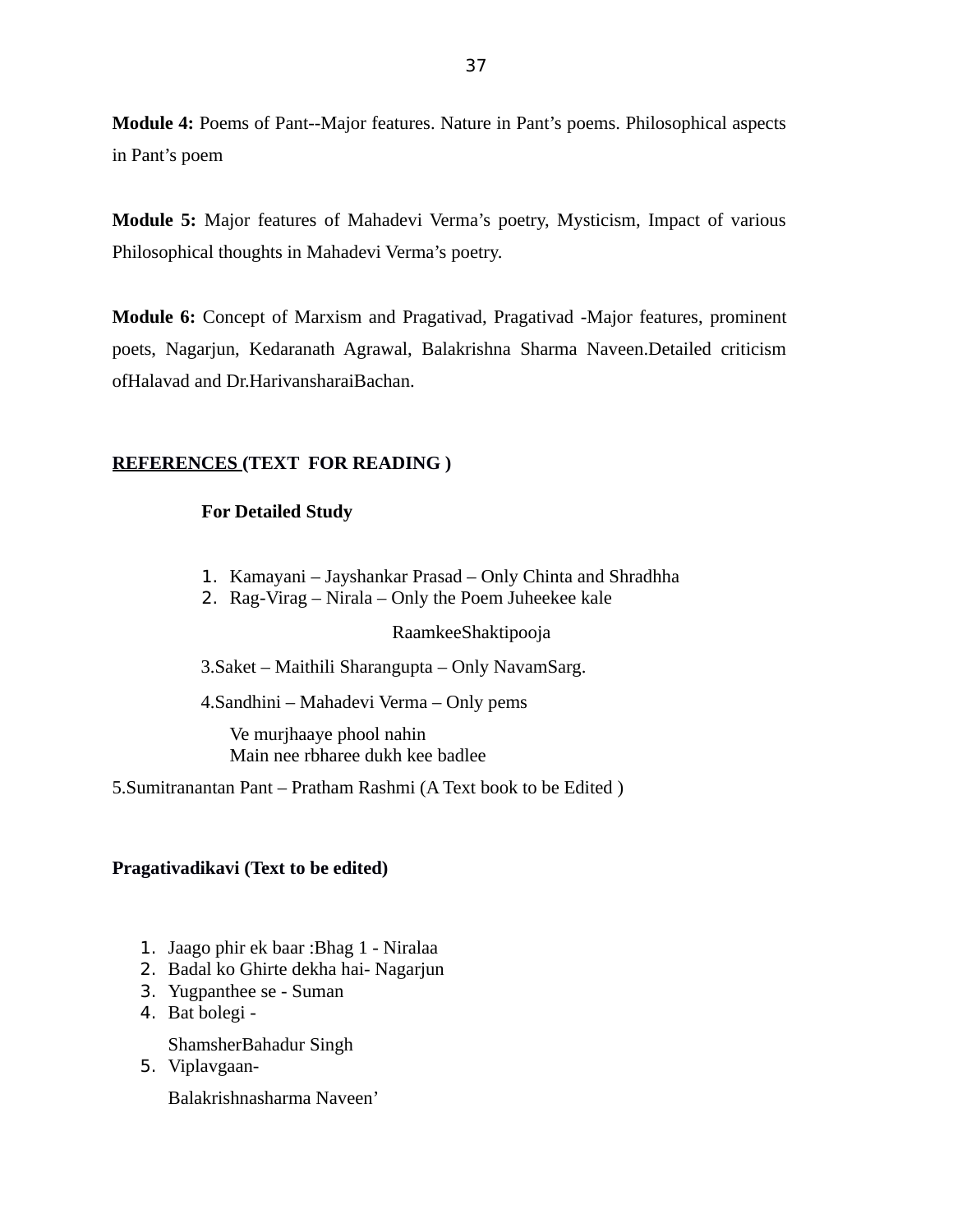6. Madhushaalaa –

HarivanshRay Bachchan (20 lines to be edited )

For Non detailed :

Kurukshetr :Dinkar

Sarojsmriti - Nirala

# **REFERENCES (GENERAL)**

- 1. Adhunik Sahitya NandadulareVajpayi
- 2. Adhunik Sahitya kiPravartiyan Dr.Namvar Singh
- 3. Chhayavaad Namvar Singh
- 4. Hindi Kavita meinYugaantar Satyendra
- 5. Hindi Sahitya :Beesvi Shatabdi NandadulareVajpayi

# **QUESTION PATTERN**

# **HL- CC 231 MODERN POETRY UP TO PRAGATIVAD**

# ( AADHUNIK KAVITHA :PRAGATHI VAAD TAK )

| Time :3 hrs                                                                                                                    | Maximum Marks :            |  |
|--------------------------------------------------------------------------------------------------------------------------------|----------------------------|--|
|                                                                                                                                | 75                         |  |
| I.<br>Answer the following ten objective questions<br>Each question carries 1 mark<br>II. Answer five annotations out of seven | $(10 \times 1 = 10$ Marks) |  |
| Each question carries 4 marks                                                                                                  | $(5 x 4 = 20 Marks)$       |  |
| Answer two essays out of four                                                                                                  |                            |  |
| Each question carries 10 marks                                                                                                 | $(2 \times 10 = 20$ Marks) |  |
| II. Answer any five out of seven short answer questions                                                                        |                            |  |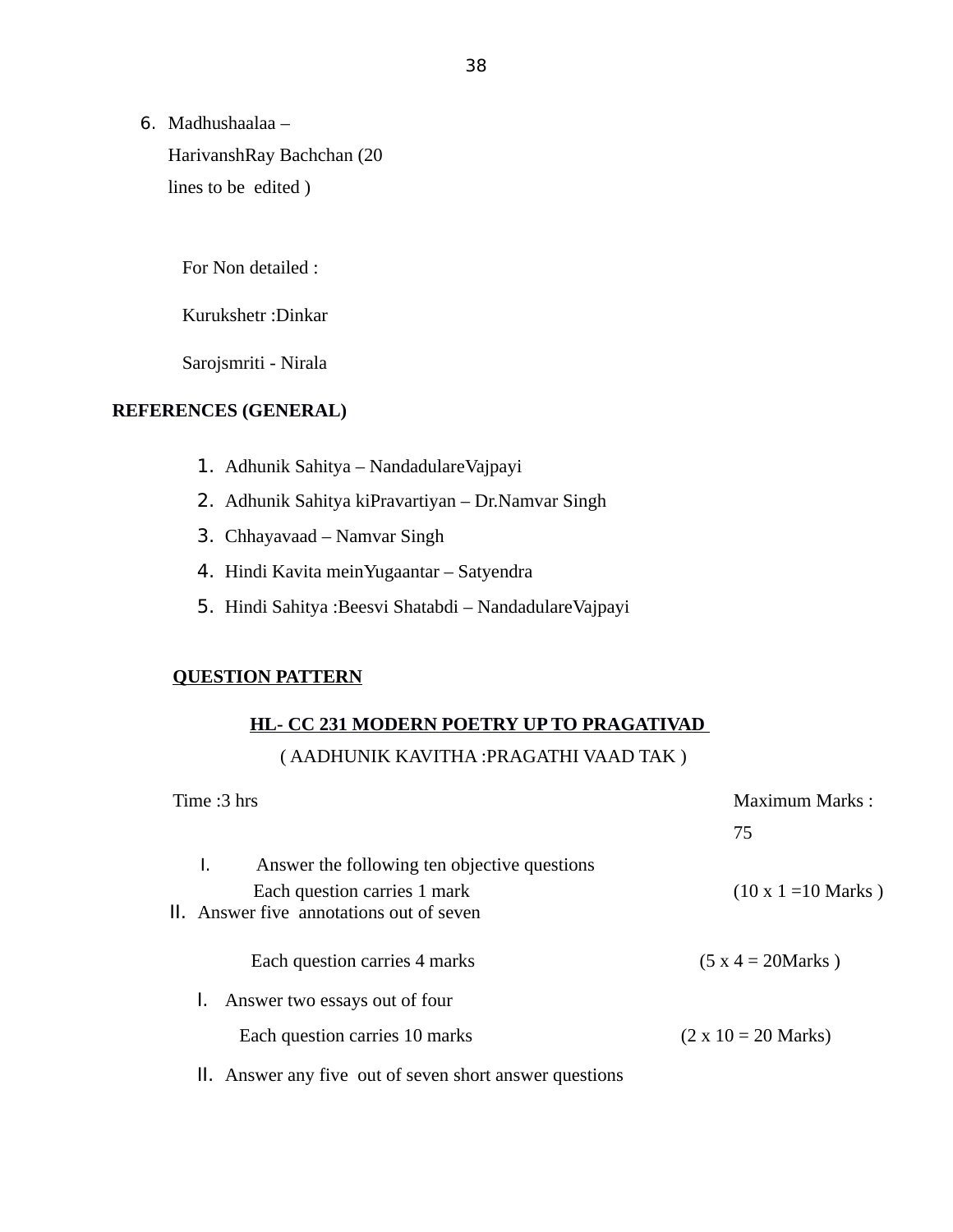### **SEMESTER 3**

# **COURSE : FUNCTIONAL HINDI**

(PRAYOJANMOOLAK HINDI )

#### **COURSE CODE : HL - CC 232**

#### **CREDITS : 4**

#### **Hours/week : 6**

**AIM:** To familiarize the students with the concepts of Hindi as Official Language and its functions in administration. To impart the knowledge about various job opportunities in Hindi field. This will enable the students to have higher education and job.

**COURSE OBJECTIVES:** This course covers the use and spread of the Mughal period Style of Khadiboli, Hindi as an official language. Indian constitutional provisions, OL policy and implementation. Need for large scale translation from English to Hindi consequent on the bilingual transitional stage. Problems of translation of office matters from English to Hindi, Technical terminology in Hindi, Difference between common language and Functional language, Specialties of Functional Hindi, Hindi in law, administration, literature, Science and techniques. Computerization in Hindi (Progress and prospects, bilingual and multilingual computers).

### **COURSE OUTCOME (COS)**

CO1: Comprehend the Different forms of Hindi like Creative Language- Language of Media and Communication and Understand the spread of the Mughal period Style of Khadiboli to its present form through its use in the contemporary period and able to identify its concepts and functional applicability in administration.

CO2: Locating the Inevitability of Hindi as an official language in India through imbibing the Indian constitutional provisions. Identify the Problems of translation of office matters from English to Hindi. Understand in deep the conceptual facts of the OL policies, resolutions, Acts and the necessity of problem free translation.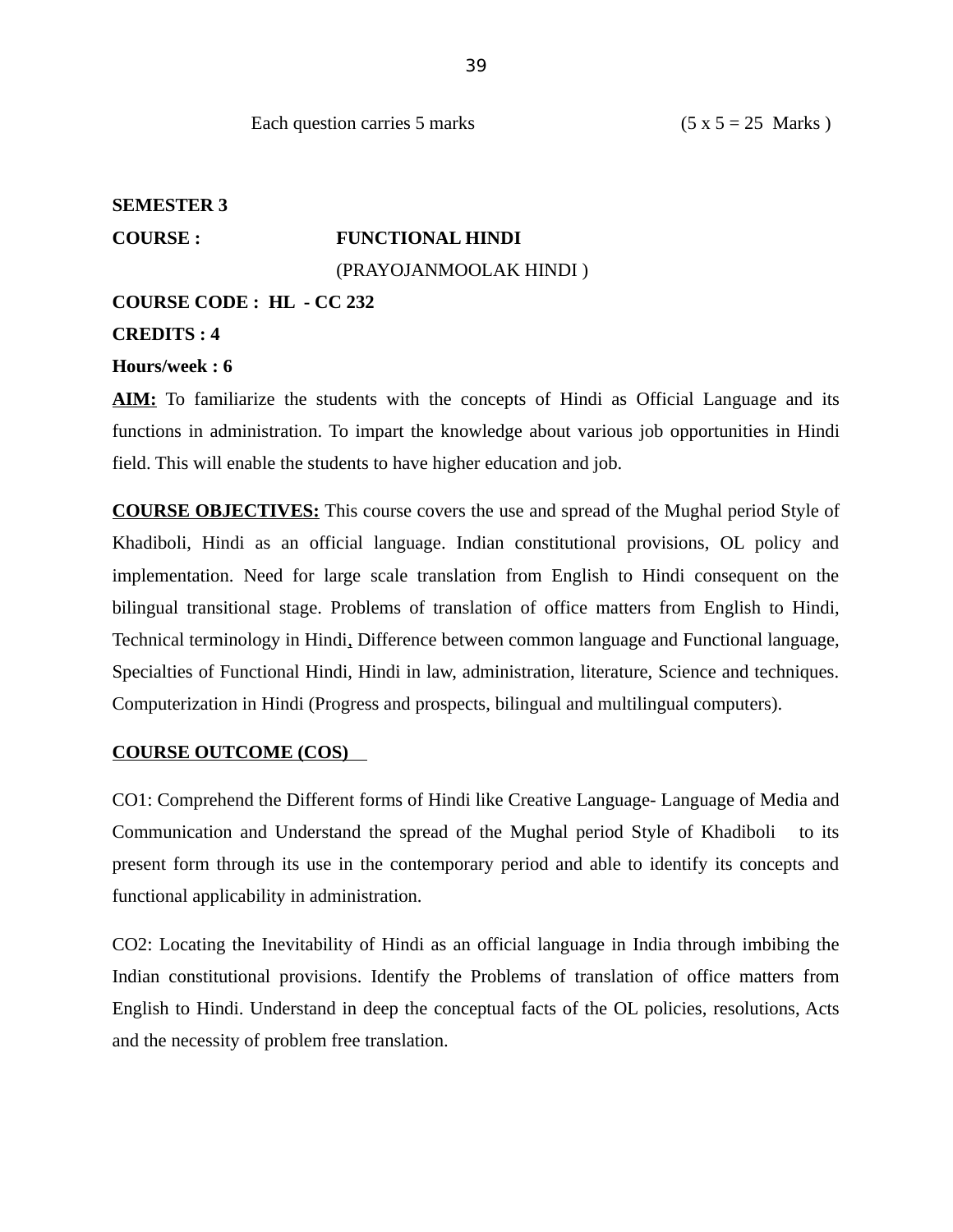CO3: Achieve a theoretical training in Secretarial Practice regarding the Official procedures in administration like Registration, noting, drafting etc and develop the efficiency in the official procedures and execution of technical terms in English-Hindi and vice-versa through practice is aimed.

CO4: Understand the Technical terminology in Hindi and understand the sources and principles of coining the technical terms and adhere to different opinions of Central Hindi Directorate and scientific and technical terminology Commission for accuracy in coining the technical terms and comprehend the source, importance and necessity of technical terminology used in the different sectors such as commerce, banking, administration, law, Journalism, techniques etc for the language development.

CO5: Understand the importance of Functional Hindi-.Realizing the relevance of Functional Hindi in the management of official language implementation both in the fields of Academic and Administration. Differentiate between common language and Functional language. Understand and get imbued with the specialties and different forms of Functional Hindi applied in sectors like trade, commerce, banking and insurance, media of communication, law, administration, literature, Science and techniques.

CO6: Develop knowledge in Hindi Computing through the Language Technology. Acquaint with various Hindi software packages and about the online learning and technological aspects of language development.

#### **COURSE CONTENT**

**Module 1:** Different forms of Hindi - Creative Language, Language of Media and Communication, National Language and Link language, localized form of Hindi, Hindi in the International Scenario.

**Module 2:** Hindi as an official language- Different official languages in India. Inevitability of official language in a nation. Hindi as an official language. Indian constitutional provisions – Articles 343 to 351.OL parliamentary 1955, Official Language committee 1955.OL Act 1963 and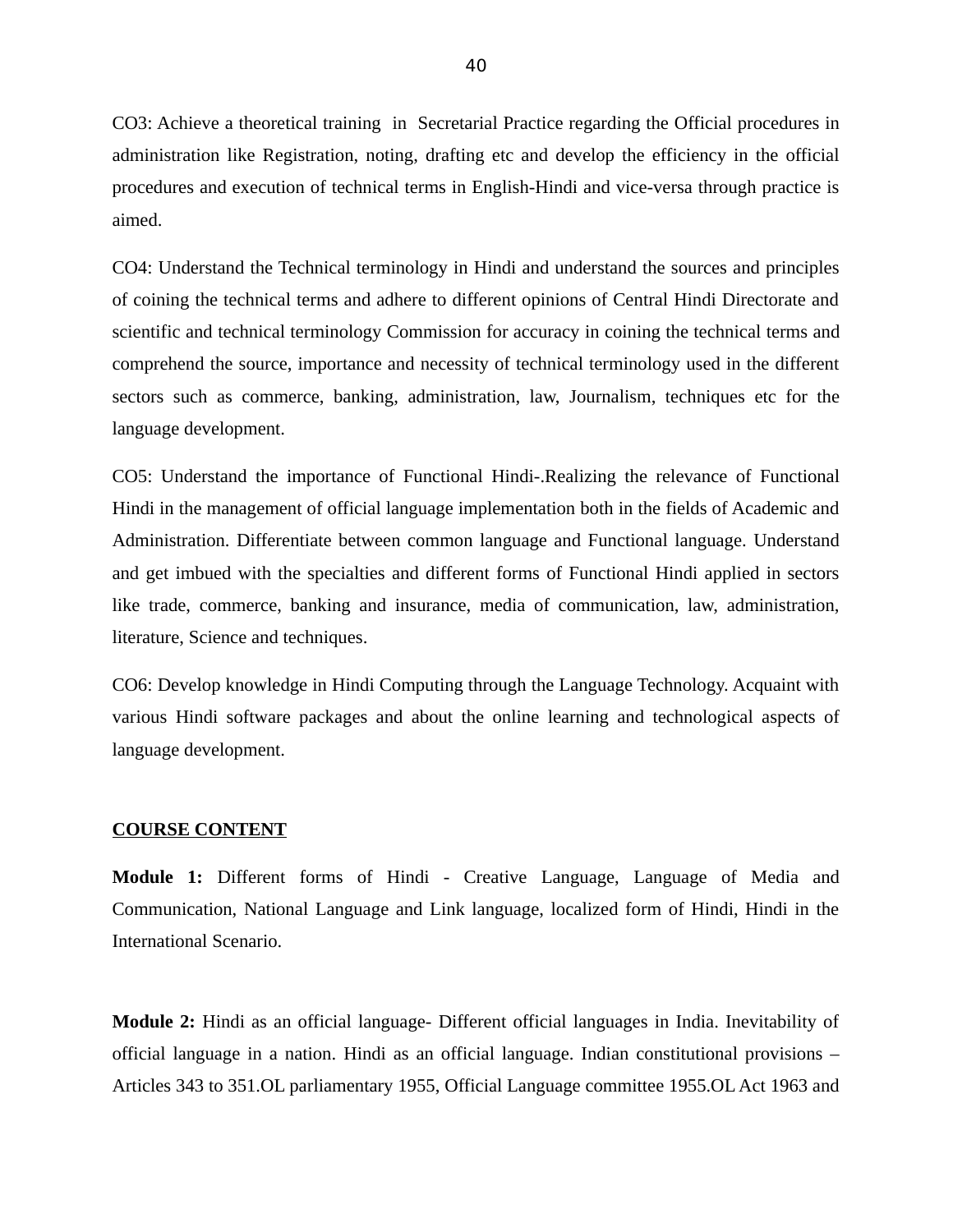revised 1967, resolution 1968, Rule OL 1976 and revised 1987, OL policy and implementation. Need for large scale translation from English to Hindi consequent on the bilingual transitional stage.-Problems of translation of office matters from English to Hindi.

**Module 3:** Secretarial Practice- Registration, noting, drafting (elementary drafting and advanced drafting), despatch. Different types of official letters, ordinary official letters, office memorandum, memorandum, demi official letter, circular, reminder, notification, office order, press communiqué and press note. U.O note, Notice (Advertisement, tender notice, court notice), Resolution, Endorsement, Telegram Report (types, method of preparing report, qualities etc.) Technical term- English-Hindi.

**Module 4:** Technical terminology in Hindi- Difference between common words and technical terms – Need for technical terminology. Sources and principles of coining the technical terms and different opinions. Role of Central Hindi Directorate and scientific and technical terminology commission in coining the technical terms. Technical terminology in Hindi used in the different Functional forms of Hindi such as commerce, administration, law, Journalism, techniques etc.

**Module 5:** Difference between common language and Functional language. Different forms of functional Hindi - Hindi in trade, commerce, banking and insurance, Hindi in the media of communication such as newspapers and periodicals, television and radio, Hindi in lawadministration and science.

**Module 6:** Computerization in Hindi (Progress and prospects, bilingual and multilingual computers).

#### **PRESCRIBED TEXT**

1. Prayojanmoolak Hindi Sidhant aur Prayog- Dangal Jhalte, Vani Prakashan, New Delhi.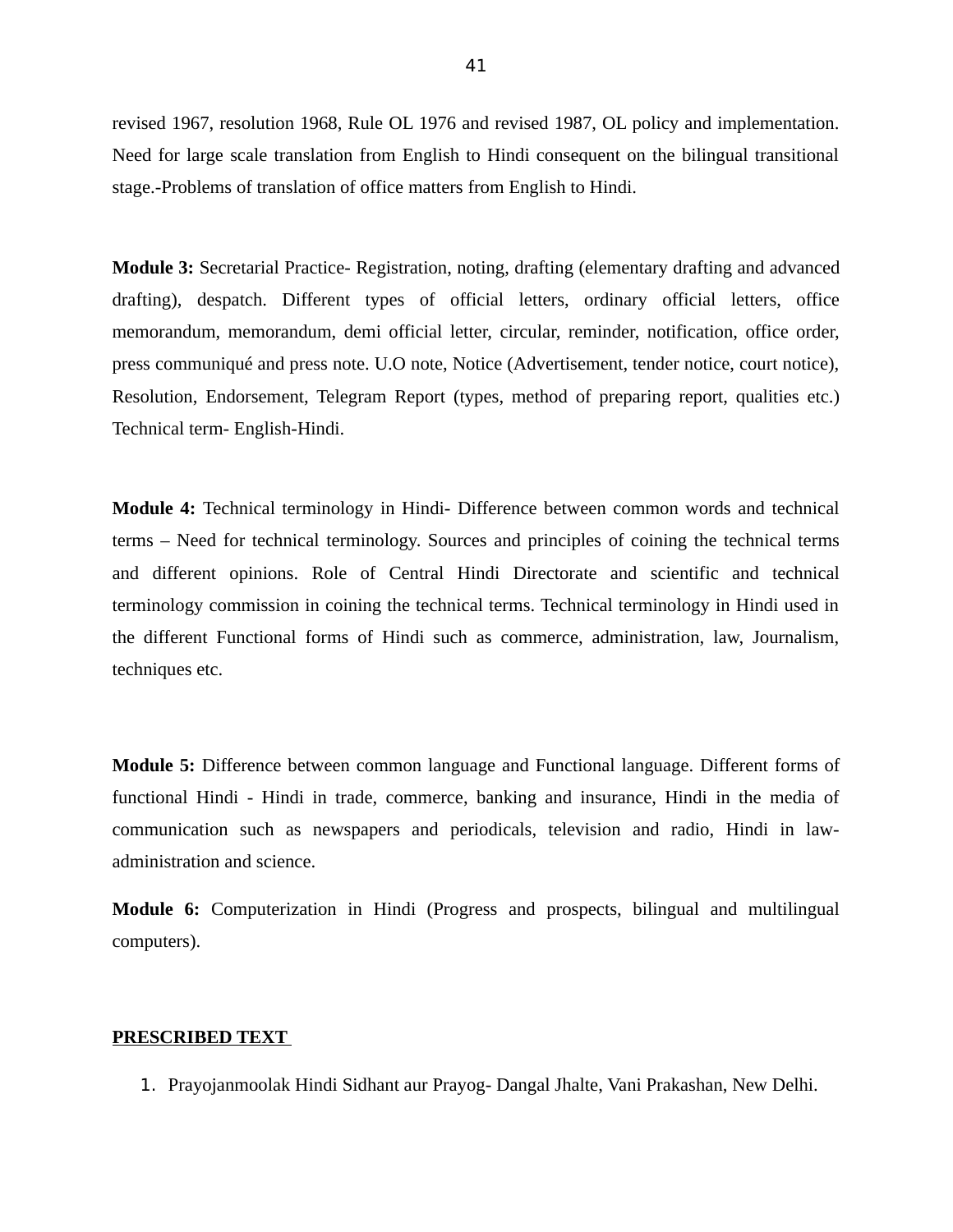### **REFERENCES TEXT FOR READING**

- 1. AdhunikPatrakarita Dr.Arjun Tiwari, Vishwavidyalaya Prakashan,Varanasi
- 2. Computer Samanya Gyan Evam Guide Ram Bansal Vigyacharya, chapters 1 &6 to be

studied , Vani Prakashan, New Delhi.

- 3. Prayojanmoolak Hindi Dangal Jhalte, Prabhat Prakashan
- 4. PrayojanMoolak Hindi Dr. R.N. Sreevastav, Kendriya Hindi Sansthan

(Agra5.Rajabhasha Hindi keAayam – Dr. Malik Mohammed, Rajpal Sons, New Delhi.

### **REFERENCES(GENERAL)**

- Anuvadtraimasik' PatrikakeAank, Anuvad Parishad, New Delhi
- Bhasha aurProudyogiki- VinodkumarPrasad,VaniPrakashan, New Delhi
- Bhasha' PatrikakeAank
- Hindi Vigyapan :ParakhAurPehchan-Dr.R.Jayachandran,AbhayPrakashan, Kanpur
- Hindi vividhvyavaharonki Bhasha Dr.SuvasKumar,VaniPrakashan, New Delhi
- KaryalaySahayika HaribabuKamsal,KendriyaSachivalay Hindi Parishad, New Delhi
- ParibhashikShabdavaliki Vikas Yatra Dr.GargiGuptke Hindi Anuvad Parishad
- Prayojanmoolak Hindi aurPatrakarita Dinesh Prasad

SinghPraroopanTippanaurProofshodhan – Bholanath Tiwari.

- Prayojanmoolak Hindi-Vinod Godre
- Rajabhasha Bharati' traimasikPatrikakeAank

(RajabhashaVibhagGrihamantralayRajabhasha Hindi aurKamkaji Hindi – Prakash

Chandra Bhari.

- RajabhashaSahayika AvadheshMohanGupt.
- SarkariKaryalayom mem Hindi ka Prayog R.N.Sreevastav, Lokbharati
- Sampadan Kala K.V.Narayan, Madhya Pradesh Hindi Academy

### **QUESTION PATTERN**

# **HL -CC 232 FUNCTIONAL HINDI**

# (PRAYOJANMOOLAK HINDI )

Time: 3 hrs Maximum Marks: 75

I. Answer the following ten objective questions. Each question carries 1 mark  $(10x 1 = 10)$  marks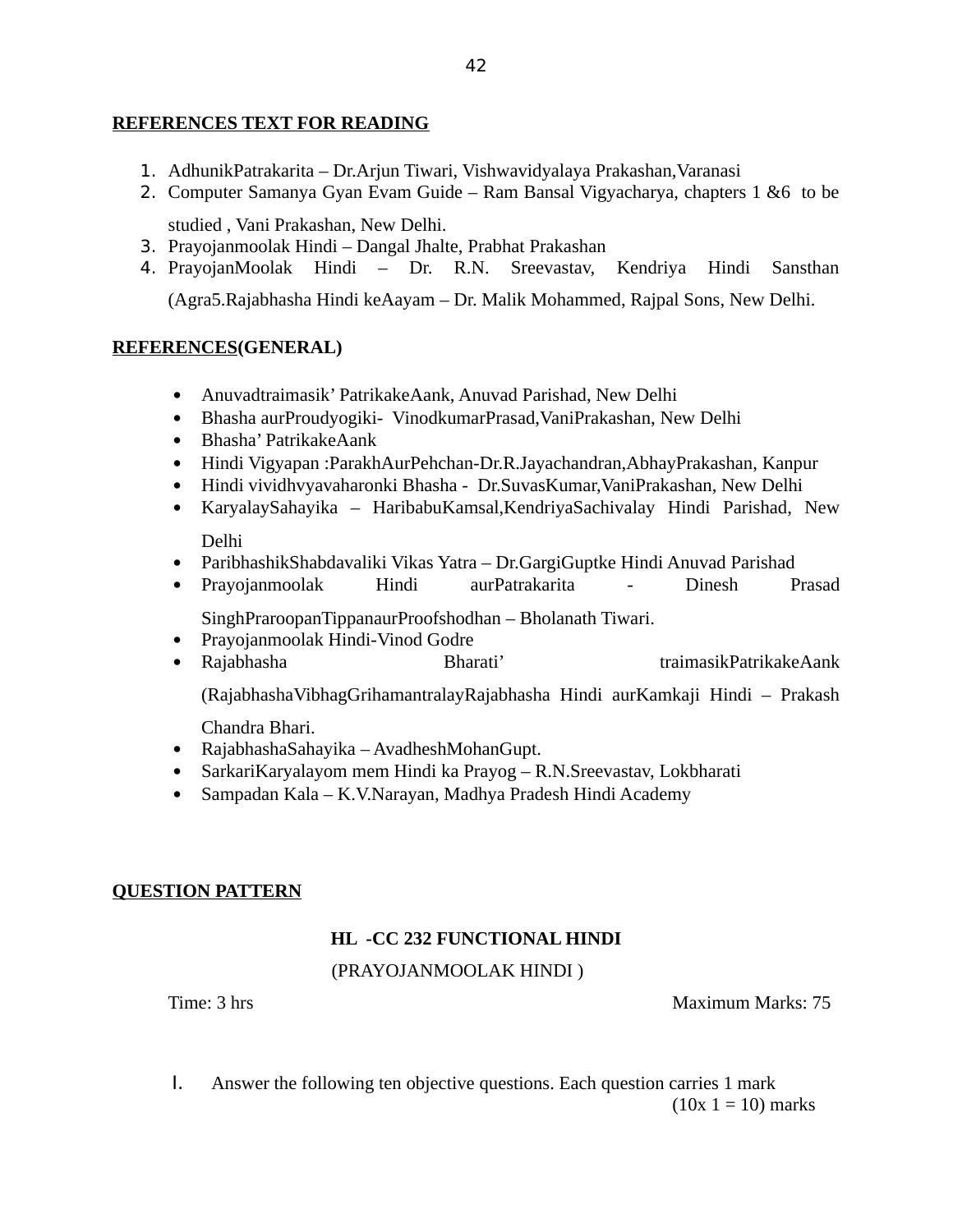| Ш.   | Answer any seven questions out of 10. Each question carries 3 marks.           |
|------|--------------------------------------------------------------------------------|
|      | $(7x3 = 21)$ marks                                                             |
| III. | Answer one question out of two. Each question carries 7 marks.                 |
|      | $(1x7 = 7)$ marks                                                              |
| IV.  | Answer one question out of two. Each question carries 7 marks.                 |
|      | $(1x7 = 7)$ marks                                                              |
| V.   | Answer one question out of two. Each question carries 10 marks.                |
|      | $(1x10 = 10)$ marks                                                            |
| VI.  | Answer one question out of two. Each question carries 10 marks.                |
|      | $(1x10 = 10)$ marks                                                            |
| VII. | A. Translate 3 words into Hindi out of 5 English words given $(3x1=3)$ marks   |
|      | B. Translate 3 words into English out of 5 Hindi words given $(3x1 = 3)$ marks |
|      | C. Translate 4 words into Hindi out of 6 English words given $(4x1 = 4)$ marks |
|      |                                                                                |
|      |                                                                                |

## **SEMESTER 3**

| <b>COURSE :</b>                  | <b>INDIAN LITERATURE</b> |  |
|----------------------------------|--------------------------|--|
|                                  | (BHARATEEYA SAHITYA)     |  |
| <b>COURSE CODE : HL – CC 233</b> |                          |  |

## **CREDITS : 4**

#### **Hours/week : 6**

**AIM:** To Familiarize the students with the concepts and nature of Indian Literature.

**COURSE OBJECTIVES:** This course covers different perspectives of Indian Literature and the concept of comparative literature. Analysis of Indian literature apart from the linguistic diversities. To achive a complete outlook of Indian culture and morals through the study of Indian literature.

### Course Outcomes (Cos)

CO 1 :Aquire deep knowledge on Indian Literature and understand the Indian values and morals reflected on Indian literature. Achieve a thorough study on various environment and features of Indian literature through the understanding of the influence of Sanskrit and socio, cultural, political, regional impact on Indian literature apart from the linguistic barriers.

CO 2 : Understand about Concept and scope of Comparative Studies. Relevance of comparative studies in modern literature. Comprehend the concepts, trends and themes of comparative literature and its significance in modern literature thereby arriving to its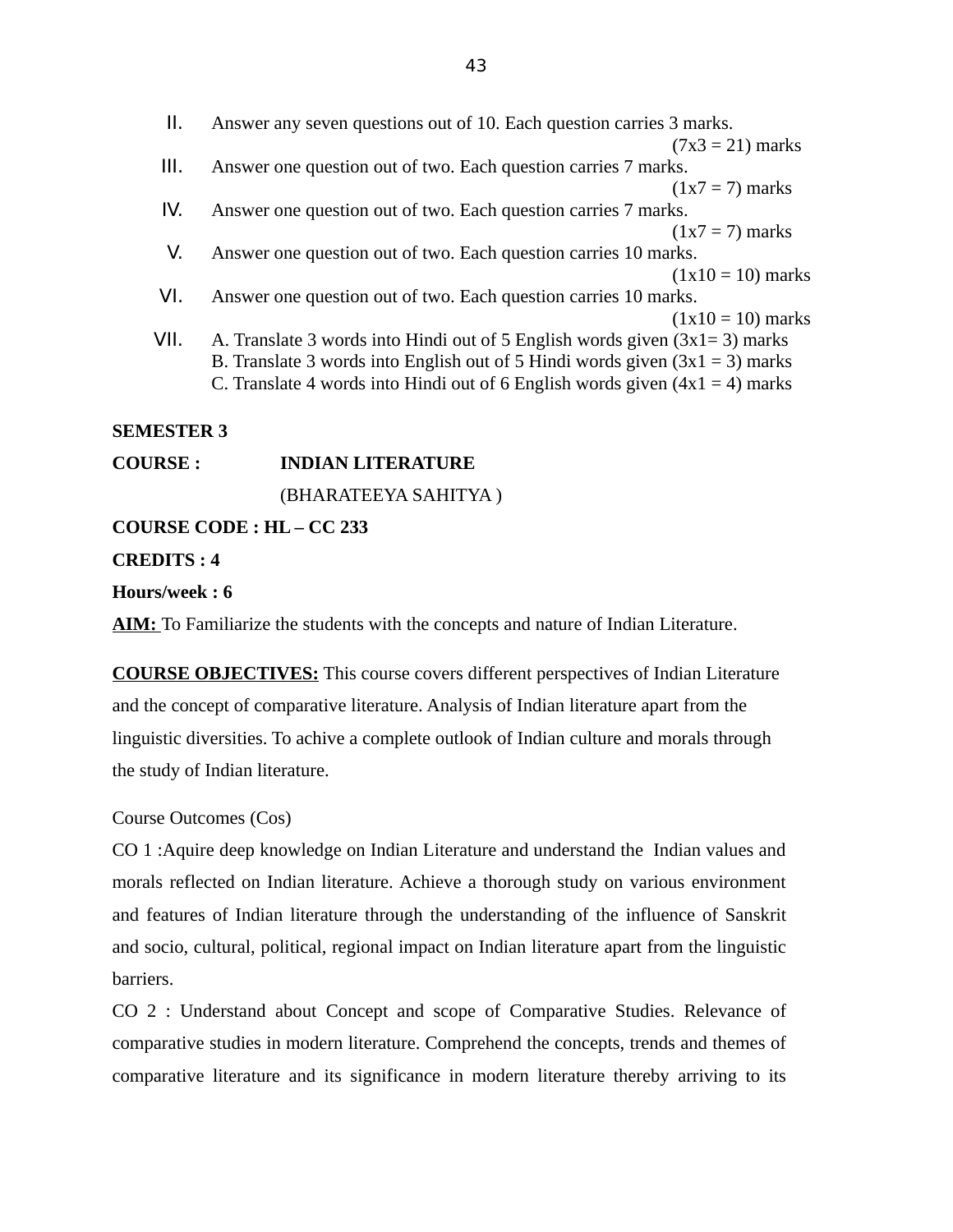significance and scope in modern literature. Deep comparative study of Hindi literature and other Indian literature helps to broaden the literary perspective towards literature CO 3 : Acquire a broad idea on the reputation of native languages in Indian literature and identify the problems in the study of Indian literature. Imbibe the dignity of each Indian language towards its finest attributes to literary works thus enhance more knowledge about Indian culture through these literary creations.

CO 4 : Understand the benefits of Translation in multi-lingual society .Learn about the wide scope and state the importance and utility of translation in a multi- lingual society. Comprehend the inevitability of translation that developed a new perspective and outlook to literature.

CO 5 : Evaluate Comparative Indian Literature through the Analysis of Indian Drama highlighting the contribution of Vijay Tendulkar and Sharan kumarLimbale's Novels – Indian poems and its prominent features. Acquire deep knowledge into the vivid perspectives of comparative Indian literature by analyzing the highlighting features of Indian drama, fiction and poetry and thoroughly comprehend the contributions of the eminent Indian writers.

CO 6 : Achieve an outlook of the concepts of Indian writers and ideologies of Mahatma Gandhi .Comprehend the works of Indian writers and also able to imbibe the Gandian thoughts inherent in their writings.

#### **COURSE CONTENT**

**Module 1:** Indian Literature**-** the nature and scope of Indian Literature. The influence of Sanskrit on Indian Literature. The problems related to the diversity of language – regional culture and socio- political environment. The pan-Indian features reflected on Indian literature – sociocultural-political impacts on Indian literature. The sociological aspects of Indianness. Social stratification reflected on Indian literature. Indian values and morals reflected on Indian literature.

**Module 2:** Comparative Studies – Concept and scope- Comparative Studies of Hindi and Indian literature in various prose forms – trends and theme. Relevance of comparative studies in modern literature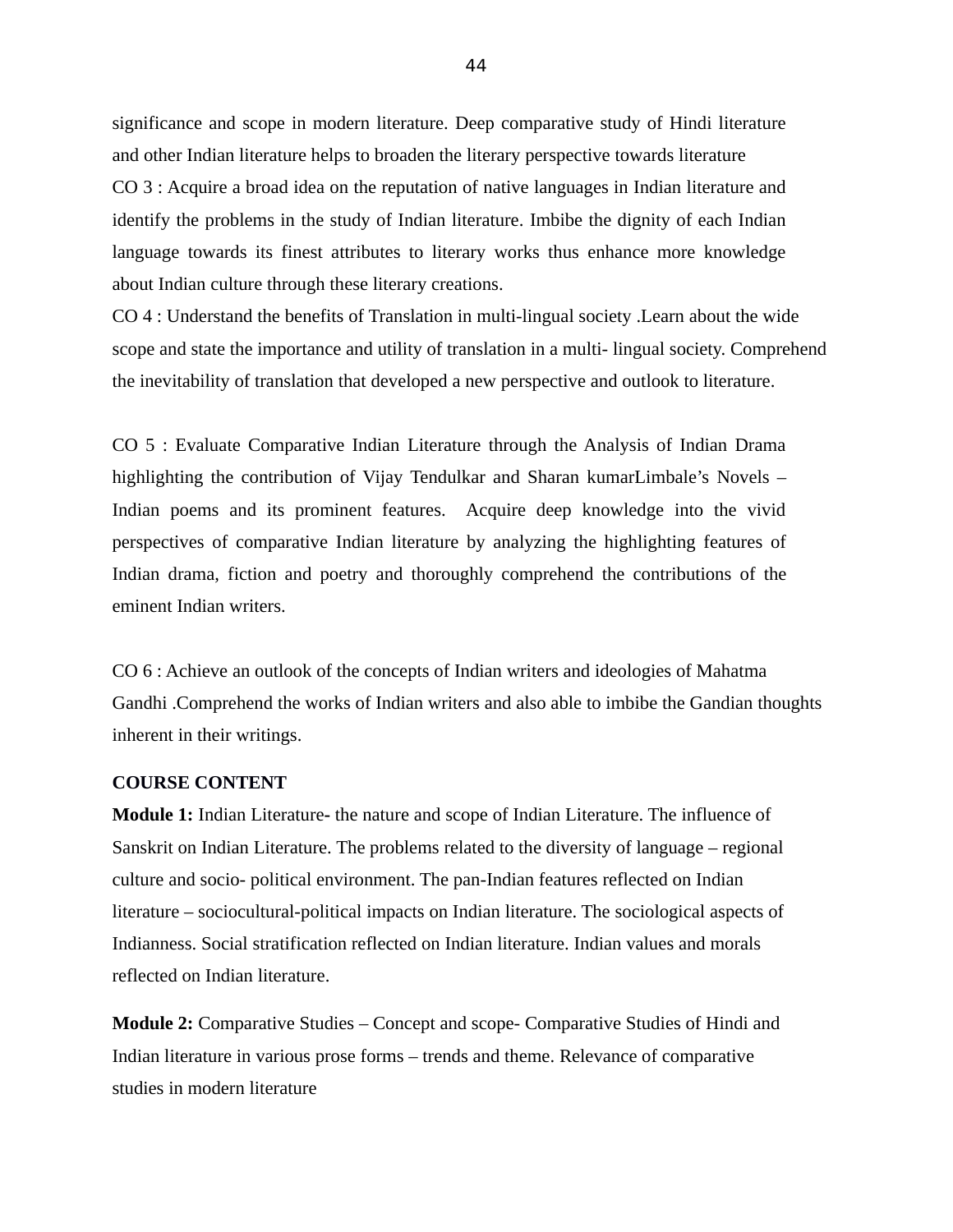**Module 3:** Sahitya Mein DeshiBhashaom Ki Prathishta, Bharatiya Sahitya ke Adhyayan Ki Samasyayein, Bharathiya Sahitya Mein Bharath Ka Bimb.

**Module 4:** Bahu BhasheeyaSamaj Mein Anuvad, Impact of regional languages.

**Module 5:** TulnatmakBharathiya Sahitya- Analysis of Indian Drama highlighting the contribution of Girish karnad –salient features of Indian fiction with comparison to V.S.Khandelkar's Novels – Indian poems and its prominent features.

**Module 6 :**Mahatma Gandhi keVicharaurBharatiyaLekhak. Influence of Gandhian thoughts in Indian writings.

#### **REFERENCES (TEXT FOR READING)**

1.Anthology of Selected Indian Poems as follows:

- 1. **Kashmir**i Chandrakantha -Nishkasitom Ki Basti Mein
- 2. **Punjabi** AmritaPreetham merapata
- **3. Marathi** Naam dev dhasal manav vaad
- 4. **Gujarati** YosephMekwan Sarpdamsh
- 5. **Bengali**  ThaslimaNasreen -PreritNaree
- 6. **Oriya**  Jagnath Prasad Das Kalahandi
- 7. **Assamese** –NeelamaniFukkan -Yahim Se Pani
- 8. **Kannada** Gopalkrishna Adiga Kuch Karo Bhai
- 9. **Telugu** Varvar Rao Vasant Kabhi AlagHokarNahinAata Hai
- 10. **Tamil**  SubrahmanyaBharatee –VandeMataram
- 11. **Malayalam** O.N.V.Kurupp Thode se Pyarkeakshar
- 2.Yayathi ( Novel ) -V.S.Khandekar
- 3.Hayavadana ( Naatak ) GireeshKarnad

#### **General Study**

1. Gora -Rabinranath Tagore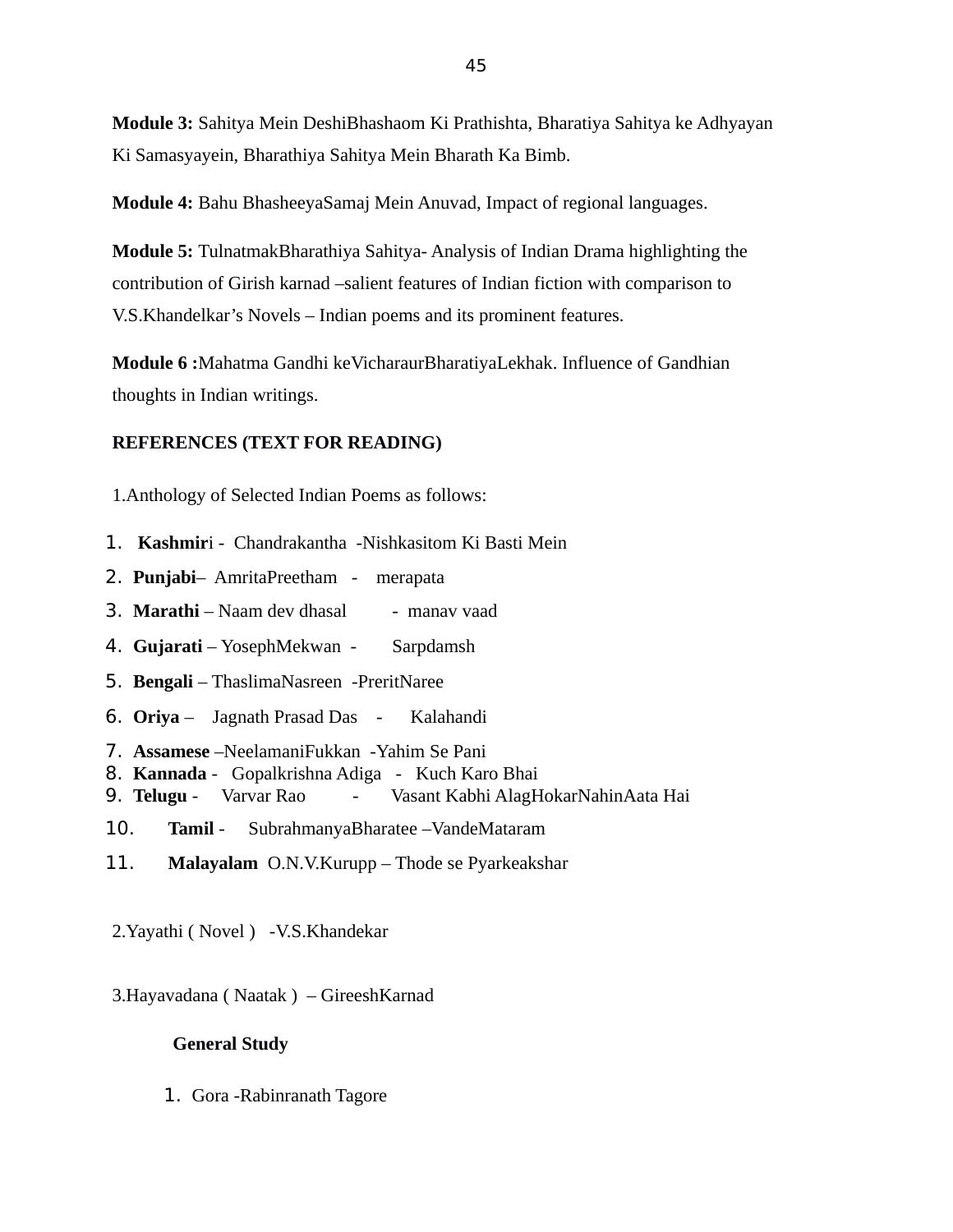2. Sanskar -U.RAnanthamoorthi

3.Five Stories– BharathiyKahaniyam. Ed.Dr. K.Vanaja. Published by Rajpal and Sons

- BheeshanYudh Ke Bad Mahasweta Devi (Bangali)
- Dhah Gaya LanchenbaMeetai (Manipuri)
- Bees Rupaye DayaPawar (Marati)
- Nagar Sujatha (Tamil)
- Sampraday Jagannath Prasad Das (Oriya)

## **REFERENCES (GENERAL)**

- Aaj ka Bharatiya Sahitya Eds.PrabhakarMachve&S.H.Vatsyayan
- Anuseelan Journal CUSAT, KathasahithyameinBharateeyata, Kavita meinBharateeyata,Natak Mein Bharateeyata, Alochana Mein Bharateeyata
- BharatiyaBhashayemaur Hindi Anuvad :SamasyaSamadhan Ed.Dr.Kailas Chandra Bhatia, Vani Prakashan
- Bharatiya Sahitya ki Bhoomika Ramvilas Sharma, RajkamalPrakashan.Bharathiya Sahitya - Dr. Ram Chabila Tripathi, Vani Prakashan, Delhi
- Bharaathiya Sahitya Darshan- Dr. Krishnalal Hans, Grantham Kanpur
- Bharatiya Sahitya Dr.NagendraBharathiya Sahitya vividhParidrishya-Dr. Vijaya Raghava Reddy.Sahityasahakar, N.Delhi
- Bharathiyatha Soundarya Sastra kiBhoomika Dr. Nagendra, National PublishingHouse, New Delhi

#### **QUESTION PATTERN**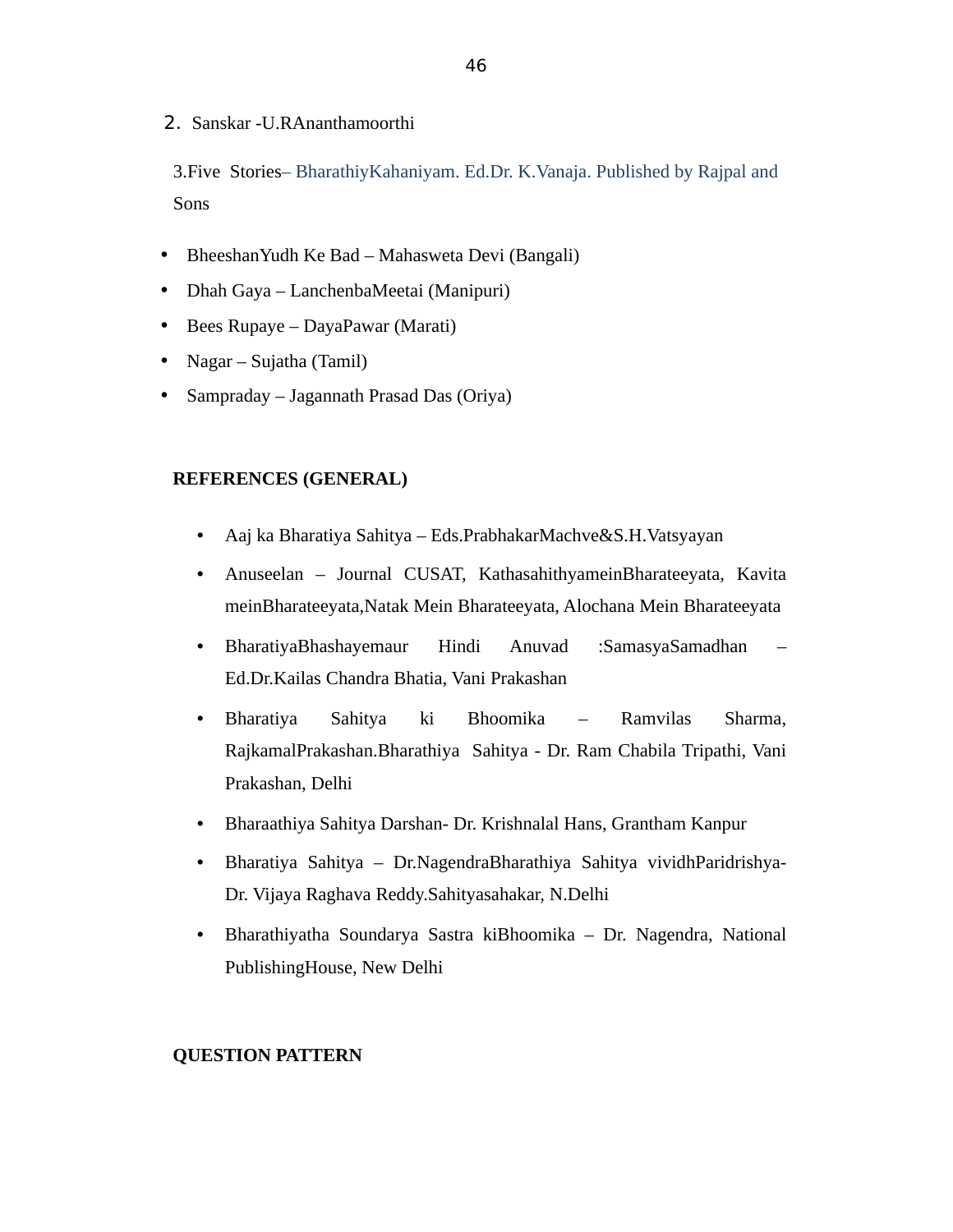# **HL - CC 233 INDIAN LITERATURE** (BHARATEEYA SAHITYA )

| Time :3 hrs | <b>Maximum Marks:75</b>                                  |                            |
|-------------|----------------------------------------------------------|----------------------------|
|             | 1. Answer the following ten objective questions          |                            |
|             | Each question carries 1 mark                             | $(10X1 = 10$ Marks)        |
|             | II. Answer four essays out of six                        |                            |
|             | Each question carries 10 marks                           | $(4 \times 10 = 40$ Marks) |
|             | III. Answer any five out of seven short answer questions |                            |
|             | Each question carries 5 marks                            | $(5 x 5 = 25 Marks)$       |

# **SEMESTER 3 COURSE: FILM STUDIES (SPECIAL REFERENCE TO HINDI FILMS)**  (FILMEE ADHYAYAN (HINDI FILMON KE VISHESH SANDARBH MEIN) **COURSE CODE: HL- DSE 234 CREDITS: 4 Hours /week : 6**

Aim : To provide basic knowledge on history, genre, personalities of films. and help them to analyze and appreciate films. Andalso provideexperiment knowledge on Adaptation.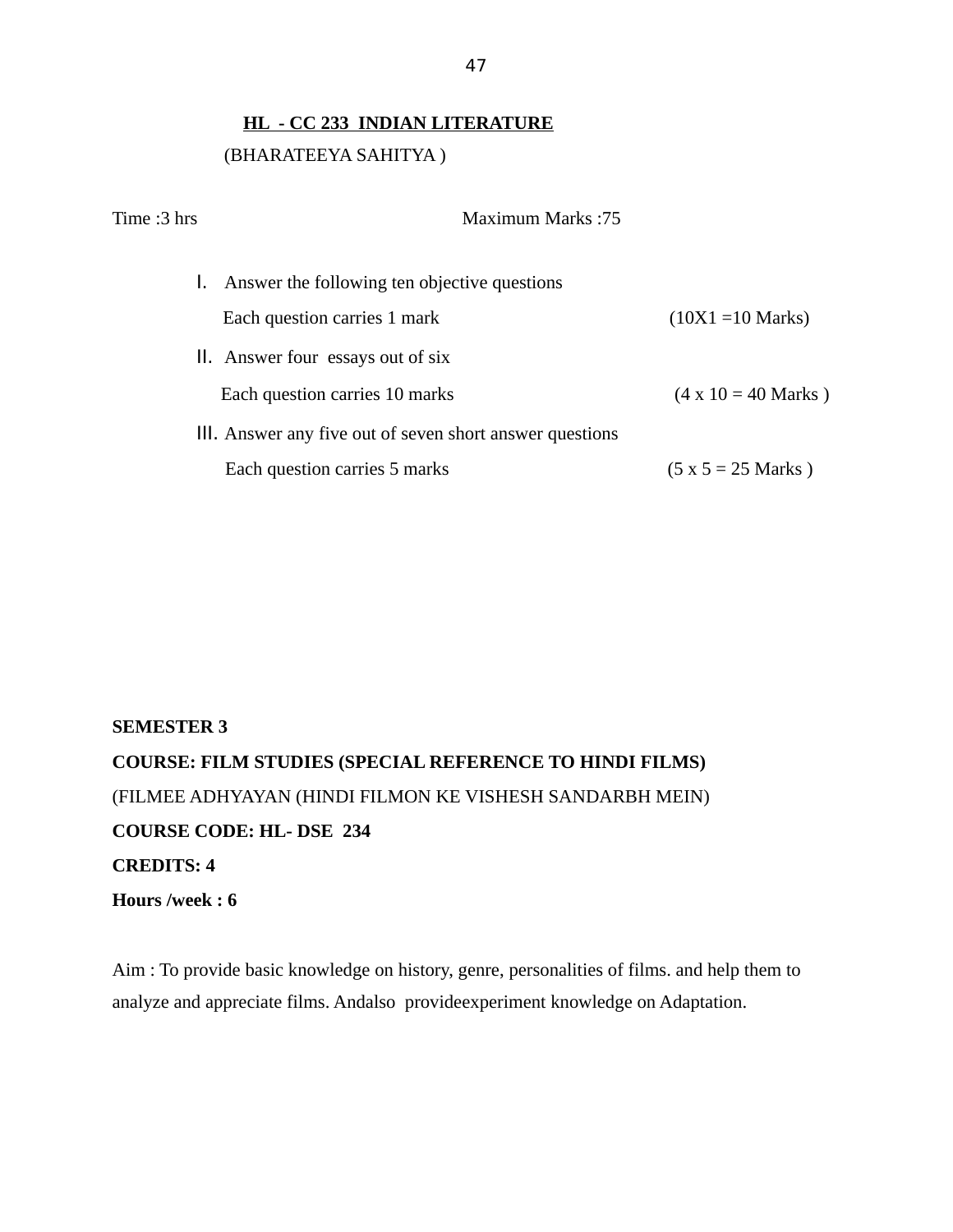Course Objectives:This course covers the History of world and Indian cinema , Critically evaluates personage and their contributions to the film industry , concept of different types of adaptations, Compare Movies historically and structurally.

Course Outcomes :

CO 1 : Get knowledge about the beginnings and growth of Hindi cinema.. Evaluates filmmakers and their contributions. Search and find important movies. Organizing exhibitions. Film trends and themes of different eras are critically evaluated in the light of historical, political and cultural events.

CO 2 : The relationship between Hindi films and Hindi literature can be explained. Refers to the writers who contributed to the film. Understand the concept of different types of adaptations. The original can be compared to an adaptation. The screenplay is evaluated as a literary form. Makes reviews.

CO 3: Gain ability to compare movies historically and structurally. Examines films both cinematically and aesthetically.Investigates and finds study models. Utilizes technology (e.g. mobile phone) to exploit the media potential of film. Gains the confidence to find the right structure and organize script writing and directing efforts.

CO 4 :. Gain ability to Compare Movies historically and structurally. Gain the ability to

appreciate and evaluate films critically.

CO 5 : Gain the ability to appreciate and evaluate films critically. Broaden their awareness of different categories of films.

CO 6 : Be familiar with the important film personalities in the film industry and their contributions.

### COURSE CONTENT

Module I

What is Cinema? - Brief history of World Cinema – Brief history of Indian Cinema - Hindi Film - Beginnings – Silent Era – The talkie - Studio system – New Waves in Indian Cinema – Parallel Cinema – Liberalization and Indian Cinema – Rise of Multiplex Cinema – Evolution of Censorship

Module 2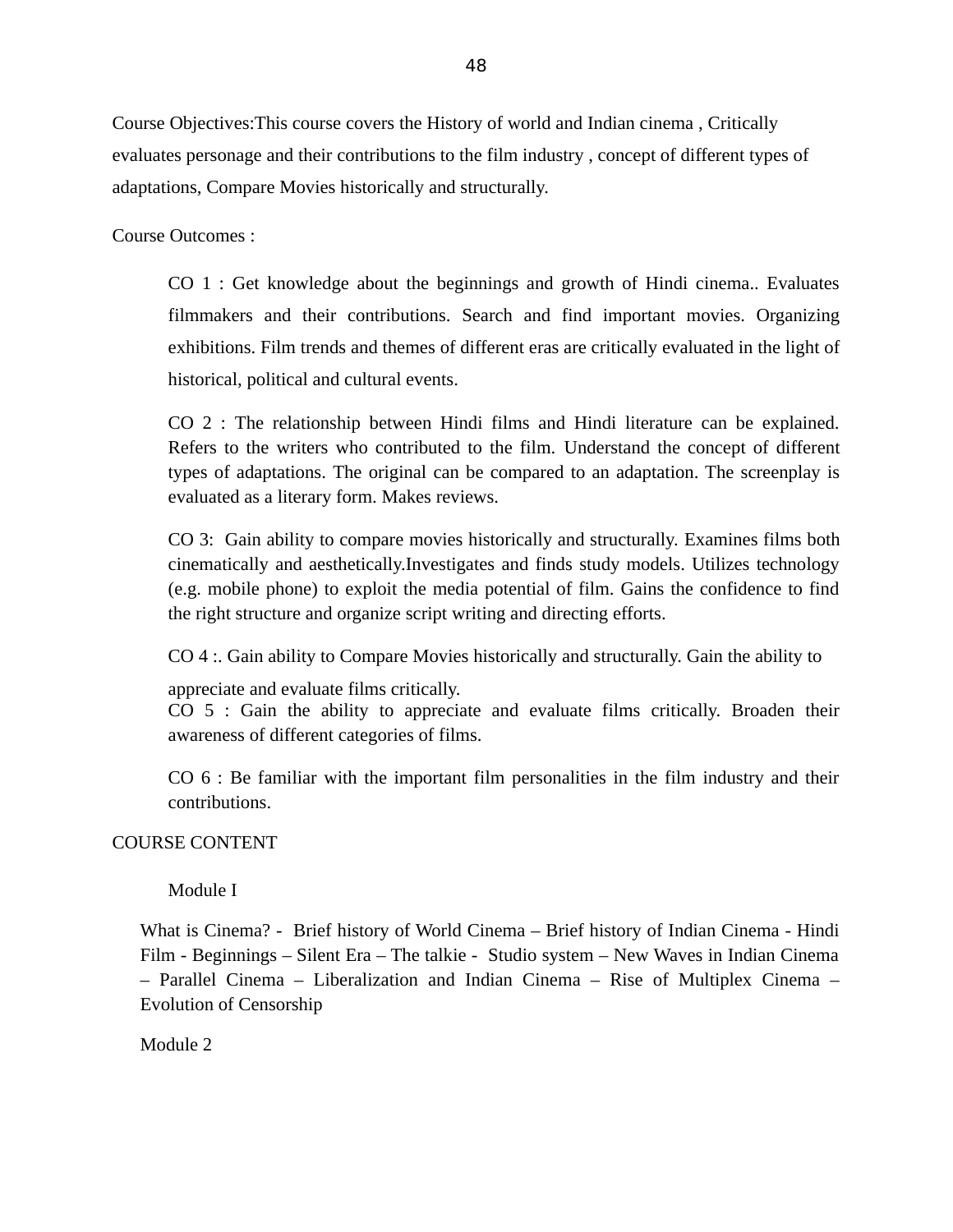Film Industry - Film Festivals - Milestones - Individuals - Movements – Theaters - - Directors Scriptwriting - Screenplay - Government and Non-Government Initiatives – Awards.

Module 3

Film Adaptations - Hindi Literature and Cinema - Adaptation in Hindi - Intermedia Translation

Film Adaptations

- 1. Fiction to Film 3 Idiots Chemmen Sara Aakash – Basu Chatterjee 2. Short fiction to Film Shatranj ke Khiladi – Satyajit Ray Sadgati
- 3. Short fiction to Tele- serials Tahreer – Gulzar
- 4. Cross Fiction adaptations Haidar (Hamlet) – Vishal Bharadwaj Devadas,
- 5. Retelling of Folklore / Mythology / Fairy tales Raavan – Mani Ratnam Rajneeti – Prakash Jha. Oru Vadakkan Veeragadha

# Module 4

Comparative Study of Original text and Adaptation - Relation to Adaptive Films and Originals - Compare Films - In Theoretical and Practical Levels.

- 1. Sara Aakash by Rajendra Yadav and its adaptation by Basu Chatterjee.
- 2. Shatranj Ke Khiladi by Premchand and its adaptation by Satyajit Ray.

# Module 5

Content - Form - Categories - Feature Film - Short Film - Documentary - Animation – Detective - Horror - Musical - Comedy - Political Cinema – Women centered Film - Family Cinema

# Film screening

Feature Film – Suraj ka SaatvanGhoda – SyamBenegal Women Oriented – Dhappad – Anubhav Sinha Animation Film - Manpasand – The Perfect Match – Dhvani Desai. Short Film – Afterglow – Kaushal Oza Documentary –KagazkiKashti – Brahmanand S Singh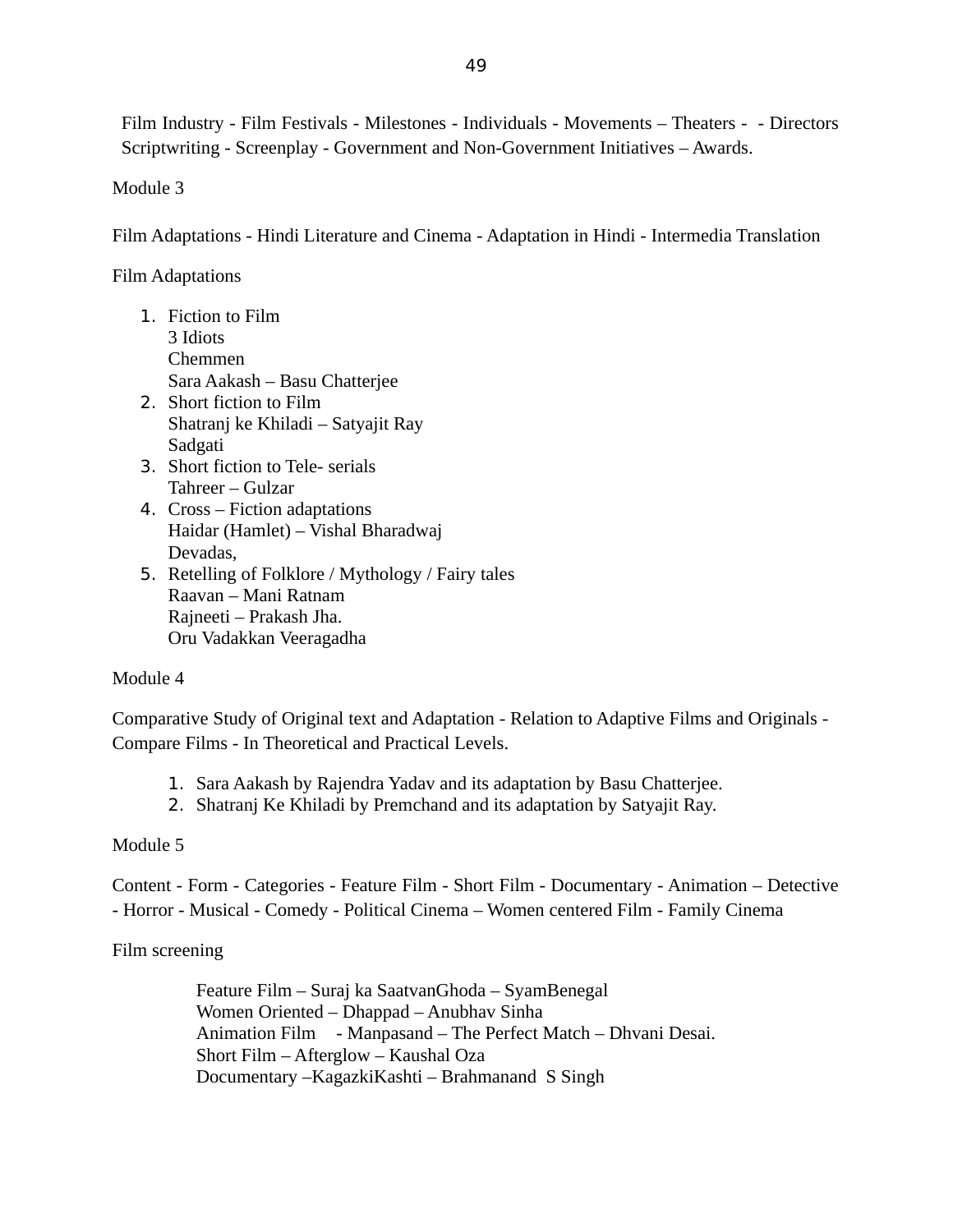Module 6

Study Tour - Studio Visit (Tour Report to be submitted along with the Dissertation )

# Reference

# **Movies**

- 1. Godaan
- 2. Tare zameen par
- 3. Queen
- 4. Dhappad
- 5. Paa
- 6. Padmavath
- 7. Aligadh
- 8. Lipsick under my Burkha
- 9. c u soon
- 10.Malgudi days –
- 11.Vellapokkathil Jayraj
- 12.Omkara (Othello)– Vishal Bharadwaj
- 13.Maqbool (Macbeth)– Vishal Bharadwaj
- 14.Guide (R. K. Narayan)
- 15.Aisha (Emma )

# Original Books

- 1. Lekhak ka Cinema Kunvar Narayan, RajkamalPrakashan, Illahabad
- 2. Cinema aur Sahitya Vani Prakashan, New Delhi
- 3. Khuli Kitab AnujaGarga, Vani Prakashan, New Delhi
- 4. Bharatheeya Cinema ka Safarnama Jaysingh, PrakashanVibhag
- 5. Hindi Cinema Sadi ka Safar Anil Bhargav
- 6. Cinema Samakaleen Cinema Ajay Brahmatmaj, Vani Prakashan
- 7. Film Kshetre Rangkshetre Amritlal Nagar, Vani Prakashan
- 8. Katha- Patkatha Mannu Bhandari, Vani Prakashan
- 9. Cinema Ki Soch Ajay Brahmatmaj
- 10.Bazar KeBazeegar PrahladAgraval, RajkamalPrakashan
- 11.Film Nirdeshan Kuldeep Singh, RadhakrishnPrakashan
- 12.Hindi Filmon ka SankshiptIthihas Dilchasp, SaamayikPrakashan
- 13.Achanak Gulzar, RadhakrishnPrakashan
- 14.Bharatheeya Sine-Siddhanth Anupam Ojha, Radhakrishna Prakashan
- 15.Hindi Cinema ke Sau Varsh Dilchasp, BharatheeyaPusthak Parishad
- 16.Dhunonki Yatra-Hindi Filmon keSangeetkar 1931–2005 by Pankaj Rag

# **QUESTION PATTERN**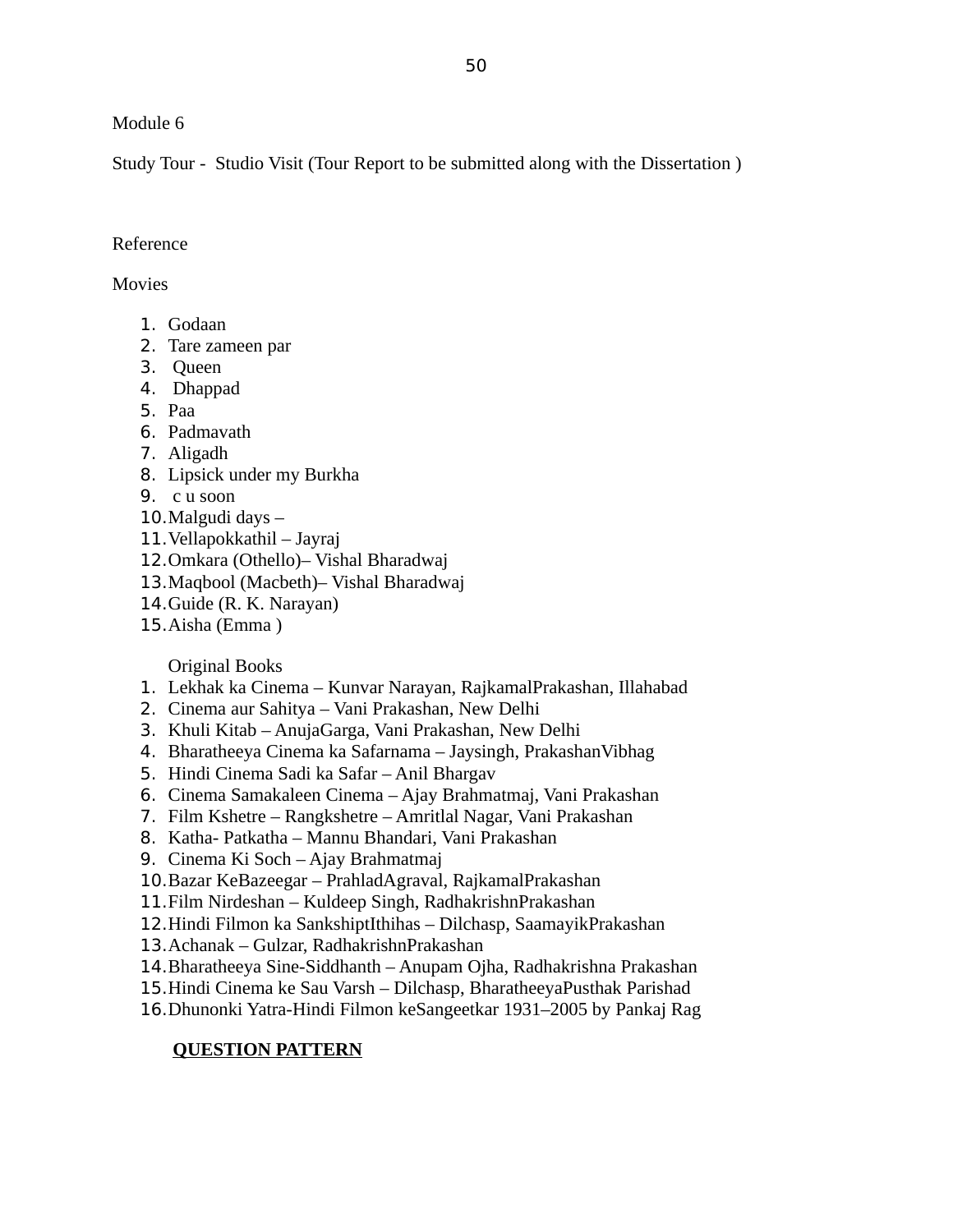# **HL-DSE 234: FILM STUDIES (SPECIAL REFERENCE TO HINDI FILMS)** (FILMEE ADHYAYAN (HINDI FILMON KE VISHESH SANDARBH MEIN )

Time: 3 hrs Maximum Marks: 75 I .Answer the following 10 objective questions Each question carries 1 marks  $(10 \times 1 = 10 \text{ Marks})$ II.Answer any seven short questions out of Ten Each question carries 5 marks ( $7 \times 5 = 35$  Marks) III.Answer any Three essays out of five Each question carries 10 marks ( $3 \times 10 = 30$  Marks) **SEMESTER 3** COURSE : SANSKRIT COURSE CODE : SG – GC 234 A CREDITS : 4 Hours/Week : 6 **SEMESTER 3 COURSE: BEGINNERS' HINDI COURSE CODE: HL- GC 235 CREDITS: 4 Hours /week : 6**

**Aim :** This course aims to familiarize the students with the Pronunciation, Script and Spelling , Spoken Skills, Comprehension of Hindi Language.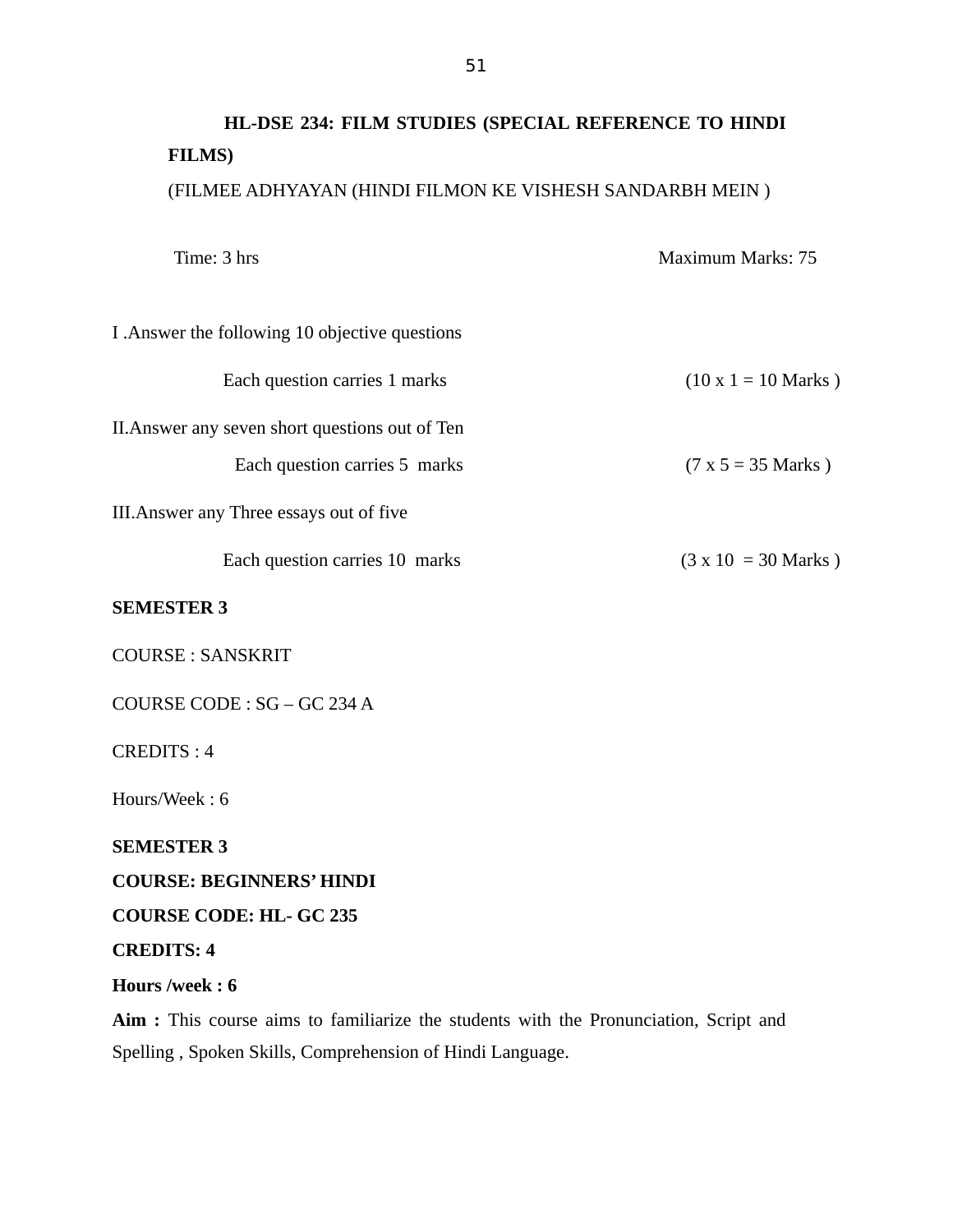**Course Objectives :** This course covers Structure of Hindi, Communicative Contexts of Hindi, Development of Vocabulary , Syntax and Discourse, Indian Language Computing, Technological Contexts of Hindi Computing ,Translation of Simple Sentences from English to Hindi, Origin and Development of Hindi language , Introduction to Hindi Poetry, Introduction to Hindi Prose, Hindi in the International Scene.

#### **Course Outcome**

**CO 1 :** Acquire capability in spoken and written Hindi- Pronunciation, Script and Spelling, Spoken Skills, Comprehension. Understand the basics of Hindi Script and spelling and will be able to develop the right pronunciation and speaking skills of the language. Develop the writing and speaking skill through acquiring a thorough knowledge of the language that aims in attaining the language proficiency.

**CO 2 :** Comprehend applied Hindi grammar- Structure of Hindi- Communicative Contexts of Hindi- Parts of Speech. Acquire the basics of grammatical structure of Hindi comprising of parts of speech and other communicative contexts offered through applied Hindi grammar that promotes their communicative skill thus emphasizing the accountability of the language.

**CO 3 :** Develop the Vocabulary, Syntax and Discourse and Hindi Computing- Indian Language Computing- Technological Contexts of Hindi- Computing. Understand and acquire progress in the language through the enrichment of the vocabulary, Syntax and Discourse development and comprehend the dimensions of Hindi Computing and its reliability with technological aspects.

**CO 4 :** To familiarize the translation of Simple Sentences from English to Hindi and vice versa.

**CO 5 :** Understand Hindi Literature- Origin and Development of Hindi Language. Introduction to Hindi Poetry, Introduction to Hindi Prose. Acquire the basics of Hindi literature mainly in poetry and prose and get accustomed to it by recognizing its relevance in the development of Hindi language.

**CO 6 :** Understand Hindi in the International Scene- Technology and Hindi- Hindi in the field of advertisement – Usage of Hindi in various scenarios. Explore the benefits of Hindi language in the field of technology, advertisement and usage of Hindi in various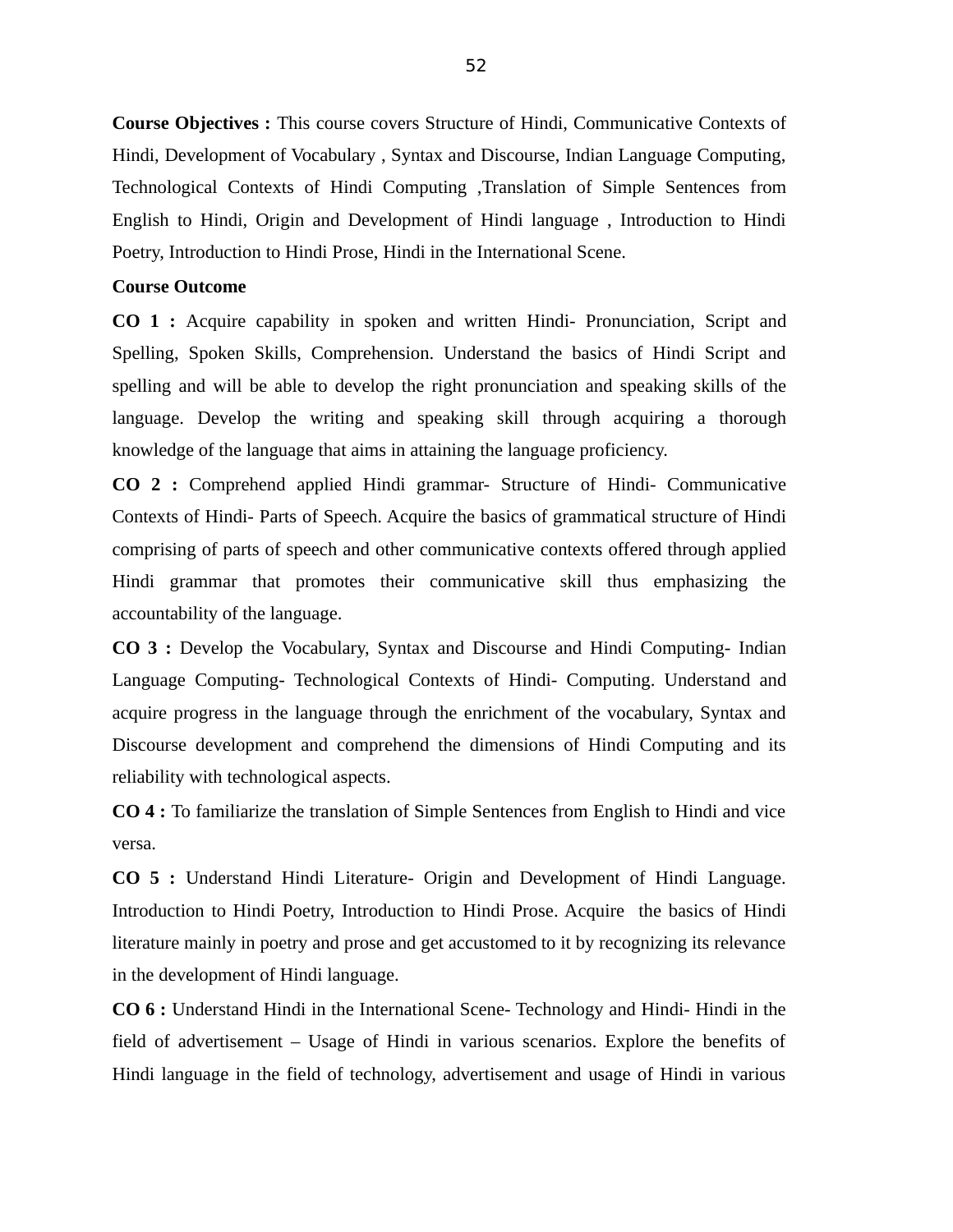53

scenarios thereby attaining a clear idea of relevance of Hindi in vivid fields taking into account its International acceptance too.

### **Course Content**

**Module 1 :** Spoken and Written Hindi – Pronunciation, Script and Spelling, Spoken Skills, Comprehension.

**Module 2 :** Applied Hindi Grammar – Structure of Hindi, Communicative Contexts of Hindi , Parts of Speech.

**Module 3 :** Development of Vocabulary, Syntax and Discourse and Hindi Computing – Indian Language Computing , Technological Contexts of Hindi Computing.

**Module 4 :** Translation of Simple Sentences from English to Hindi and vice versa.

**Module 5 :** Hindi Literature – Origin and Development of Hindi Language, Introduction to Hindi Poetry, Introduction to Hindi Prose.

**Module 6 :** Hindi in the International Scene, Technology and Hindi, Hindi in the field of Advertisement , Usage of Hindi in various scenarios.

### **References**

- 1) Vyavaharik Hindi Vyakaran Anuvad Tatha Rachna Dr.H. Parameswaran
- 2) Bhasha Aur Proudyogiki Vinod Kumar Prasad, Vani Prakashan, New Delhi
- 3) Bhasha Aur Vyavahar Brajmohan, Vani Prakashan, New Delhi.

# **QUESTION PATTERN**

### **HL- GC 235 BEGINNERS' HINDI**

| Time: 3 hrs                                     | Maximum Marks: 75          |
|-------------------------------------------------|----------------------------|
|                                                 |                            |
| I . Answer the following 10 objective questions |                            |
| Each question carries 1 marks                   | $(10 \times 1 = 10$ Marks) |
| II. Answer any seven short questions out of Ten |                            |
| Each question carries 5 marks                   | $(7 \times 5 = 35$ Marks)  |
| III. Answer any Three essays out of five        |                            |
| Each question carries 10 marks                  | $(3 \times 10 = 30$ Marks) |

**SEMESTER 4**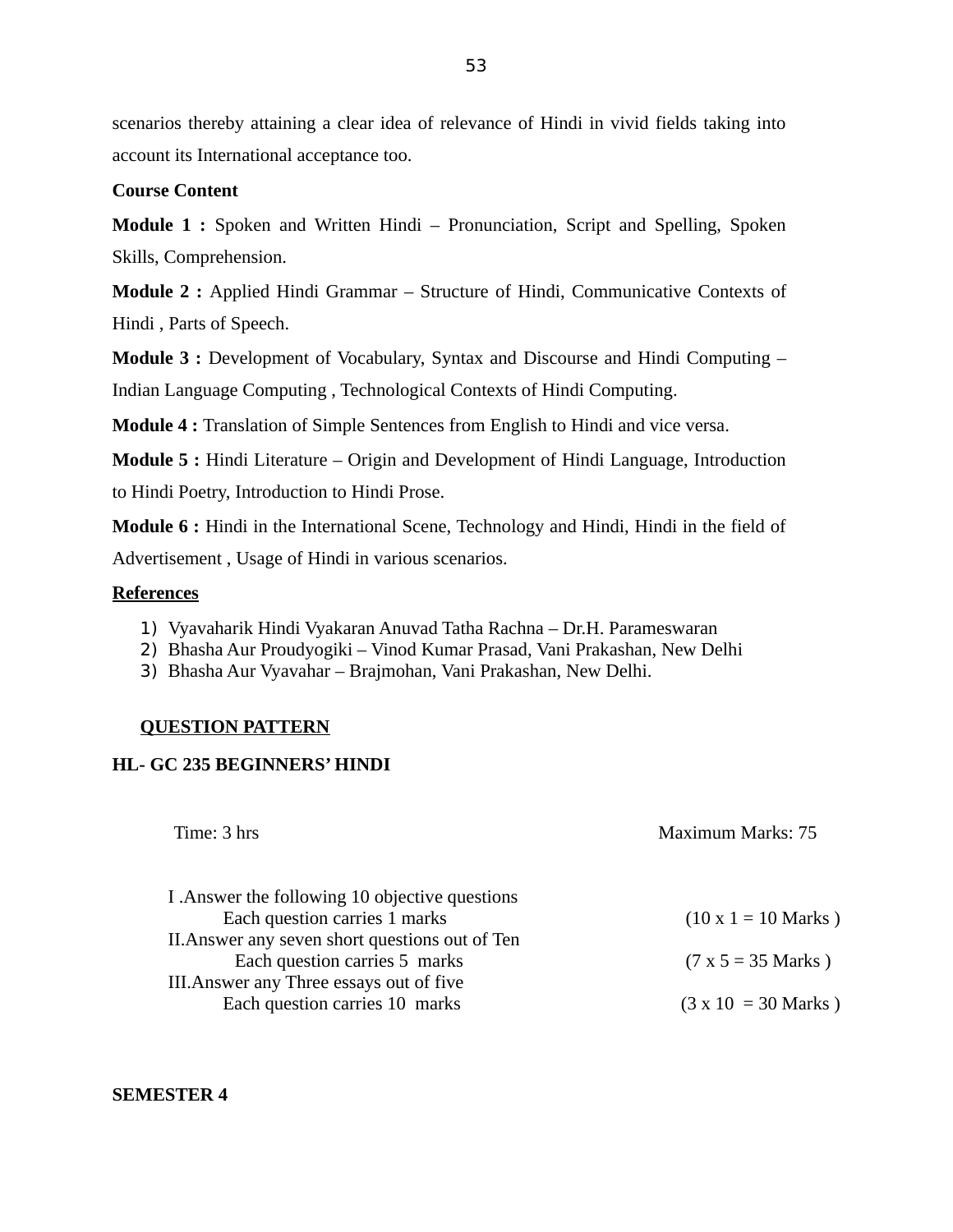#### **COURSE : MODERN POETRY SINCE PRAYOGVAD**

# (AADHUNIK KAVITA: PRAYOG SE SAMAKAALEEN TAK )

#### **COURSE CODE : HL- CC 241**

**CREDITS :6**

**Hours/week :7**

AIM: To Familiarize the students with the concepts of Modern Poetry Post independence.

**COURSE OBJECTIVES :**This course covers Development of modern poetry in Hindi literature and it covers some representative modern poetry and also two non detailed study of : poetry post-independence to till.

CO 1 : Understand the concept of Prayogavad and the significant role of Agey in its development. To be familiar with the major works of other poets of Prayogavad

CO 2 : Understand the features of Nayi Kavita as a literary movement. To know about the Fantasy and its elements in Hindi poetry with special reference to Muktibodh.Gain deep knowledge about the major poets and poems of NayiKavita

CO 3 : Gain knowledge about Sattothari Kavita, Akavita, Naxal vaadikavita and its major poems and poets.

CO4 : Achieve complete outlook of Samakalin Kavita and its Major trends .

CO 5 : Understand various discourses discussed in Samakalin Kavita like Feminism, Dalit, Trans-gender. Eco-criticism, etc.

CO 6 :Gain knowledge about Agyey and his contribution to Hindi poetry.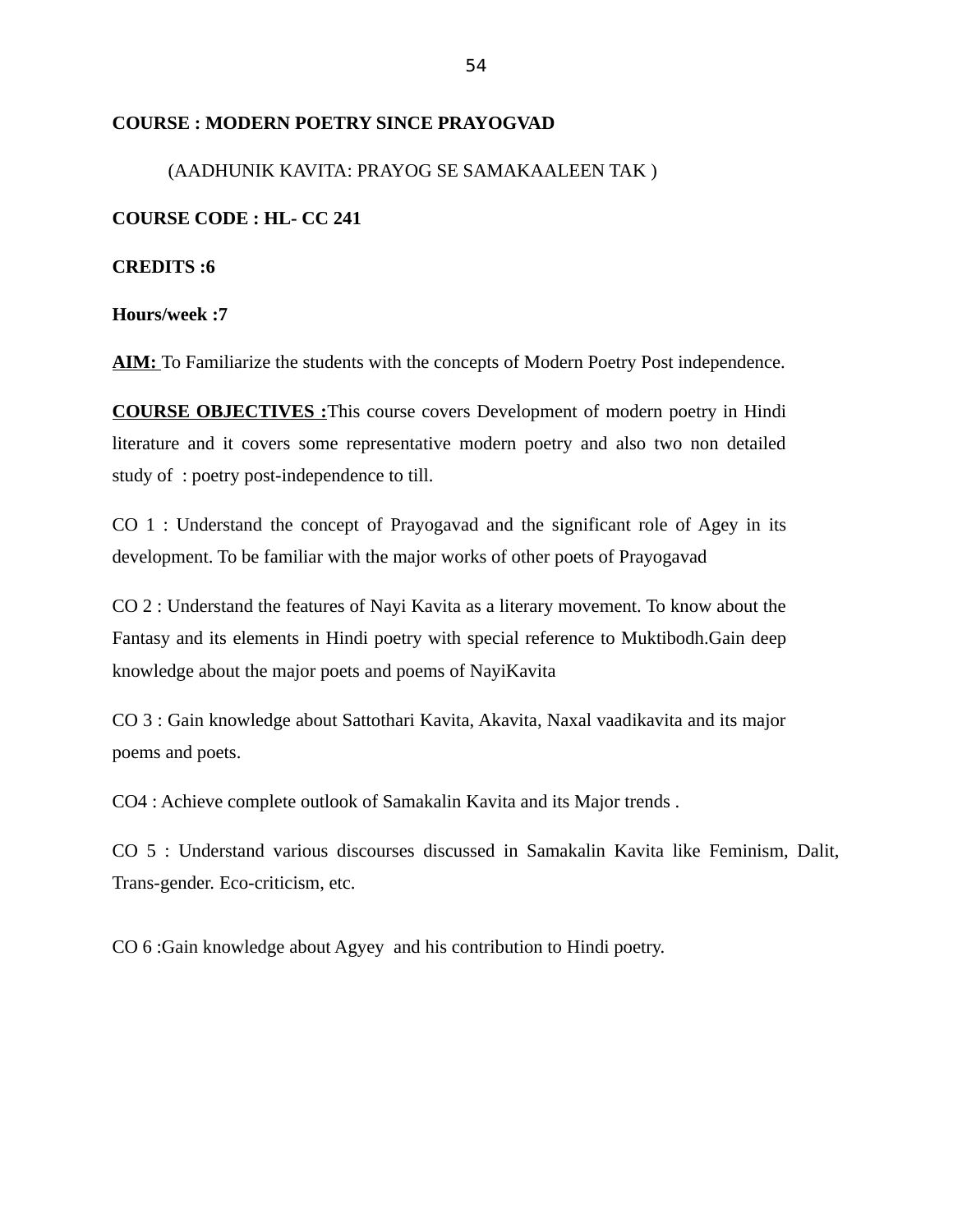#### **COURSE CONTENT**

**Module I :**Origin of Prayogavad and Agyey , Major features of Prayogavad. Symbolic nature of poetry. Prominent poets of Prayogavad- Girijakumar Mathur, Bharat Bhooshan Agrawal.

**Module 2:** Nayikavita, Concept of nayi Kavita, Muktibodh and Fantasy. Prominent poets-SarveshwardayalSaksena, Dharma veer Bharati, Bhavaniprasadmishr, Kunvar Narayan.

**Module 3:** Sattotari Kavita, Concept of akavita, PratibaddhKavita, naxalbadi Kavita. Prominent writers- Dhoomil, Kedarnathsingh, Jagadish Chaturvedi, Rajkamal Chaudhari, RajeshJoshi .

**Module 4:** Major concepts of Samakaleen Kavita, trends, Prominent poets-Leeladharjagudi, Anamika, Arunkamal ,KunvarNarayan,Katyayani ,Madan Kashyap ,Kumar Ambuj,.

**Module5:** Samakalin Kavita and various Discourses - Feminism, Dalit, Transgender,Ecocriticism, Deconstruction,Structuralism and Post Structuralism, Impact of Globalization and neo colonialism.

**Module6:** Contribution of Agyey with special reference to 'Asadhyaveena'

#### **REFERENCES TEXT FOR READING (edited by Dept. of Hindi)**

#### **For Detailed Study**

- 1. Agyeya- Kalgibajareki, Asadhyaveena, Kitninavonmeinkitani bar
- 2. Muktibodh- Brahmarakshas
- 3. Dharmavir Bharati- Kavita keemaut
- 4. Rajkamal Chaudhari- is akalbelamein
- 5. BhavaniprasadMishr- Geetfarosh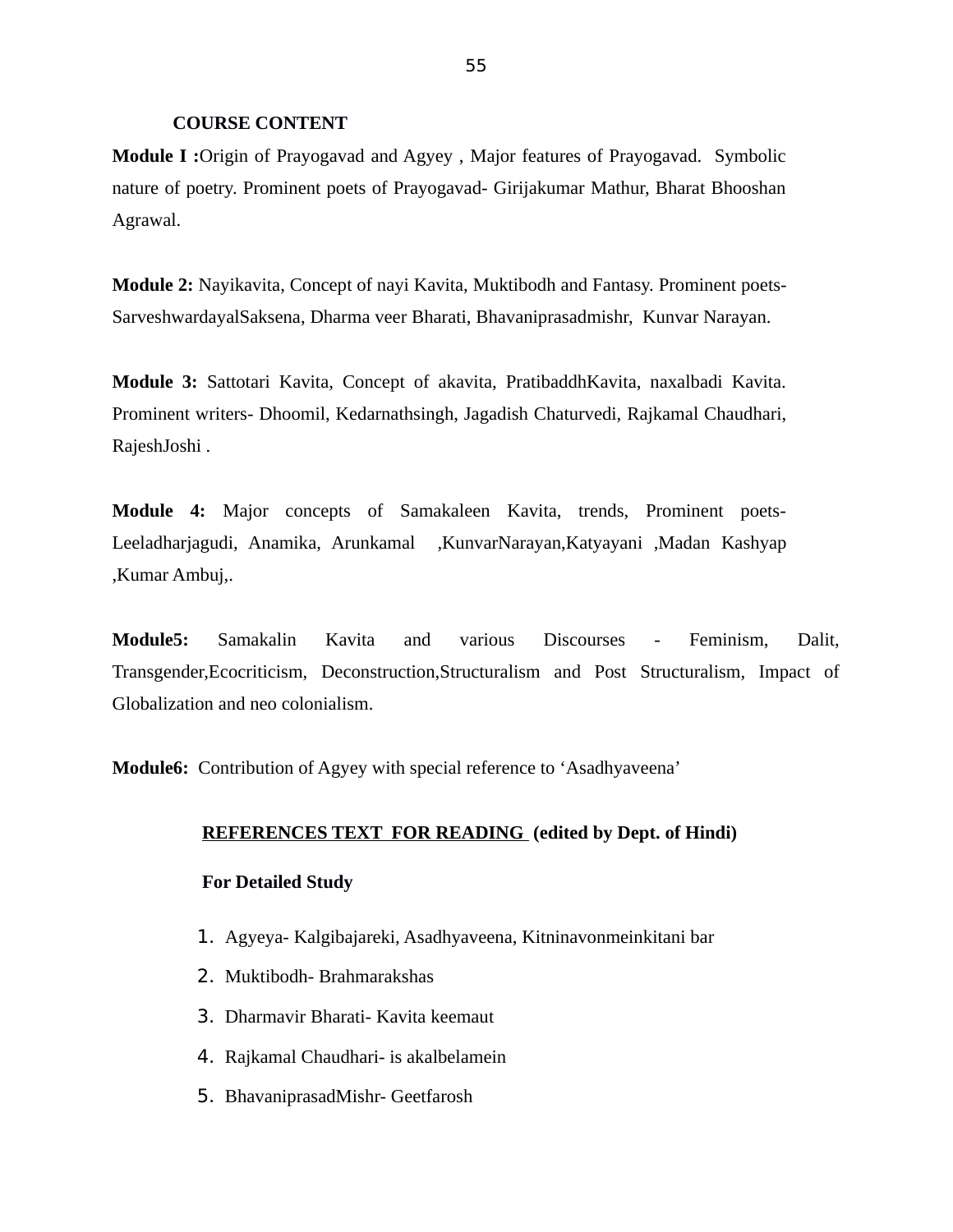- 6. SarveswarDayalSaksena- Mainekabkaha
- 7. Raghuveer Sahay- Swadheenvyakti
- 8. Dhumil-Mochiram,
- 9. KedarnathSingh- Akal meinSaras
- 10. LeeladharJagudi-VigyapanSundari
- 11. Arunkamal- Mukti
- 12. Kumar Ambuj -Bahuroopiya
- 13. Anamika-Bejagah
- 14. Madan Kashyap Bhookhkaa koras
- 15. Rajesh joshi-Nepathyameinhasi
- 16. Katyayani- Kiranonke beech Bhoomigat
- 17. MangaleshDabaral- Pahaad par lalten
- 18. Pawan Karan Gullak

### **REFERENCES(GENERAL)**

- AgyeyaAurAdhunik Rachana ki Samasyayein Ramwsaroop Chaturvedi
- AgyeyaMuktibodh: EkVishleshan Ramesh Sharma
- Kavita kenayePratiman Dr.Namvar Singh
- Nagarjun,Muktibodh :EkVishleshan RameshSharma
- Naya Hindi Kavya Dr.ShivkumarMishra
- NayiKavita Ka Aatmasangharsh –Muktibodh
- Nayi Kavita keSathAdhyay Dr.KantiKumar
- NayaPratimanPuraneNikash LakshmikantVarma
- Naya SrijanNaya Bodh Dr.KrishnanathPalival

# **QUESTION PATTERN**

# **HL – CC 241 MODERN POETRY SINCE PRAYOGVAD**

# (AADHUNIK KAVITA: PRAYOG SE SAMAKAALEEN TAK )

Time :3 hrs. Maximum Marks :75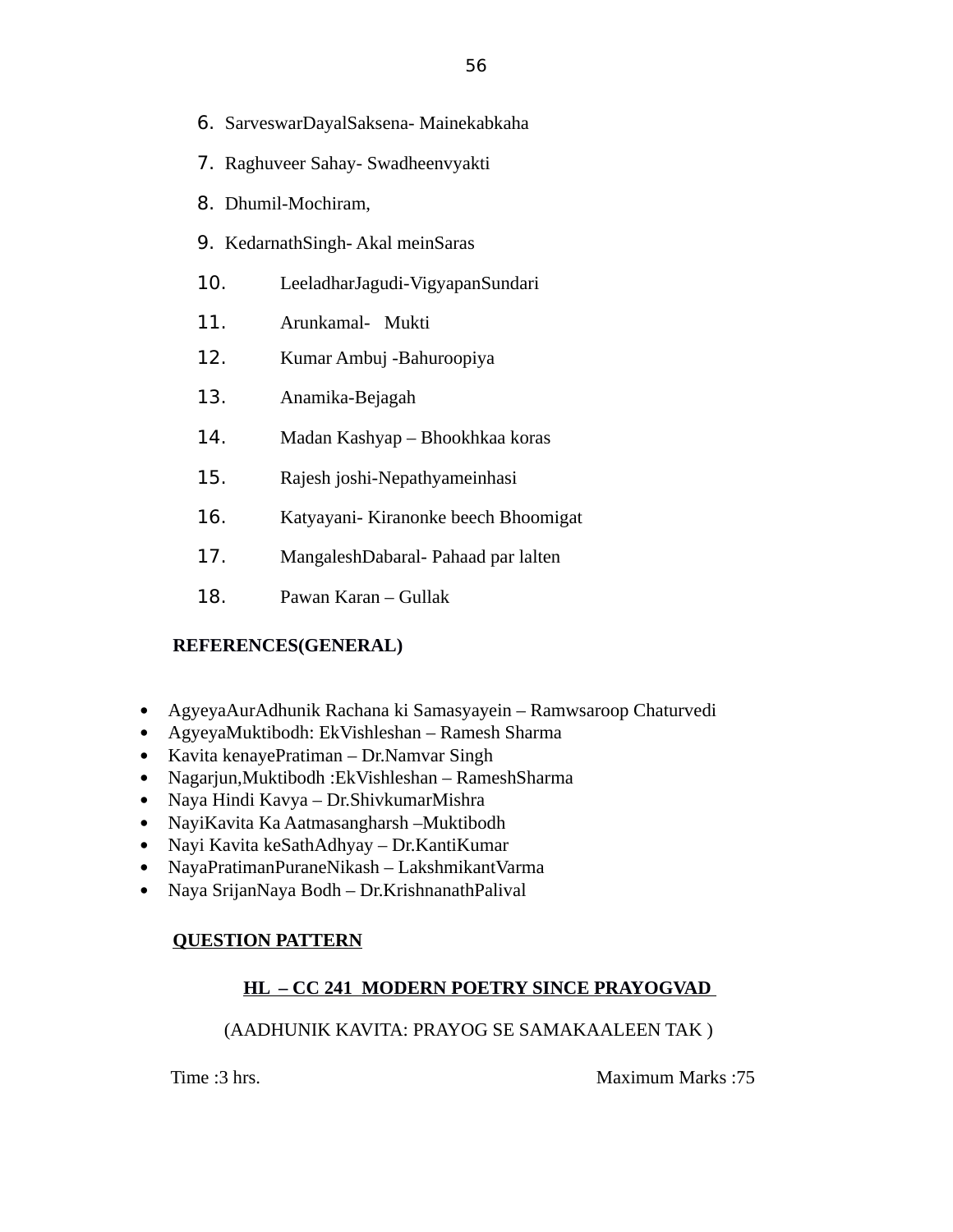| 1. Answer the following ten objective questions   |                                    |
|---------------------------------------------------|------------------------------------|
| Each question carries 1 mark                      | $(10 \times 1 = 10 \text{ Marks})$ |
| II. Answer three essays out of six                |                                    |
| Each question carries 10 marks                    | $(3 \times 10 = 30$ Marks)         |
| III. Answer three short questions out of six      |                                    |
| Each question carries 5 marks                     | $(3x5=15 Marks)$                   |
| IV. Answer any four out of six annotation passage |                                    |
| Each question carries 5 marks                     | $(4 \times 5 = 20$ Marks)          |

#### **SEMESTER :4**

#### **COURSE : HINDI LITERATURE : MODERN DISCOURSES**

( HINDI SAAHITY MEIN NAYE VIMARSH )

**COURSE CODE : HL – CC 242**

**CREDITS :4**

**Hours/week :6**

**AIM:**To Familiarize the students with the concepts of Contemporary discourses and boom in literature in terms of Women ,Dalit ,Aadivaasi,Gender ,Media,Cyber and other discourses

 **COURSE OBJECTIVES:** This course covers the development of discourses and its interpretation in literature, last decades of twentieth century literary experiments, movements etc

**Course Outcome (Cos)**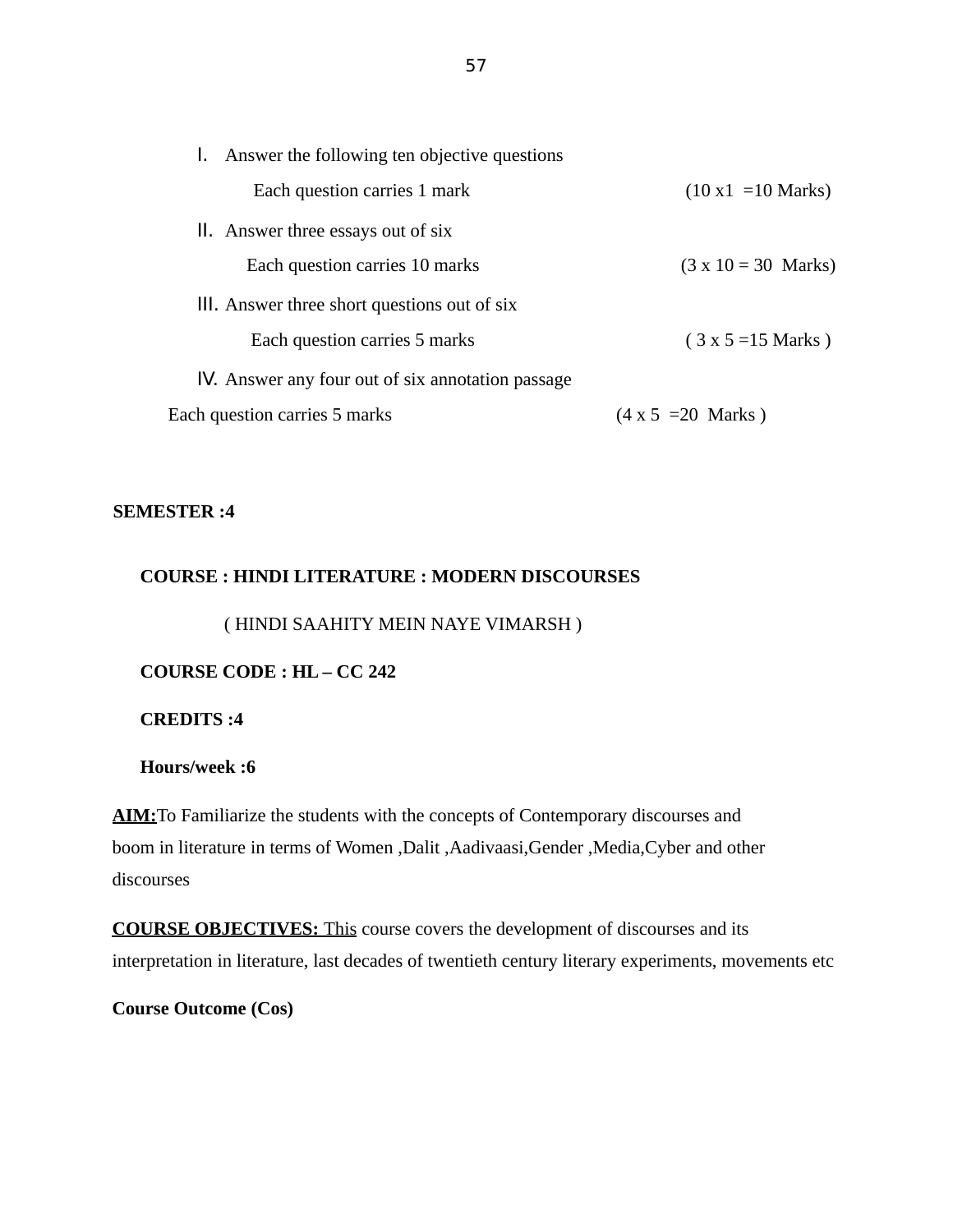CO 1 : Acquire awareness of the various kinds of literary representations from various sections of the society. understand the major social concerns and issues prevalent in our society

CO 2 : Comprehend the literary works that would portray the real life narratives. Critically examine the narratives and thus shape a critique of our contemporary society

CO 3 : Develop an approach of critical pedagogy to have a self- reflexive reading of the texts.

CO 4 : Understand the varied ways of dominance inherent in the society and how they are manifested in art and literature. Acquire the efficiency to become a constant reminder about the need to resist all kinds of power.

CO 5 : Gain the ability to analysis and interpret the literary forms of Hindi literature.

CO 6 : Gain the insight into the major issues related to the sociocultural context of India in this era.

#### **COURSE CONTENT**

Module 1:

Dalit writing- History and Devolpment- Auto Biographies- Poetry, Prose, Fiction, Drama, Criticism

Module 2 :

Aadivaasi, - Aadivasi Writing History and Devolpment- Depiction of Aaadivaasi life in Literature

Module 3:

Women Discourse –Politics of Women Writing , women and resistance movements , Patriarchy, Major writers through history, their themes and concerns, contemporary writers, women and environment.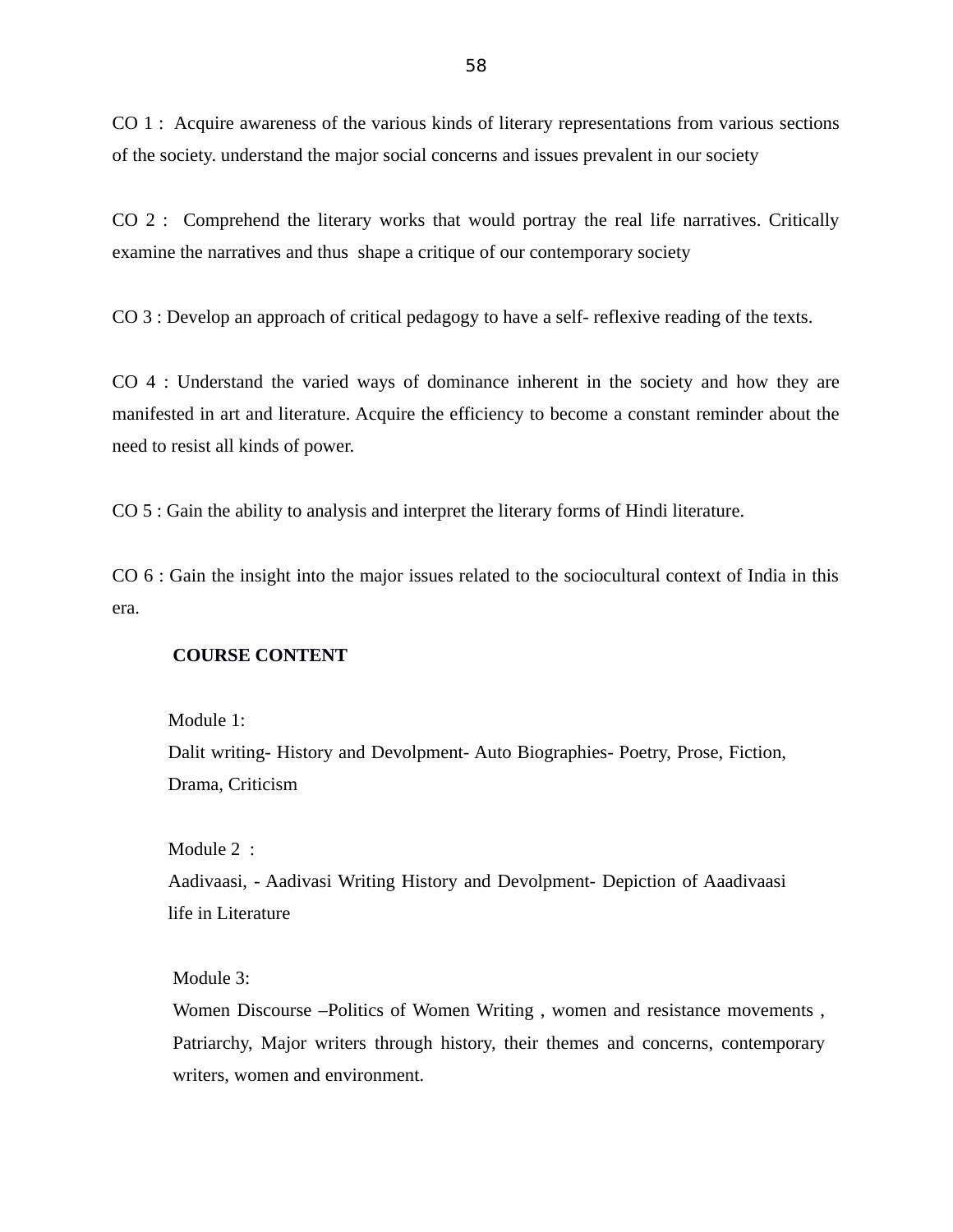Module 4:

Gender Discourse, Performativity, Queer theory – Sexuaities, Transgender Pshyco analysis, Vridhhvimarsh, krishakvimarsh and other discourses

Module 5: Environment Discourses, Eco Literature, Eco Criticism, Eco Aesthetics, Eco Feminism : Media and Cyber Discourse in Hindi literature- Cyber theory, Media Technique, Cyber bullying

Module 6: Hindi Stories and poems related to these discourses

## **REFERENCE (TEXT FOR READING )**

Edited Textbook for stories and poems and the following lessons to be studied

#### **Poems:**

1.Naye yugmeinShatru –MangaleshDabarval

2.Ithna door mathbyahna baba- Nirmala Puthul

3. Pyasakunvaa–Gyanendrapathi

4. HamareeArtheeshaaheenahin ho saktee – Anuj Lugun

5. mere prati - kranti –Asang Ghosh

6. Dastakein -Agnishekhar

#### **Stories**

1.Salam :Om PrakashVatmeekee

2. File - Madhu Kankariya

3.Pitaa – Gyan Ranjan

4.Ibne Mariyam – Nasira Sharma

5. emdot.kom – Harnot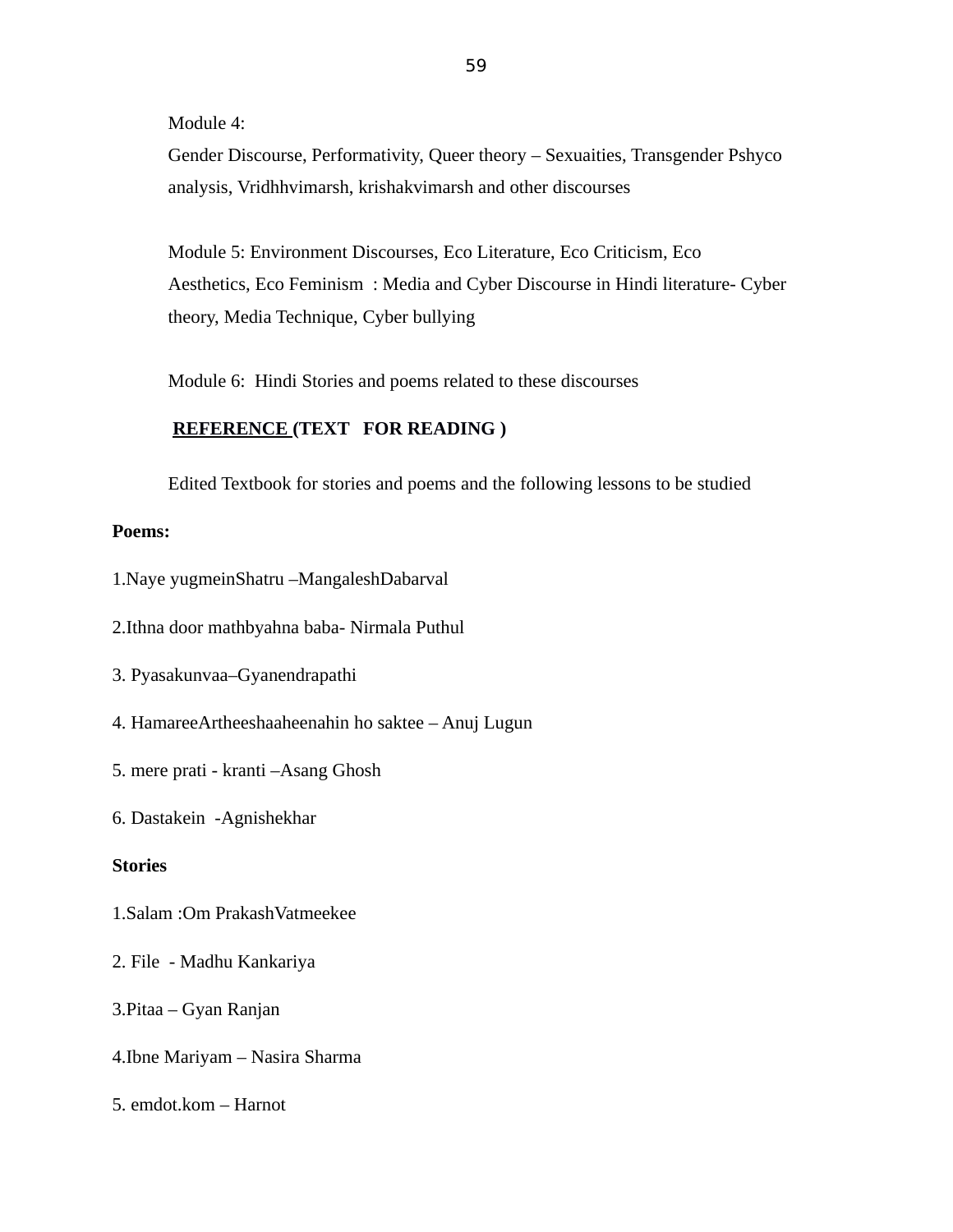Post Box No.202 Nala sopara – Chitra Mudgal

#### REFERENCE for Module 1 to 5

- 1. Aadivasisahithy: vivid aayam Ed. Dr. Ramesh Sambhajikure
- 2. Dalit sahityvisheshank –Hans patrika
- 3. Hindi Mein AaadivaasiSahity- Ispak Ali
- 4. Samakaaleen Hindi saahitya :vividhvimarsh Edited by

Prof.ShreeraamSharma,Vaneeprakashan ,New Delhi

- 5. Hindi sahitya meinasmitaamoolakvimarsh, www.streekaal.com
- 6. Samakaaleenasmitaamoolakvimarsh, online course by [www.swayam.gov.in](http://www.swayam.gov.in/)

#### **QUESTION PATTERN**

# **HL – CC 242 HINDI LITERATURE : MODERN DISCOURSES**

( HINDI SAAHITY MEIN NAYE VIMARSH )

| Time :3 hrs                                            | Maximum Marks: 75          |
|--------------------------------------------------------|----------------------------|
| L.<br>Answer the following ten objective questions     |                            |
| Each question carries 1 mark                           | $(10x1 = 10$ Marks)        |
| III. Answer two essays out of four                     |                            |
| Each question carries 10 marks                         | $(2 \times 10 = 20$ Marks) |
| III, Answer one essay out of four                      |                            |
| Each question carries 10 marks                         | $(1 \times 10 = 10$ Marks) |
| IV. Answer any seven out of Ten short answer questions |                            |
| Each question carries 5 marks                          | $(7 x 5 = 35 Marks)$       |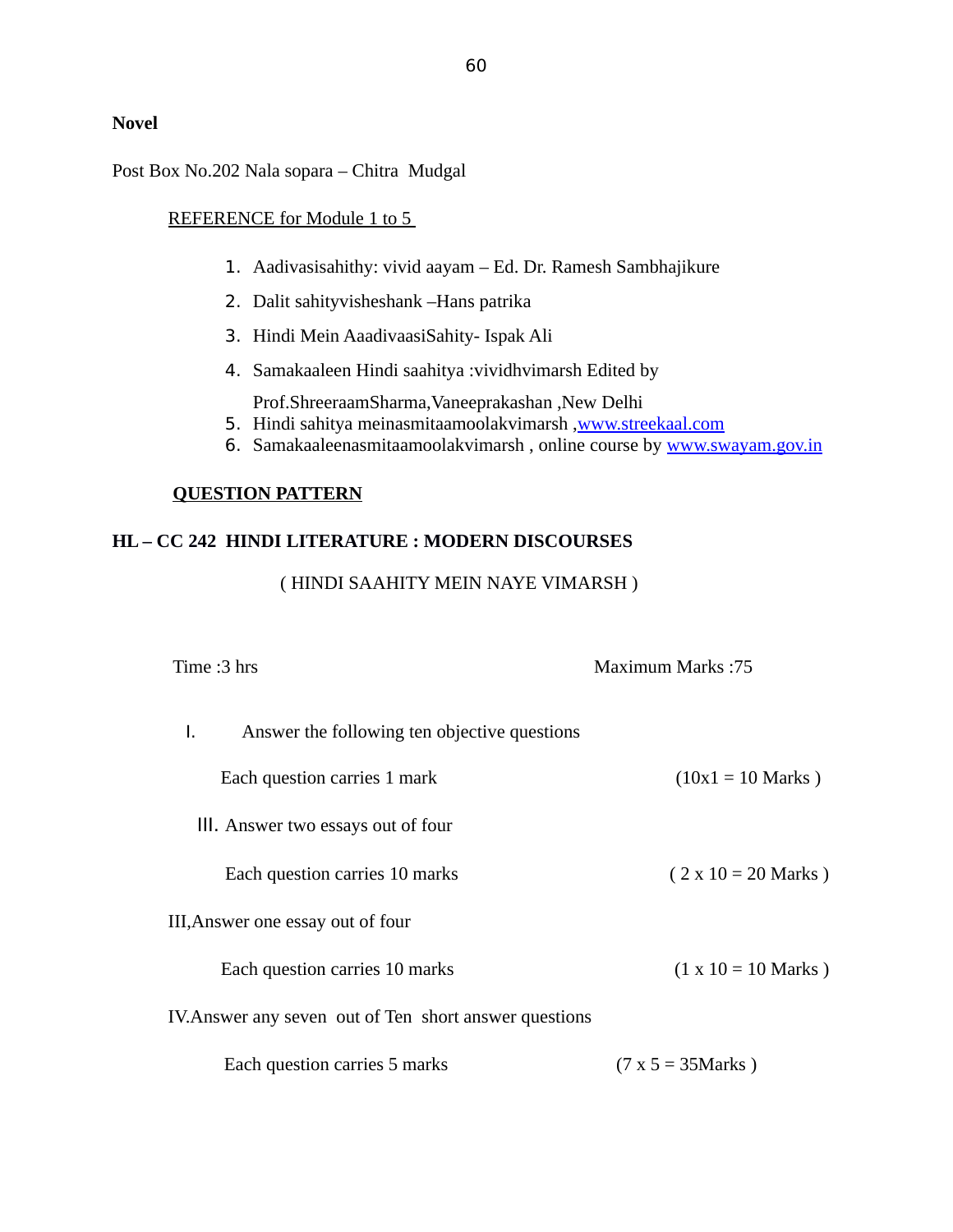#### SEMESTER 4

# **COURSE : TRANSLATION : THEORY AND PRACTICE** ( ANUVAD : SIDHHAANT EVUM PRAYOG )

# **COURSE CODE : HL-CC 243**

# **CREDITS :4**

**Hours/week :6**

**AIM:** To Familiarize the students with the concepts of Translation and its different forms.

**COURSE OBJECTIVES:**This course covers translation and interpretation types of , inter semiotic,inter-language and intra language –.Translation of creative works and non creative works–Problems for translation between Hindi, English and Malayalam.,Phonological problems in transliteration.Theoretical practice includes translation from Hindi to Malayalam and English ,from Malayalam to Hindi and from English to Hindi.The candidate is required to comment and evaluate his own translation.Passages for translation will be of about 100 words related to creative and noncreative writings".

#### **Course Outcome (Cos)**

CO 1 : Acquire a deep study and knowledge on the theory of Translation including the term 'translation' and its equivalents in Hindi and Malayalam. Understand The need for translation its importance in the present world that in turn helps in the development of the qualities required for a translator and an interpreter and helps in tracking the necessity of translation in modern contexts.

CO 2 : Understand the notion of equivalent in translation as Analysis – transfer and structuring etc. that helps to intrude into the practicality of translation through the comprehension and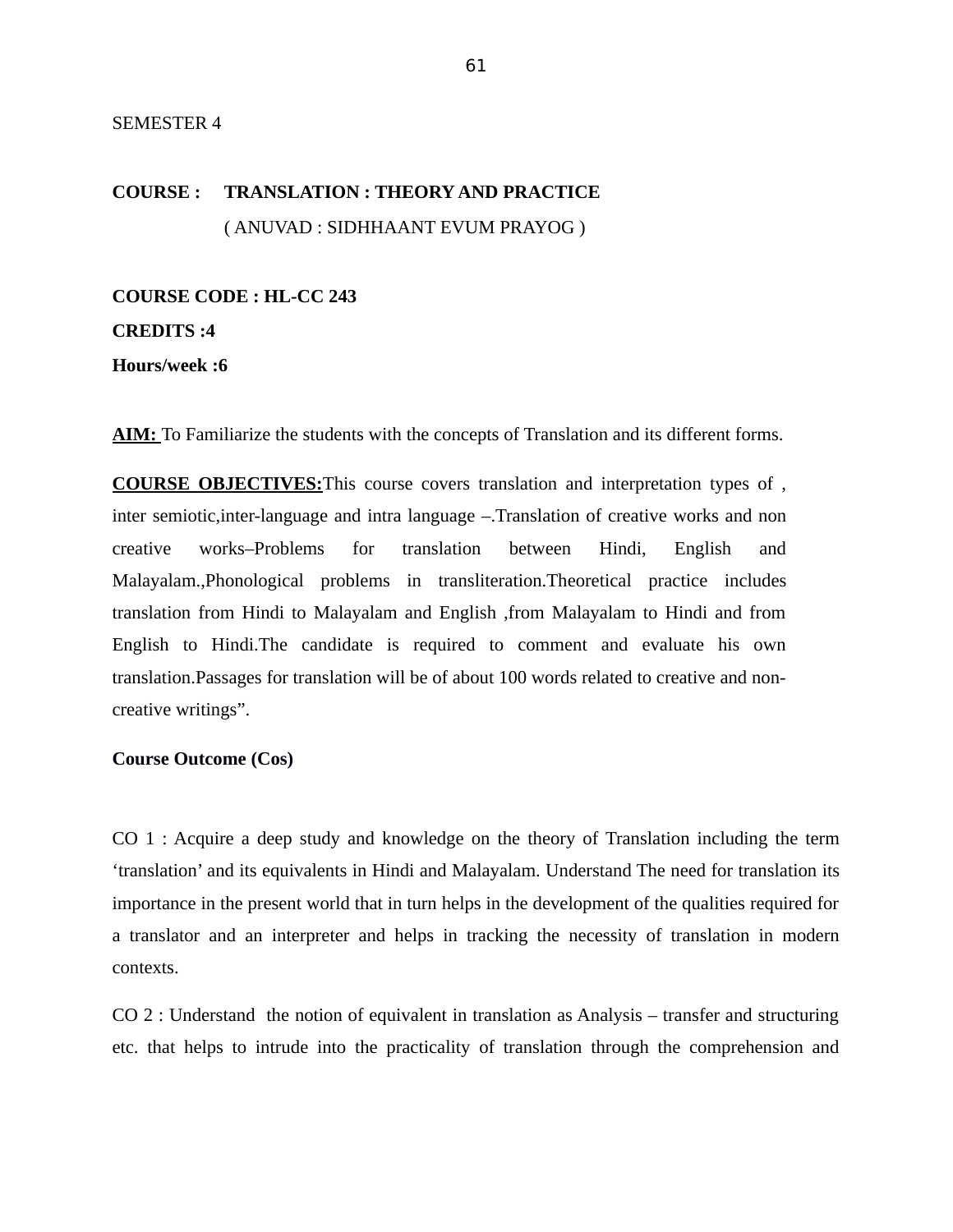analysis of the vivid perspectives of translation such as the time gap procured for a translation, translation types and its multidimensional features.

CO 3 : Develop keen observation of Linguistics in translation thus imbibing the linguistic elements in translation and transliteration and the linguistic models of translation pertaining to the text–lexical formation

CO 4 : Differentiate the Translation of creative works and noncreative works. This can enable to challenge the incompatibility in translation of stylistic elements and terminological translation respectively in the creative and non-creative translation and thereby rectify the problems to overcome the difficulties arising in such translation of creative works and non-creative works.

CO 5 : Trace the Problems for translation - Hindi, English and Malayalam. Identify the Phonological problems in transliteration and the problem of conveying it in translation. Develops the implication of loan words in translation.

CO 6 : Generate the Practice of commentation and translation i.e., Translating from Hindi to Malayalam and English, from Malayalam to Hindi and from English to Hindi. The candidate is required to comment and evaluate his own translation. Passages for translation will be of about 100 words related to creative and non-creative writings. This enhances an analytical and evaluative criterion in the self translation of creative and non creative writings and build up a strong commentation practice in the bilingual translation.

#### **COURSE CONTENT**

**Module 1:** Theory of Translation**-** The term 'translation' and its equivalents in Hindi and Malayalam. Definition of translation–qualities of a good translation–translation and interpretation qualities of a translator and of an interpreter–translation and original writing. The need for translation–importance of translation in the present world.

**Module 2:** The notion of equivalent in translation-Analysis – transfer and structuring – revision and evaluation – translation an art or a science – intrusion of the translate – the problem of style and diction, the time gap between the original and a translation. Types of Translation – inter semiotic, inter-language and intra language–types of inter-language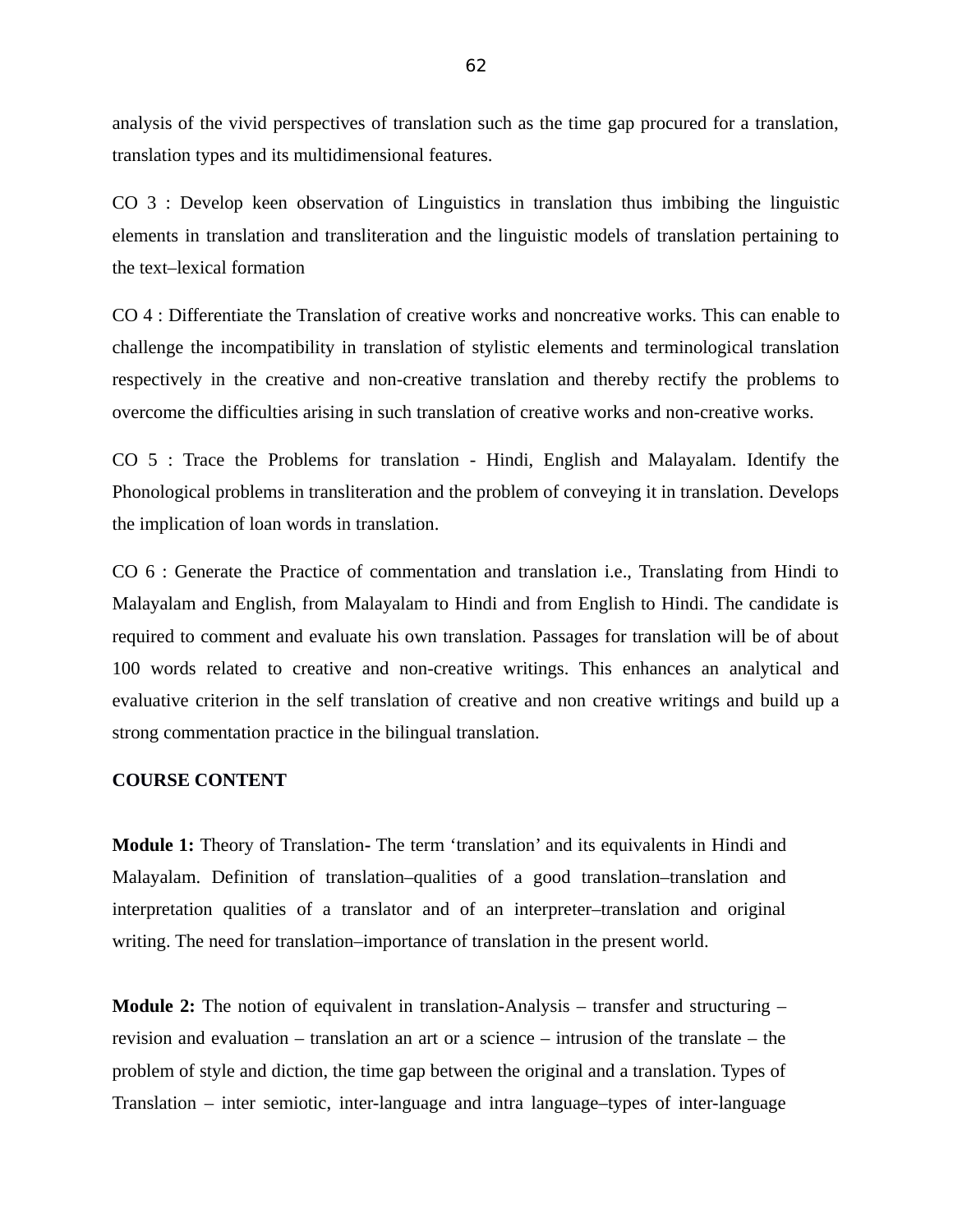translation, the parameter, employed, totality, completeness, literalness, freedom, irectness, function, medium, machine translation.

**Module 3:** Linguistics in translation – linguistic models of translation – Nida, Catford and Bathgate – a translator's awareness of language and linguistics – bilingualism- Text, the unit of translation – means of text formation, text and sentences, inter-sentence Cohesion – order of elements of sentences, significance of marked order – lexical items Formation of words – technical items – loan words : different types – the question of synonymy, pronouns and terms of address – idioms, phrases and pro-verbs – transliteration.

**Module 4:** Translation of creative works and non-creative works – metre, rhythm and rhymes in poetry – features of spoken language and translation of dramatic and fictional works – the problem of cultural incompatibility in the case of images, metaphors and symbols – translation or transcreation. Translation of non-creative works – problems of terminology, guidelines laid down by the Commission for technical technology – the problem of style and diction – types of texts and their addressees.

**Module 5:** Problems for translation - Hindi, English and Malayalam. Phonological problems in transliteration-second person pronouns and social Stratification -terms of address: the Malayali's tendencies to avoid the first person pronouns within the family circle. The existential and possessive construction–order of clause structure elements in such cases and its significance, Causative and Negation. Voice and difference in meaning it involves – modulation of verbal meaning in Hindi and in Malayalam and the problem of conveying it in translation – English Phrase, verbs. Meaning difference of Sanskrit loan words in Hindi and Malayalam and its implication in translation. The absence of relative pronoun in Malayalam and the resulting problem. Non correspondence in the use of case endings or post positions in Hindi and Malayalam and prepositions in English. Formal incompatibility of foreign names in Hindi, Malayalam and English. Lexical items having a local colour.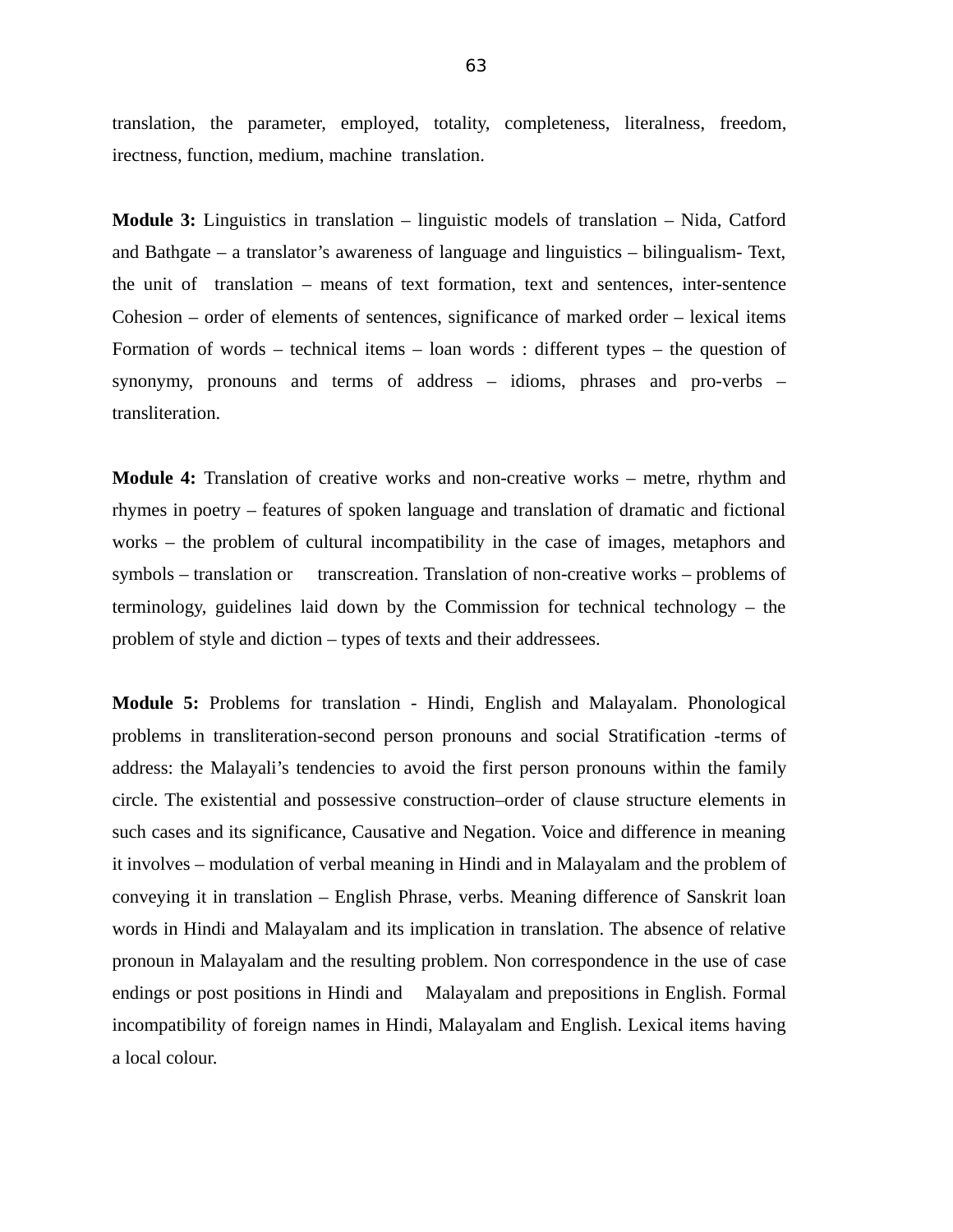**Module 6:** Practice of commendation and translation-Translating from Hindi to Malayalam and English, from Malayalam to Hindi and from English to Hindi. The candidate is required to comment and evaluate his own translation. Passages for translation will be of about 100 words related to creative and non-creative writings.

#### **REFERENCES (TEXT FOR READING )**

1.Anuvad Vigyan-Dr.Bholanath Tiwari

#### **REFERENCE (GENERAL)**

- Anuvad Abhyas 3 & 4-Dakshin Bharath Hindi Prachar Sabha
- Anuvad Kala- Dr.N.E.VishwanathaIyer
- Anuvad Kala: KuchVichar- Anand Prakash Khemani
- Anuvad Sidhanth ki Rooprekha –Dr.Suresh Kumar

## **QUESTION PATTERN**

## **HL - CC 243 TRANSLATION : THEORY AND PRACTICE**

## ( ANUVAD : SIDHHAANT EVAM PRAYOG )

| Time :3 hrs                                                                    | <b>Maximum Marks:75</b> |
|--------------------------------------------------------------------------------|-------------------------|
| Answer Two essays out of four<br>Ι.                                            |                         |
| Each question carries 10 marks                                                 | $(2x 10 = 20$ Marks)    |
| II. Answer any five out of eight short answer questions                        |                         |
| Each question carries 5 marks                                                  | $(5 x 5 = 25 Marks)$    |
| III. Translate the given passage from Hindi to English $(1x8=8 \text{ Marks})$ |                         |
| IV. Write a note on the problems occurred in the translation of the given      |                         |
| passage                                                                        | $(1x 2 = 2 Marks)$      |
| V. Translate the given passage from English to Hindi                           | $(1x8=8 \text{ Marks})$ |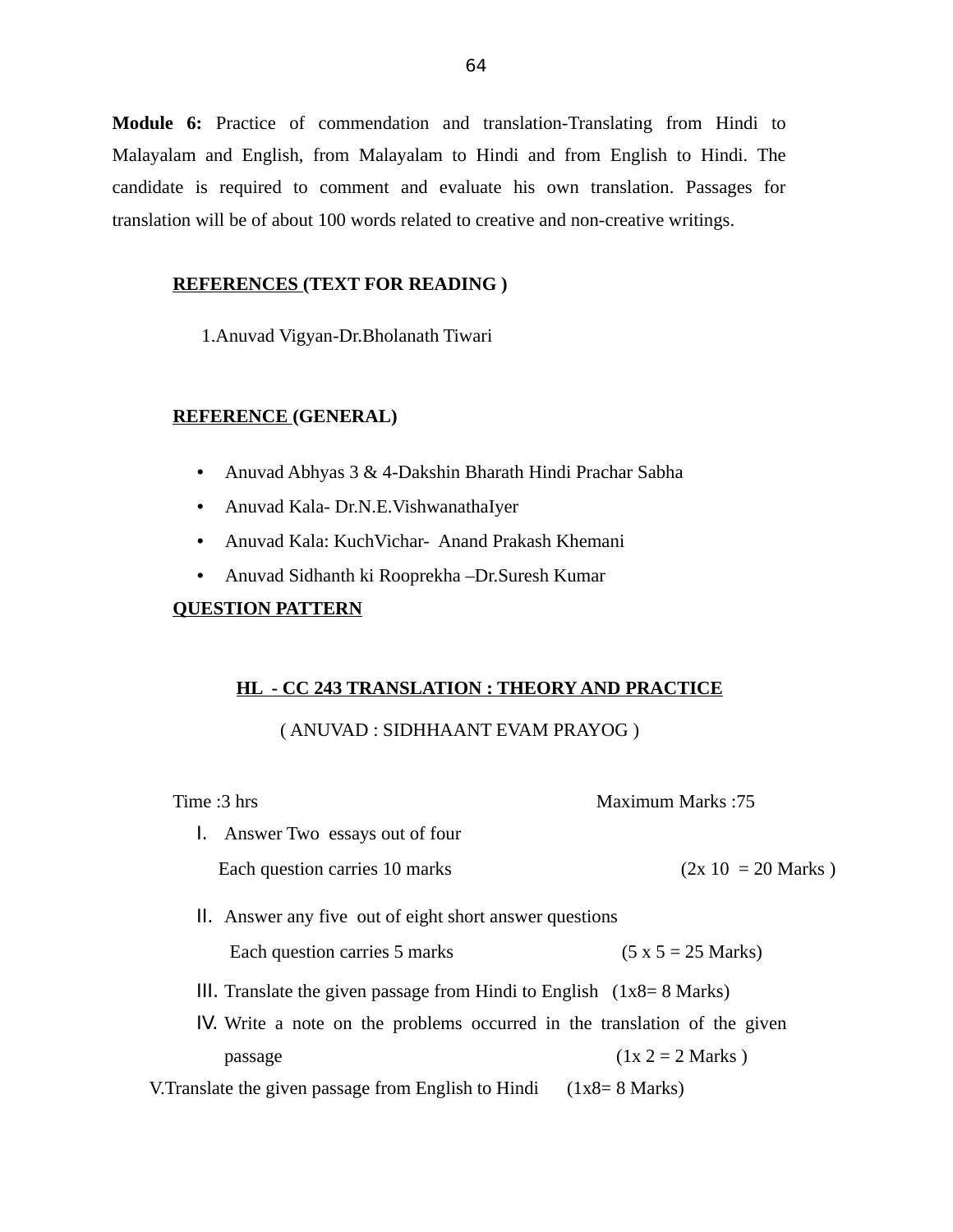VI.Write a note on the problems occurred in the translation of the given passage

 $(1x 2 = 2 Marks)$ 

VII. Translate the given passage from Malayalam to Hindi  $(1x8=8 \text{ Marks})$ VIII.Write a note on the problems occurred in the translation of the given passage  $(1 x 2 = 2 Marks)$ 

# **SEMESTER 4 COURSE : COMPARITIVE LITERATURE : HINDI AND MALAYALAM** ( TULANATMAK SAAHITYA : HINDI -MALAYALAM )

**COURSE CODE : HL - DSE 244 Credits : 4 Hours /week: 6**

**Aim:** To acquaint students with how comparison of literature of two languages is done . To familiarize students with fiction of Malayalam & Hindi

Objectives :This course covers the theory of comparison and the nature and techniques of comparative literary study with special reference of Hindi and Malayalam

Course outcomes

CO 1 : Understands the nature and techniques of comparative study and the difference between the comparison in western and Indian literature

CO 2 : Understands the early poetical trends in Malayalam and Hindi

CO 3 : Understands the modern trends of Malayalam and Hindi poetry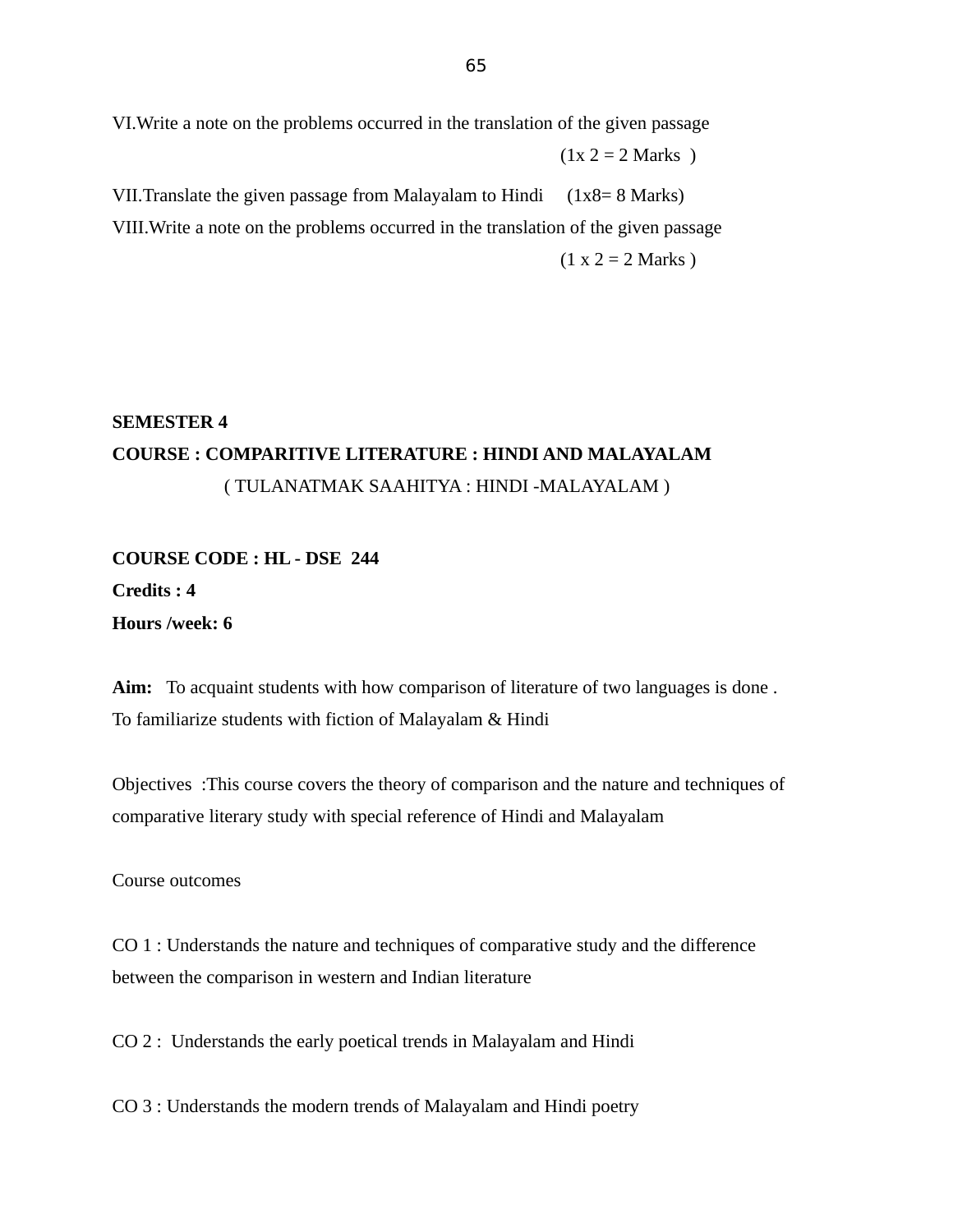CO 4 : Understands the trends in Hindi Malayalam fiction and Novels

CO 5 : Understands the trends in Hindi Malayalam drama

CO 6 : Understands the women and Dalit writing in Hindi and Malayalam and compare both literature

Module 1 :

Introduction to comparative studies The nature and Techniques of comparative literary study . The difference between comparison in western literature & Indian literature

Module 2 :

Early poetical trends in Malayalam and Hindi ,devotional literature in Hindi and Malayalam .comparison of Ezhuthachan and Thulsi : Soordas and Cherusseri Manipravala kavyas of Malayalam

#### Module 3:

National spirit in Hindi and Malayalam poetry ,Romanticism,progressivism,new poetry in both Hindi and Malayalam

Module 4 :

comparison of Hindi Malayalam short stories and Novel , Prominent authors and their works

Module 5 :

comparison of drama in Hindi and Malayalam

Module 6 :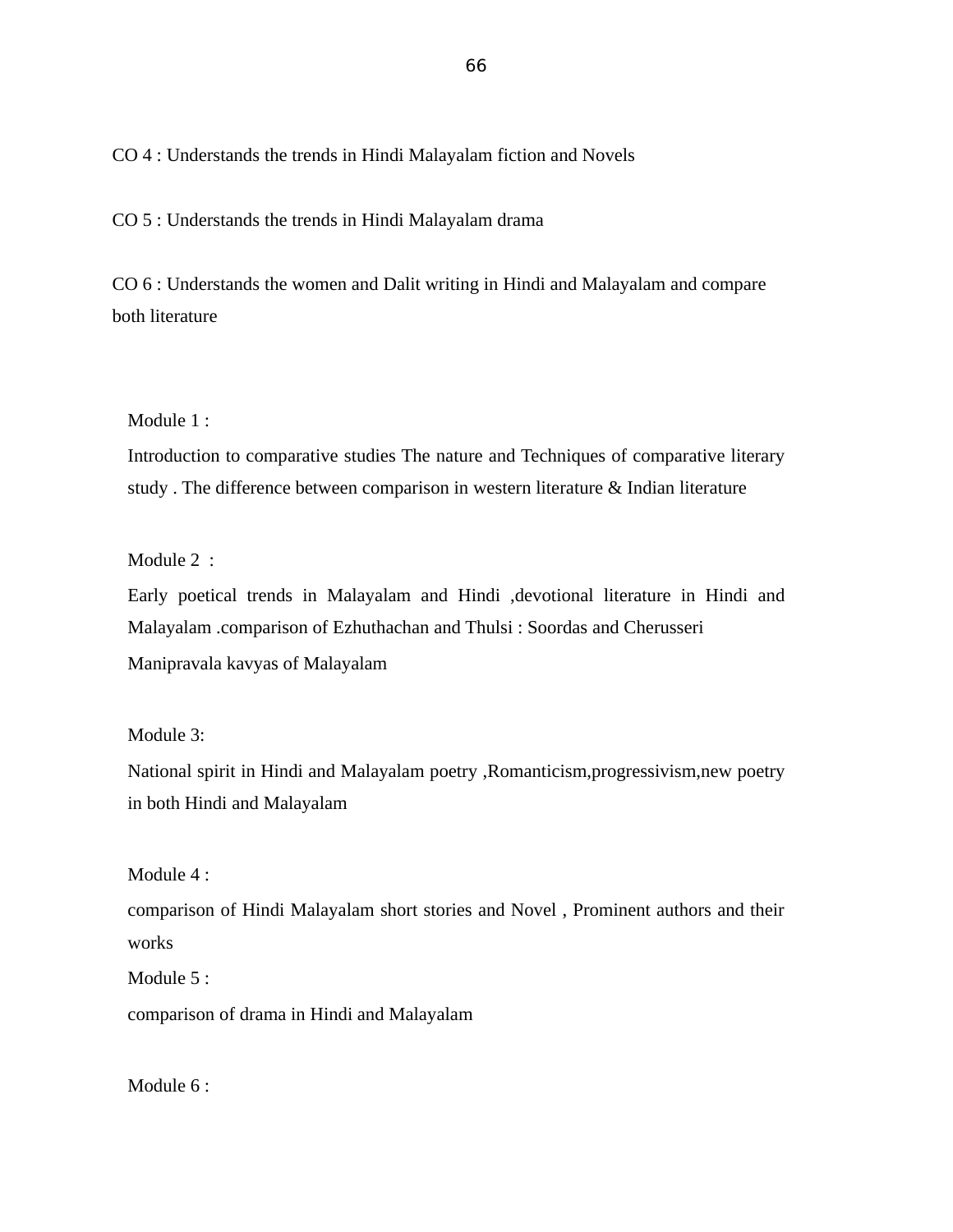women and Dalit writings in Hindi and Malayalam

Reference : Edited Text Book

Malayalam sahithy ka ithihas : Parameswaran Nair ,sahithya academy Malayalam sahithy ka ithihas :Dr.Bhaskaran Nair VallatholaurMaithileesharanGupt :Dr.Mani,NPH Delhi Malayalam keenayeekavithayein :Rjanprakasan Hindi aur Malayalam keadhuniknatak : N I Nrayanan Malayalam sahithy : Dr Ramachandr Dev Hindi aur Malayalam ka Krishna bhakti kavy :Dr.Bhaskaran Nair History of Malayalam Literature :Ulloor s ParameswarIyer Hindi aur Malayalam ka adhunik khanda kavy ka adhyayan :Dr.K.KunjiramanD B H P Sabha ,Madras

#### **QUESTION PATTERN**

# **HL –DSE 244 :COMPARATIVE LITERATURE: HINDI AND MALAYALAM**  ( TULANATMAK SAAHITYA : HINDI -MALAYALAM )

| Time: 3 hrs                                     | Maximum Marks: 75          |
|-------------------------------------------------|----------------------------|
| I . Answer the following 10 objective questions |                            |
| Each question carries 1 marks                   | $(10 \times 1 = 10$ Marks) |
| II. Answer any two essays out of four           |                            |
| Each question carries 10 marks                  | $(2 \times 10 = 20$ Marks) |
| III Answer any two essays out of two            |                            |
| Each question carries 10 marks                  | $(2 \times 10 = 20$ Marks) |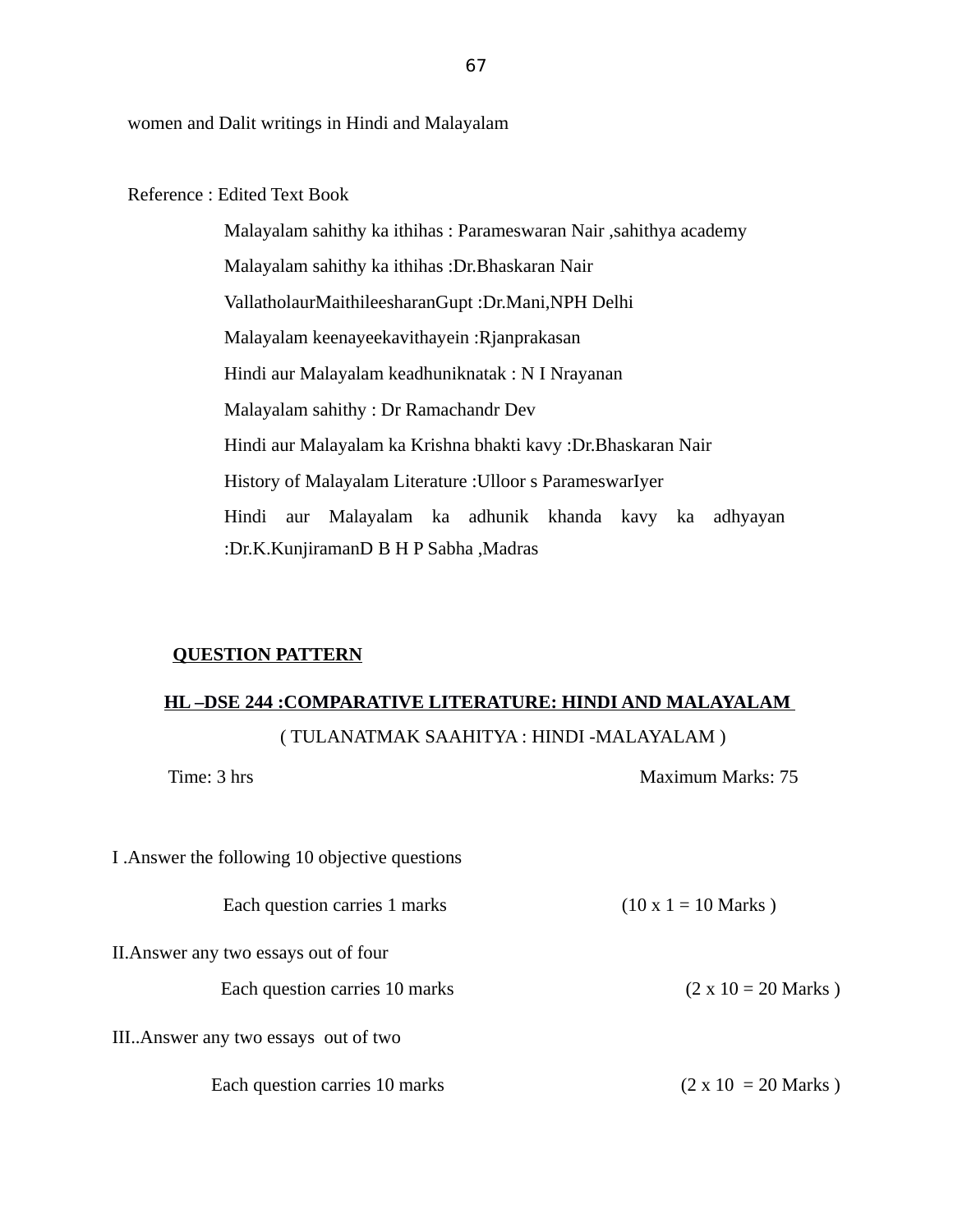IV.Answerfive short questions out of seven

Each question carries 4 marks (5 x 5 = 25 Marks)

SEMESTER 4 COURSE : SANSKRIT **COURSE CODE : SG-GC 244 A CREDITS : 4 Hours /week: 6** 

**SEMESTER 4 COURSE : SPOKEN HINDI COURSE CODE : HL – GC 245 Credits : 4**

**Hours /week: 6**

**Aim :** This course aims at the spoken skills and communicative contexts of Hindi. **Course Objectives :** This course includes pronunciation, script and spelling ,syntax and discourse, spoken skills, communicative contexts of Hindi and building up the basic structure of language.

## **Course Outcome**

**CO 1 :** Acquire a strong knowledge on Pronunciation, Script and Spelling. Introduction and practice of pronunciation of Hindi alphabets with pitch intonation etc. Create a strong practice in spelling and clear pronunciation of Hindi alphabets thus building up the basic structure of language.

**CO 2 :** Understand the detailed study of Hindi alphabets comprising of vowels, consonants with mode of writing. Achieve the verbal and writing efficiency through a broad study of Hindi alphabets.

**CO 3 :** Practice of sufficient and appropriate vocabulary used in various situations at different places that promotes their vocabulary enrichment. Acquire the skill og vocabulary building pertaining to the respective situations through the ample practice.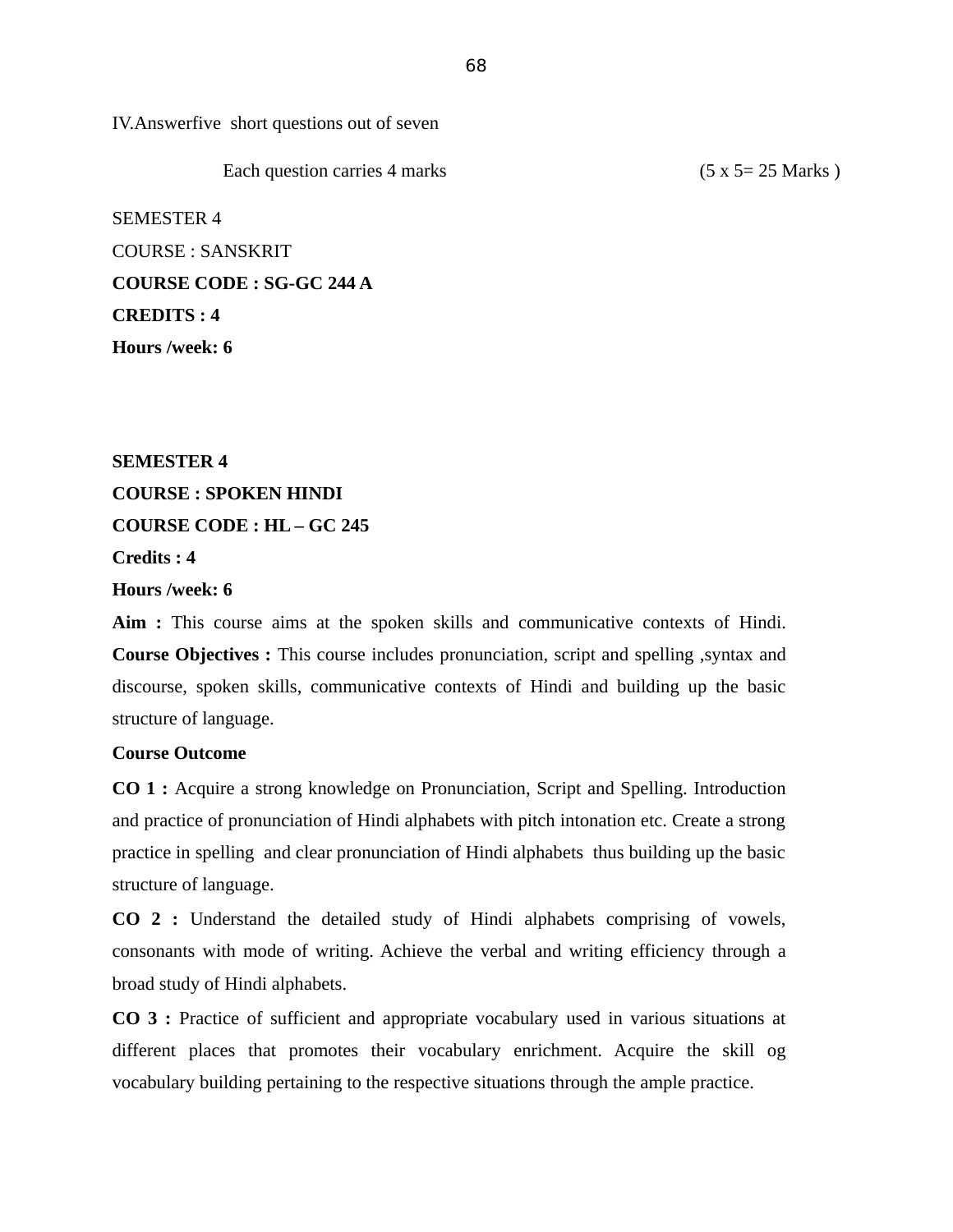**CO 4 :** Comprehend the introductory concepts of grammar in Syntax and Discourse. Develop the writing skills through the usage of sentences in various tense forms.

**CO 5 :** Achieve the spoken skills through moods and tenses that focuses on the usage of imperative, interrogative sentences and also deals with the applicability of present, future and past tense with 'Ne' construction. Streamline the importance of the language in spoken mode through the idea of sentence structure.

**CO 6 :** Enrich the communicative contexts of Hindi that involves the situation based conversation in Hindi and practicing the communication skill to develop the proficiency of the language. Achieve a good communication skill through the practice of communicative contexts of Hindi.

#### **Course Content**

**Module 1 :** Pronunciation, Script and Spelling. Practice of pronunciation of Hindi alphabets with pitch, intonation etc.

**Module 2 :** Detailed study of Hindi alphabets comprising of vowels, consonants with mode of writing.

**Module 3 :** Practice of sufficient vocabulary used in various situations at different places.

**Module 4 :** Syntax and Discourse Simple Hindi Sentence, Imperative, Interrogative with present, future and past tense.

**Module 5 :** Spoken Skills- Moods and tenses that focuses on the usage of imperative, interrogative sentences and also deals with the applicability of present, future and past with 'Ne' construction.

**Module 6 :** Communicative contexts of Hindi that involves the situation based conversation in Hindi and practicing the communication skill to develop the proficiency of the language.

#### **References**

- 1) Bolchal Ki Hindi Dr. Suseela Gupta, Lokbharati Prakashan, Allahabad.
- 2) Vyavaharik Hindi Vyakaran Anuvad Tatha Rachna Dr.H.Parameswaran

#### **QUESTION PATTERN**

 **HL – GC 245 SPOKEN HINDI**